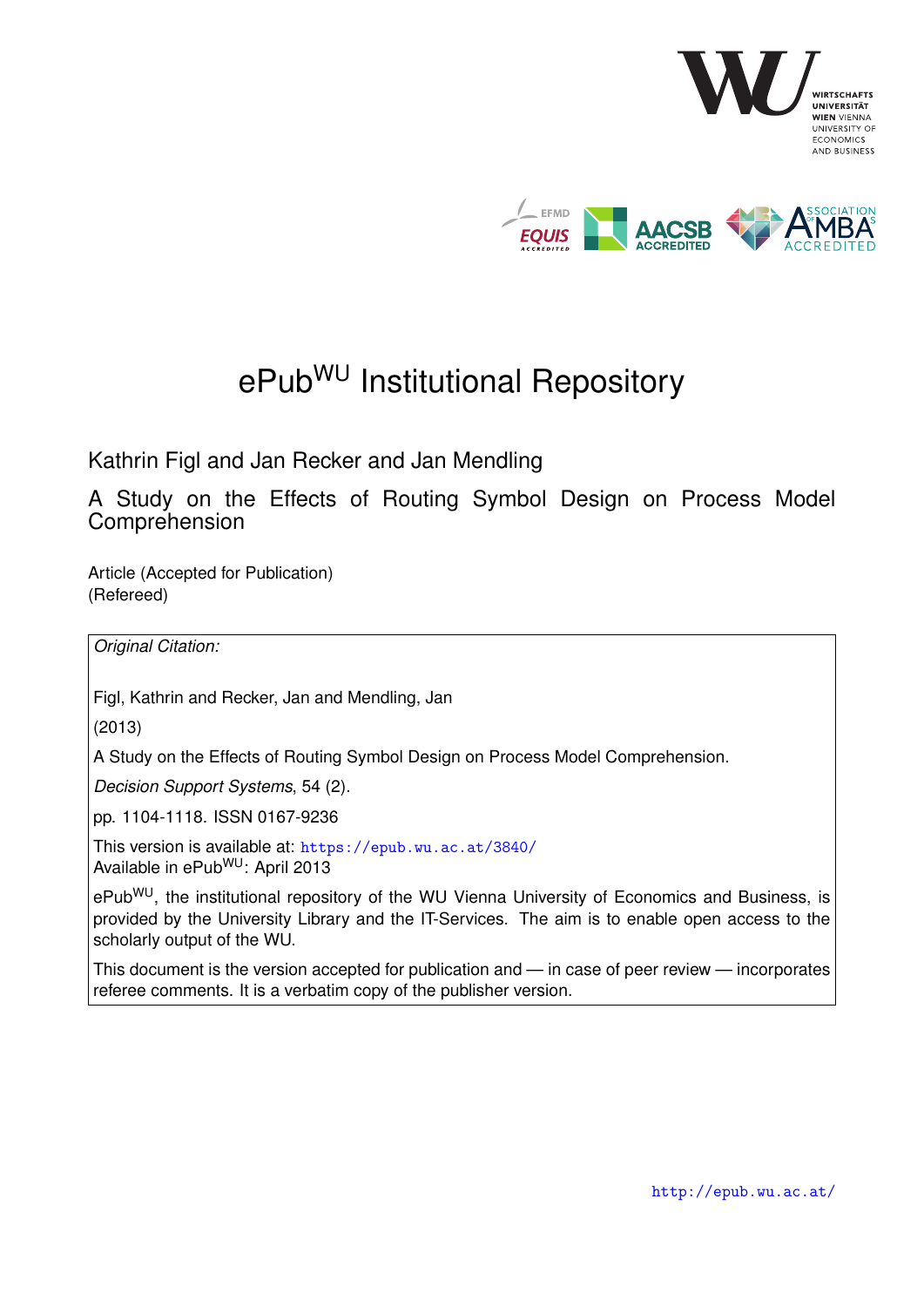Figl, K., Recker, J., Mendling, J.(2013). A Study on the Effects of Routing Symbol Design on Process Model Comprehension. Decision Support Systems (54) 2, pp.1104-1118.

#### **A Study on the Effects of Routing Symbol Design on Process Model Comprehension**

K. Figl<sup>a,\*</sup>, J. Recker<sup>b</sup>, J. Mendling<sup>a</sup>

*<sup>a</sup> Vienna University of Economics and Business, Augasse 2-6, 1090 Vienna, Austria <sup>b</sup>Queensland University of Technology, 126 Margaret Street, QLD 4000 Brisbane, Australia*

#### **Decision Support Systems**

#### **Abstract**

Process modeling grammars are used to create models of business processes. In this paper, we discuss how different routing symbol designs affect an individual's ability to comprehend process models. We conduct an experiment with 154 students to ascertain which visual design principles influence process model comprehension. Our findings suggest that design principles related to perceptual discriminability and pop out improve comprehension accuracy. Furthermore, semantic transparency and aesthetic design of symbols lower the perceived difficulty of comprehension. Our results inform important principles about notational design of process modeling grammars and the effective use of process modeling in practice.

**Keywords:** Process modeling, Notational Design, Routing Symbols, Comprehension, Cognitive Effectiveness

## **1 Introduction**

Process models have been recognized as an effective means for documenting and communicating business processes, especially as a means for helping to discuss different viewpoints of stakeholders in projects such as the re-design of business processes [\[61\]](#page-33-0) or the analysis and design of process-aware information systems [\[45\]](#page-32-0). Indications that process models indeed make a solid contribution in this area are, for instance, provided through a study of a large number of redesign projects [\[26\]](#page-31-0).

Process models are created using process modeling grammars – sets of graphical symbols and rules describing how to connect the graphical symbols [\[78\]](#page-34-0). These symbols express relevant aspects of

-

<sup>\*</sup> Corresponding author

*Email addresses:* [kathrin.figl@wu.ac.at](mailto:kathrin.figl@wu.ac.at) (K. Figl), [j.recker@qut.edu.au](mailto:j.recker@qut.edu.au) (J. Recker), [jan.mendling@wu.ac.at](mailto:jan.mendling@wu.ac.at) (J. Mendling)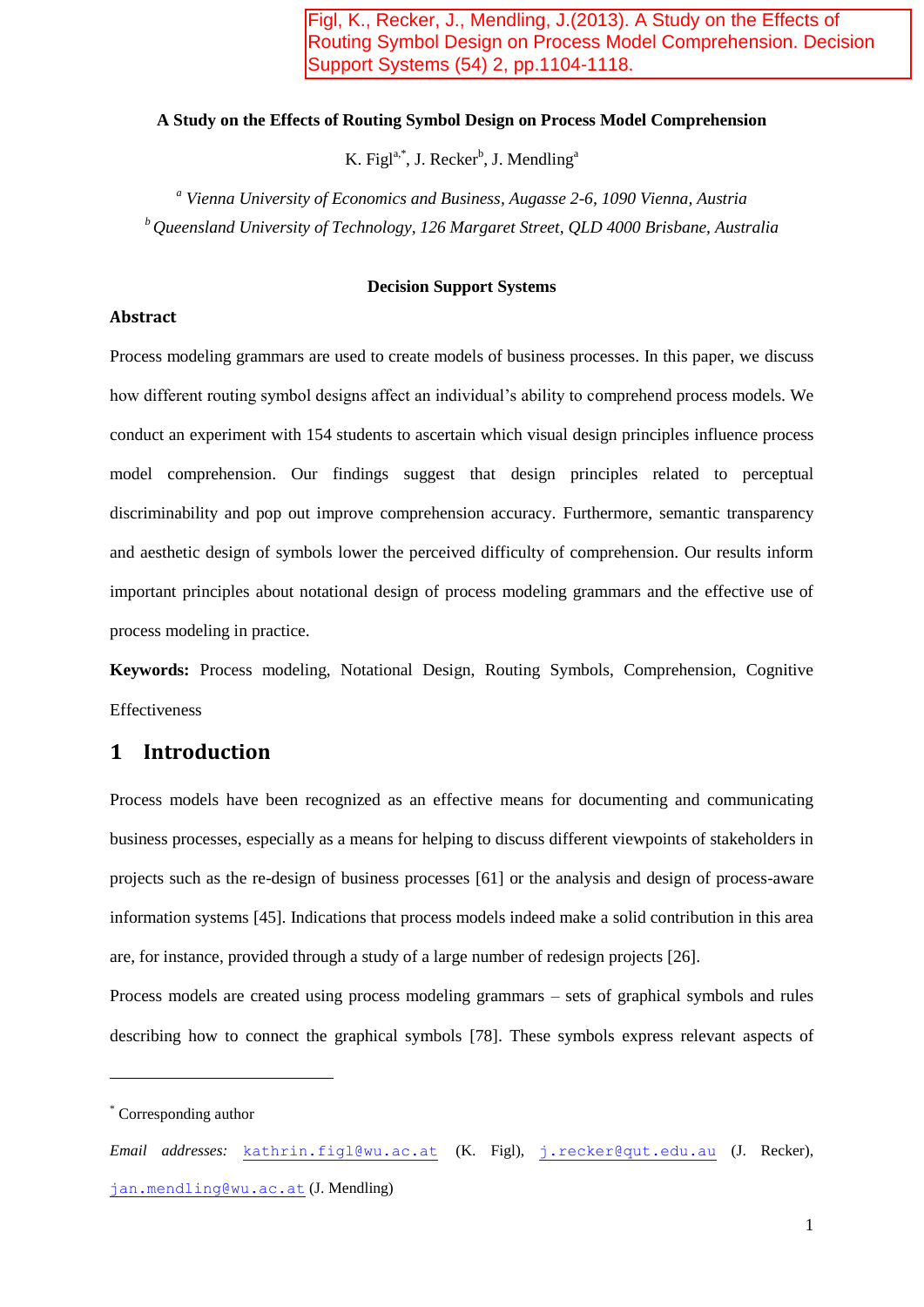business processes, such as the *tasks* that have to be performed, the *actors* that are involved in the execution of tasks, relevant *data*, and, notably, the *control flow logic* that describes the logical and temporal order in which tasks are to be performed. In essence, the control flow logic of a business process defines those points in the process where parallel or alternative paths might be taken, or where such paths merge. Such routing points characterize the convergence or divergence of process flows.

In process modeling grammars, convergence or divergence semantics are typically expressed through grammatical symbols named "Gateways", "Connectors, or "Splits" and "Joins" [e.g., [62,](#page-33-1) [74\]](#page-34-1). These routing symbols have been subjected to much academic debate. For instance, some scholars have argued that these symbols are ill-defined from a formal perspective [\[e.g., 74\]](#page-34-1). They have also been found to be a key reason for modeling errors such as violation of deadlock and synchronization rules [\[24\]](#page-31-1), and further argued to lead to understandability problems with practitioners [\[35\]](#page-32-1).

While all available process modeling grammars support the expression of convergence or divergence semantics in a business process, they utilize different visual symbols for doing so. This difference is crucial importance for the quality of a grammar. In other domains, it has been found that the form of visual information representation can have a significant impact on the efficiency of information search, explicitness of information, and problem solving [\[28\]](#page-31-2), the comprehension and recall of graphical models [\[11,](#page-30-0) [41\]](#page-32-2) and even perceived usability [\[67\]](#page-34-2).

Our objective in writing this paper, therefore, is to develop insights about the role of routing symbol design in process modeling grammars. We study how model users understand models created with different visual routing symbol designs by drawing on a theory of effective visual notations [\[39\]](#page-32-3). We examine four principles of routing symbol design (perceptual discriminability, pop out, semantic transparency and aesthetics) that should lead to improved process model comprehension. We then present an experiment that tests the impact of the four principles of routing symbol design on process model comprehension in terms of accuracy, efficiency and perceived difficulty. The results demonstrate that the symbol design principles affect comprehension accuracy and difficulty in different ways. Comprehension efficiency is not affected by symbol design.

We proceed as follows. First, we review the literature on factors that influence the cognitive load of process model comprehension tasks. We then discuss relevant theoretical considerations pertaining to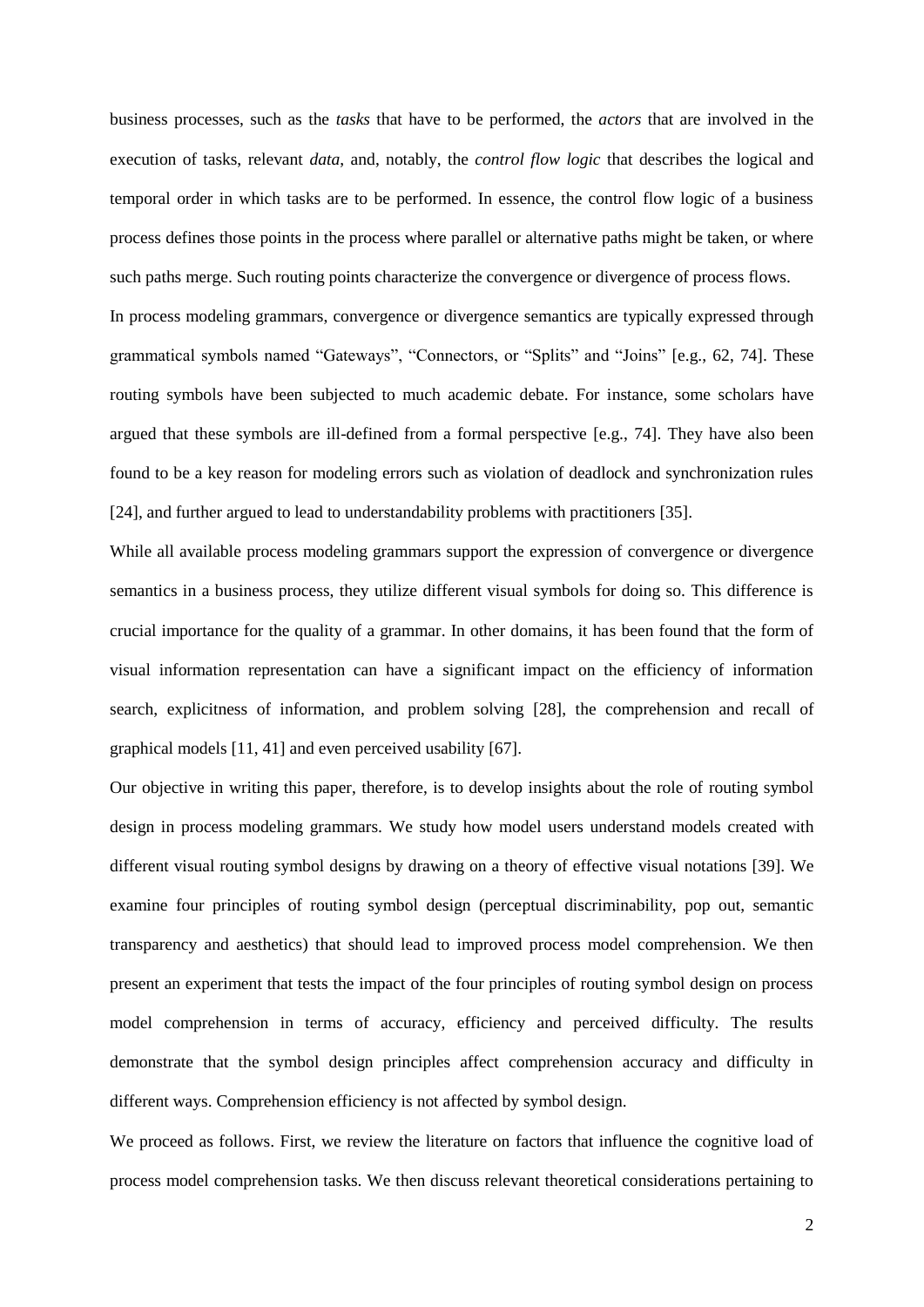the visual design of routing symbols in process models and identify four relevant design principles. Next we describe our research model and the experimental design of the study. We then present our data analysis and results. After that, we discuss the results and limitations. We conclude by summarizing the substantive as well as methodological contributions of this research.

## **2 Theoretical Background**

## **2.1 Cognitive Load in Comprehending Control Flow Logic in Process Models**

The division of labor in companies poses a considerable challenge to analyzing business processes in a department-spanning manner. Process models have been suggested as a means of abstraction for fostering understanding, transparency and communication of such complex processes. Even though models reduce business processes to their essential components, the creation and understanding of process models still requires high cognitive effort in itself due to the limited information processing capabilities of the human brain [\[76\]](#page-34-3).

In light of this limitation, the key design principle for process models is to support rather than demand higher-level reasoning processes. This can, for instance, be achieved by conveying visual cues to the next logical step in reasoning about a process-related problem, or by representing process information (e.g., tasks to be performed) in the context of adjacent locations (e.g., in the context of the routing symbols that describe important business rules pertinent to the execution of the task).

**Error! Reference source not found.** depicts a process model specified in the BPMN grammar [\[44\]](#page-32-4) to illustrate how visual cueing is typically implemented in process modeling grammars. The model illustrates an E-mail voting process, based on the example given in [\[43\]](#page-32-5). The process consists of several activities that are executed according to a pre-defined order to reach the specific process goal (to resolve an issue). **Error! Reference source not found.** shows that in this order, several divergence and convergence decisions are made, all represented by different types of gateways, in this case using a diamond shape symbol. Modeling "either/or" choices is done via so-called XOR-Split Gateways (e.g. "assess reasons for not voting" *or* skip this activity). After splitting control flow, it may be required to merge it later in the process. Exclusive choices can also be used to model repetition (loop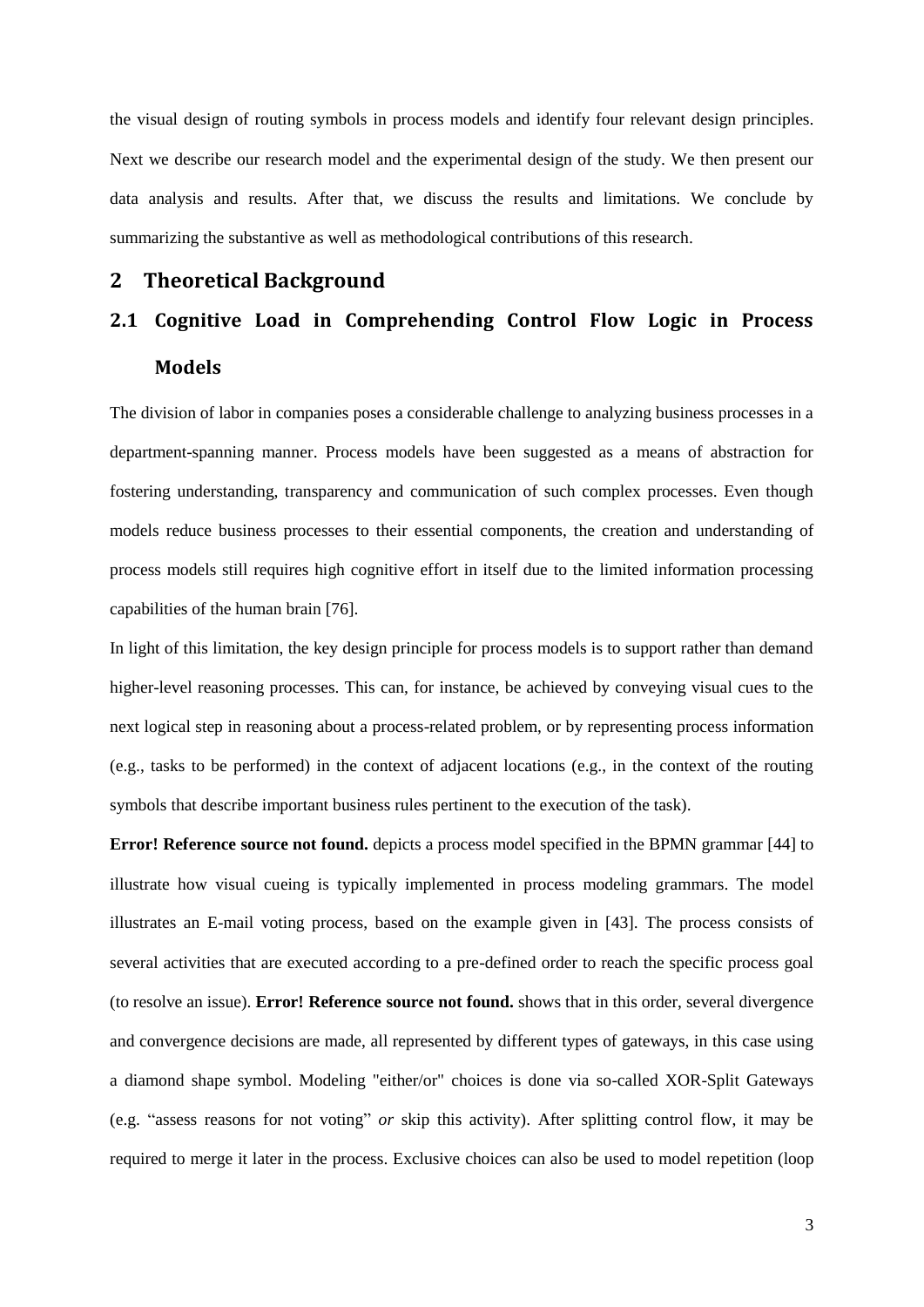with "election deadline has not yet passed"). Modeling concurrent activities is done via so-called AND-gateways (e.g. "review status of discussion" *and* "moderate E-mail discussion").



**Figure 1. Example for business process control flow logic (in BPMN)**

As the example shows, the diamond-shaped BPMN gateway symbols are intended to support the end users' interpretation and reasoning about the control flow logic of the process. While this reasoning process is fundamental to understanding the process, the body of literature on error analysis of process models suggests the existence of systematic reasoning fallacies concerning routing symbols [\[35\]](#page-32-1). We speculate that this may be traced back to systematic fallacies (so called `illusory inferences') stemming from the visual design of the model or of the underlying process. These may occur when internally constructing or interpreting mental models on the basis of modeling-level connectives (like conjunctions, inclusive, or exclusive disjunctions) [\[22\]](#page-31-3). Concerning the example in **Error! Reference source not found.**, a variety of such cognitive errors could occur. Models readers could, for instance, misinterpret the AND-gateway and think both concurrent activities have to start at the same point of time, or they could confuse XOR and AND gateways if they find these gateway symbols difficult to discriminate perceptually.

Cognitive errors in reasoning about a process model relate to the *cognitive load* associated with the reasoning task. Cognitive load describes how much of the human working memory is used in learning and knowledge acquisition tasks [\[69\]](#page-34-4). Its importance stems from its limitations: The human working memory is the main bottleneck for cognitive tasks as its capacity is restricted to only  $7 +1/2$  units of information at any point in time [\[38\]](#page-32-6). Recent literature estimates working memory capacity even lower to 3-4 elements [\[12\]](#page-30-1). The cognitive load of a task rises if a user has to pay attention to high amounts of relevant units of information, which in turn burdens or even overloads his/her working memory, and consequently impairs problem solving ability, learning and knowledge acquisition [\[69\]](#page-34-4). A variety of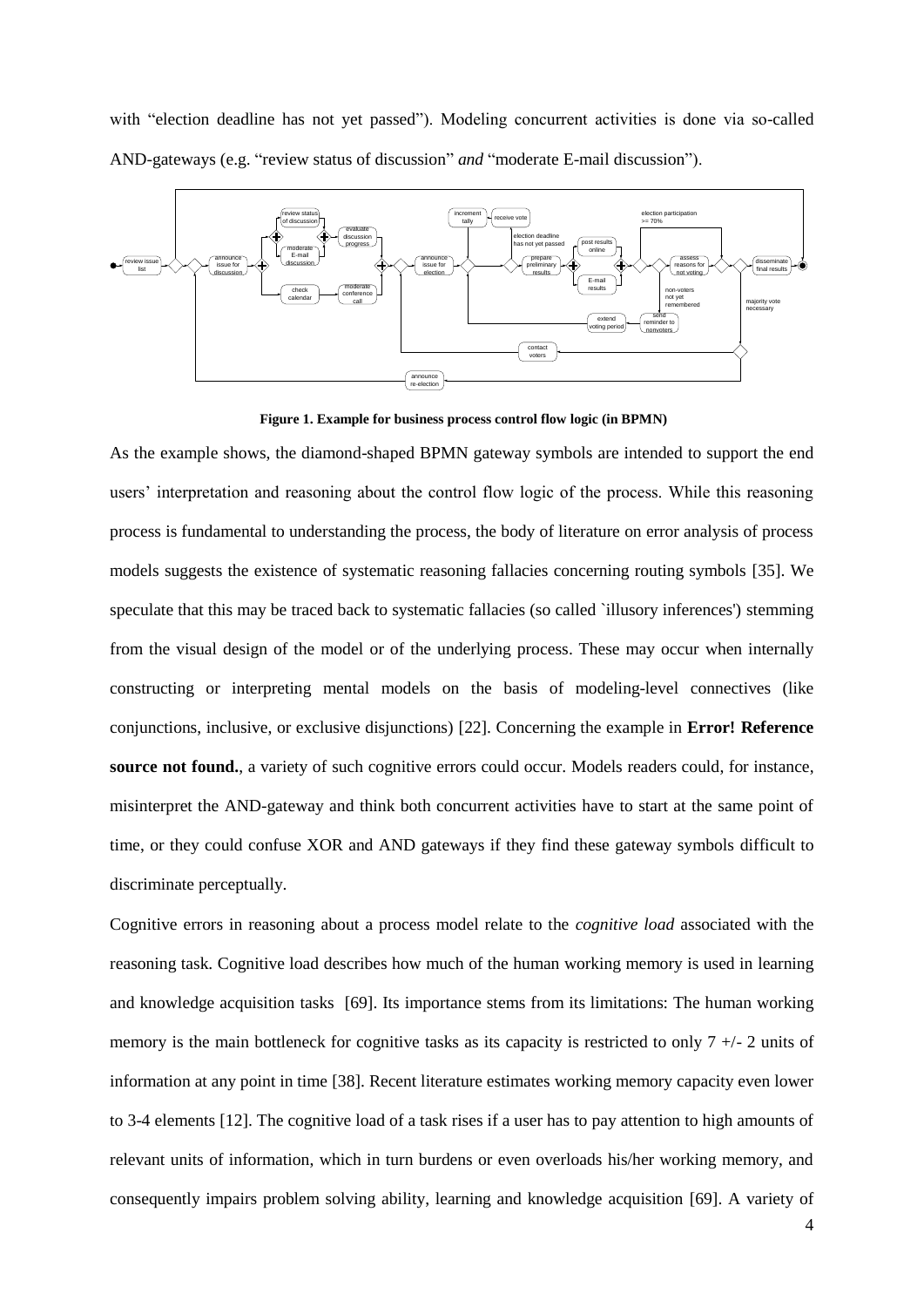prior studies in the area of conceptual modeling have demonstrated that a reduction of cognitive load can lead to improvements in objective measures like comprehension [\[19\]](#page-31-4) as well as in subjective perceptions on ease of understanding [\[31\]](#page-31-5).

Cognitive load theory distinguishes *intrinsic* and *extraneous* cognitive load. Intrinsic cognitive load is determined by the complexity of information, i.e., the amount of elements, and their relations and interactions. In the process domain, intrinsic load pertains to the complexity of the modeled process, and thus beyond the control of the process analyst modeling a process. In contrast to that, extraneous cognitive load is determined by the way information is represented [\[25\]](#page-31-6). Even for exact the same problem or task, the relative difficulty may vary depending on different problem representations [\[27\]](#page-31-7). Therefore, extraneous load pertains to the way a process is modeled and is thus subject to the design choices made when describing a process in a model.

Modeling design choices especially relate to notational aspects – the choice of different visual symbols for describing a process in the model. Precisely, the modifications may relate to the formal rules of a modeling grammar (its *primary notation*) or the way a specific model is visualized (its *secondary notation*) [\[50\]](#page-33-2). While the primary notation is normally prescribed by the specification of a modeling grammar, it has been shown that secondary notation influences process model comprehension, for instance, in terms of modularity [\[60\]](#page-33-3), the grammatical style of text labels [\[36\]](#page-32-7), or color highlighting [\[58\]](#page-33-4). These studies suggest that secondary notation is an important element in determining the extraneous cognitive load in understanding process models. Still, the research to date has focused on the secondary notation of models as a whole as opposed to the secondary notation of specific model elements – such as routing symbols, which is the focus of our work in this paper.

### **2.2 Effective Visual Design of Notational Symbols**

To discuss the secondary notation of routing symbols in process models, we turn to a theory of effective visual notations proposed by Moody [\[39\]](#page-32-3). He suggests a set of principles for the visual design of notations used in information systems analysis and design.

Moody [\[39\]](#page-32-3) uses the term "symbol set" as a synonym for the visual vocabulary of a modeling grammar. It compromises 1D, 2D and 3D graphic elements, such as example lines, areas and spatial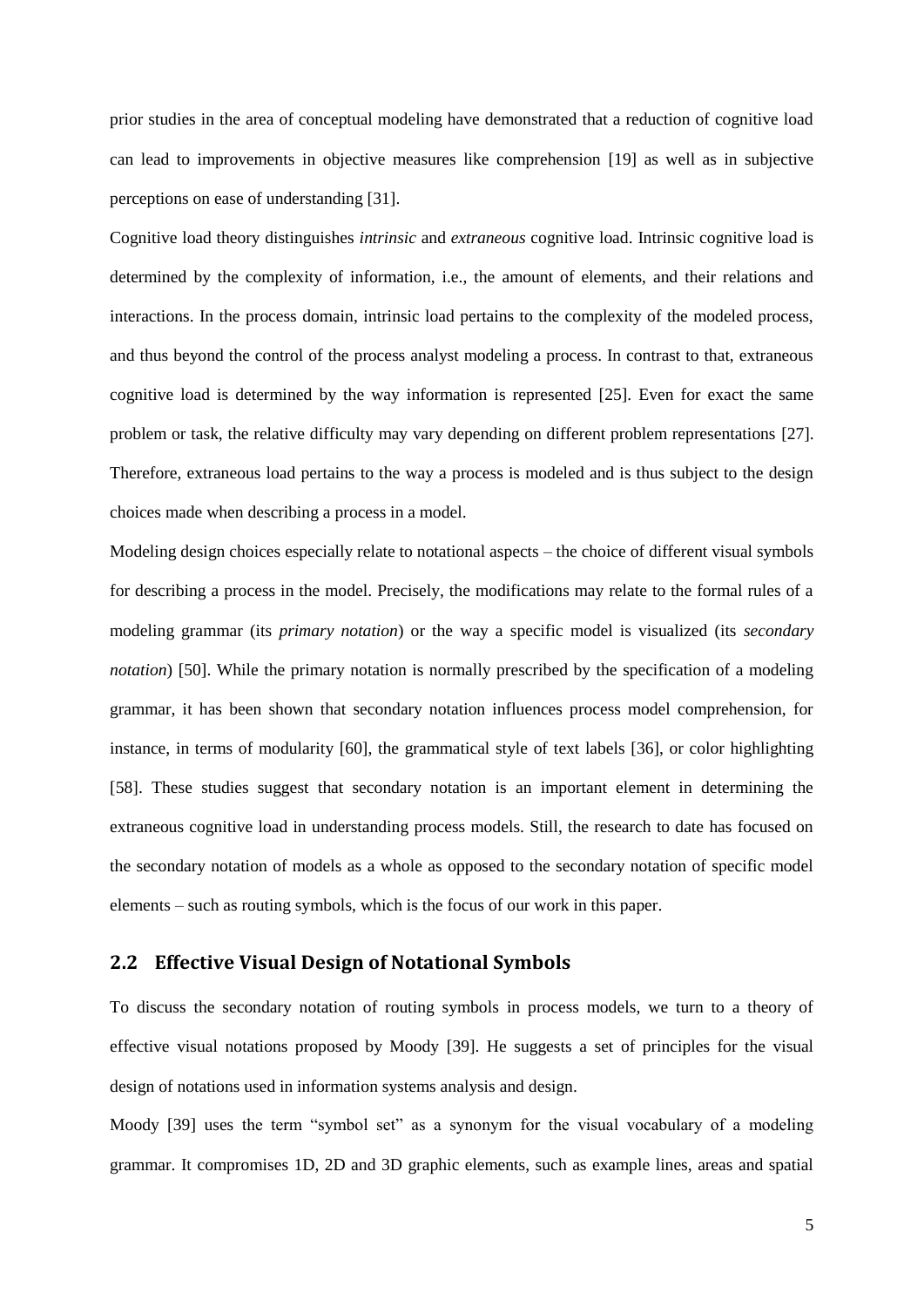relationships. For example, for depicting the routing behavior in business processes, process modeling grammars contain *symbols* made up of abstract graphics such as circles and diamond shapes.

In the following we will discuss the criteria which are relevant for discussing symbols and their demand of cognitive load. We build on the concepts from Moody's theory of effective notation design [\[39\]](#page-32-3) and integrate it with an established framework on symbol characteristics [\[33\]](#page-32-8).

#### **Perceptual Discriminability and Pop Out**:

Moody's theory [\[39\]](#page-32-3) stipulates that notations of modeling grammars that fully exploit the range of visual variables (spatial dimensions like horizontal and vertical, as well as shape, size, color, brightness, orientation, and texture) have higher *visual expressiveness*. This proposition is based on the principles of *perceptual discriminability* and *pop out*.

Perceptual discriminability is defined as "the ease and accuracy with which graphical symbols can be differentiated from each other" [\[39\]](#page-32-3). It concerns the (dis-) similarity of shapes and connecting lines used in process models. The basic argument is that symbols expressing different domain semantics should be perceptually discriminable through the use of different shapes and lines.

A second important factor for the perceptual expressiveness of symbols is the number of feature dimensions on which they differ [\[80\]](#page-34-5). According to feature integration theory [\[72\]](#page-34-6), symbols can be detected most easily amongst other symbols if they differ in one visual variable only (e.g., color but not shape or size). They are detected pre-attentively and hence "*pop out*", which means that they are easy to locate in a model. In contrast, search takes longer if the conjunction of several features is necessary to locate a symbol (e.g. searching a yellow circle among yellow and red squares and circles). Shape is the most important variable in this context [\[39\]](#page-32-3). As it is also used predominantly for discriminating objects, it is wise to use is as the primary distinguishing feature among different symbols. Additionally, redundant coding (e.g., a symbol is unique in shape and color) can help to prevent misinterpretations.

In consequence, symbols in a modeling grammar should differ appropriately and sufficiently in terms of visual variables in order to be perceptually discriminable. Further, they should pop out in one visual dimension to be easy to understand.

#### **Semantic Transparency:**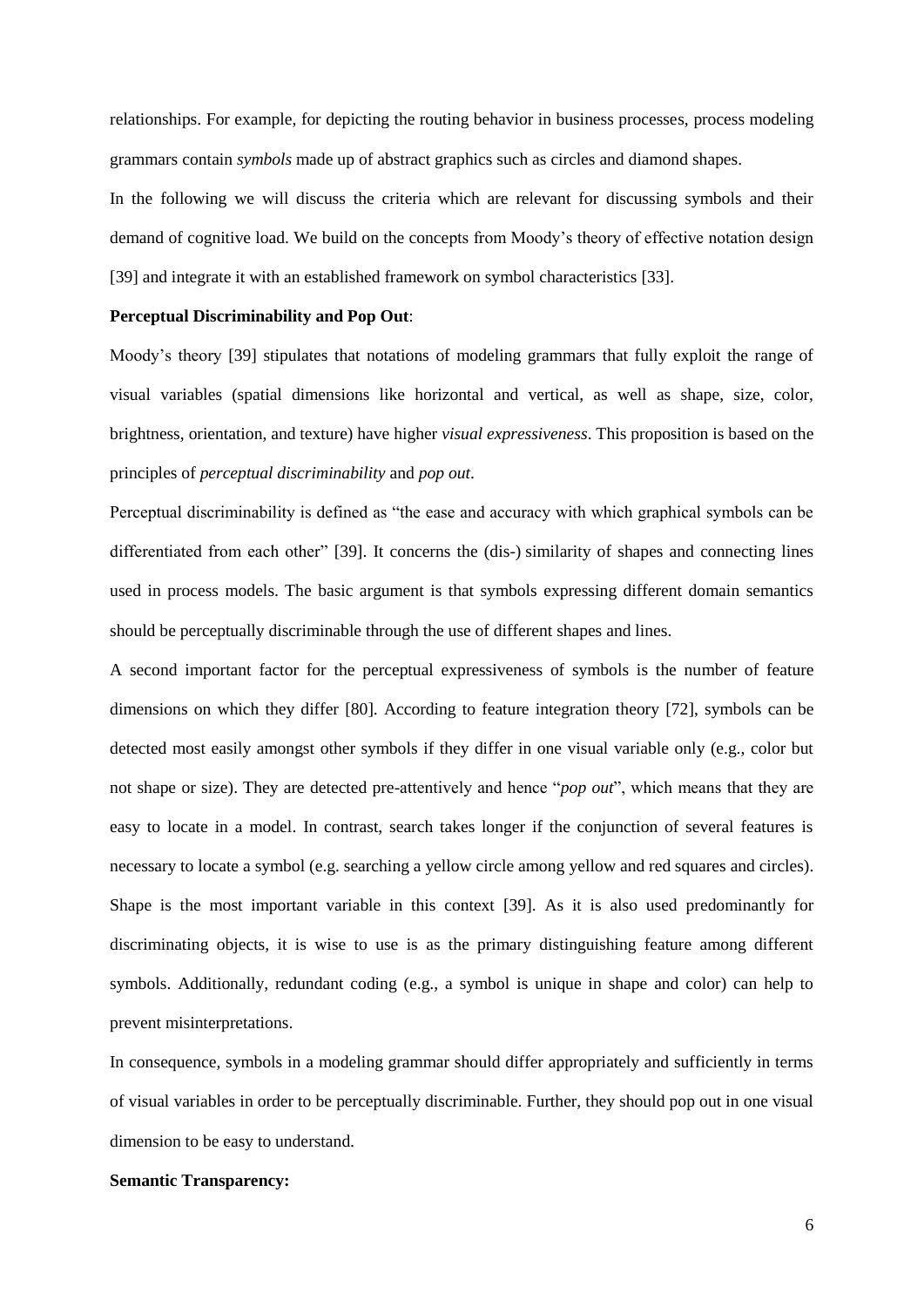*Semantic transparency* describes whether the appearance of a symbol implies its corresponding concept. Moody [\[39\]](#page-32-3) distinguishes between semantically immediate, opaque/conventional and perverse symbols on this continuum.

Icons, for example, belong to so-called concrete graphics that are easily associated with their referent real-world concepts, because there is a direct relationship between them and their meaning (e.g., a telephone icon to indicate a phone conference) [\[57\]](#page-33-5). Iconic representations for classes of activities could improve the understandability of process models as suggested by [\[34\]](#page-32-9), but they are not yet commonly used. In contrast, abstract symbols typically used in process models have a rather distant relationship with their meaning, which is described as arbitrary [\[33\]](#page-32-8). Specifically, routing symbols used in process modeling can be characterized as abstract and not as concrete since they mainly use features such as different shapes (e.g., rectangles or circles) [\[33\]](#page-32-8).

Semantic transparency closely relates to learnability of symbols. If users can rely on previouslylearned associations and symbols are semantically transparent, they will be learned more easily. Recker and Dreiling [\[53\]](#page-33-6), for instance, showed that the ability to understand and read a model from a specific process modeling grammar to another can be transferred surprisingly easy – partially because the semantic transparency of the two grammars compared was similar. However, many symbols used in modeling notations are abstract and have to be learnt explicitly [\[39\]](#page-32-3). In turn, the principle of semantic transparency would suggest that some routing symbols in process models are semantically more immediate than others. This fact should result in improved process model comprehension.

#### **Aesthetics:**

Beyond perceptual discriminability, pop out and semantic transparency as important symbol design principles in modeling grammars, we realize that, up to some point, the design and appreciation of a symbol remains subject to subjective evaluation. This is because users may perceive different designs to be more *aesthetic* than others. Aesthetics are relevant for studying the effects of design on human understanding and evaluation, because users rate designs as more usable [\[71\]](#page-34-7), and prefer it over others [\[63\]](#page-33-7) if they perceive it as aesthetic. There is a history on exploring aesthetics in conceptual models and graphs [\[51\]](#page-33-8) and indeed process models [\[15\]](#page-30-2); however, this stream of research has mainly focused on layout aesthetics of models as directed graphs. For instance, the authors in [\[51\]](#page-33-8) propose rules to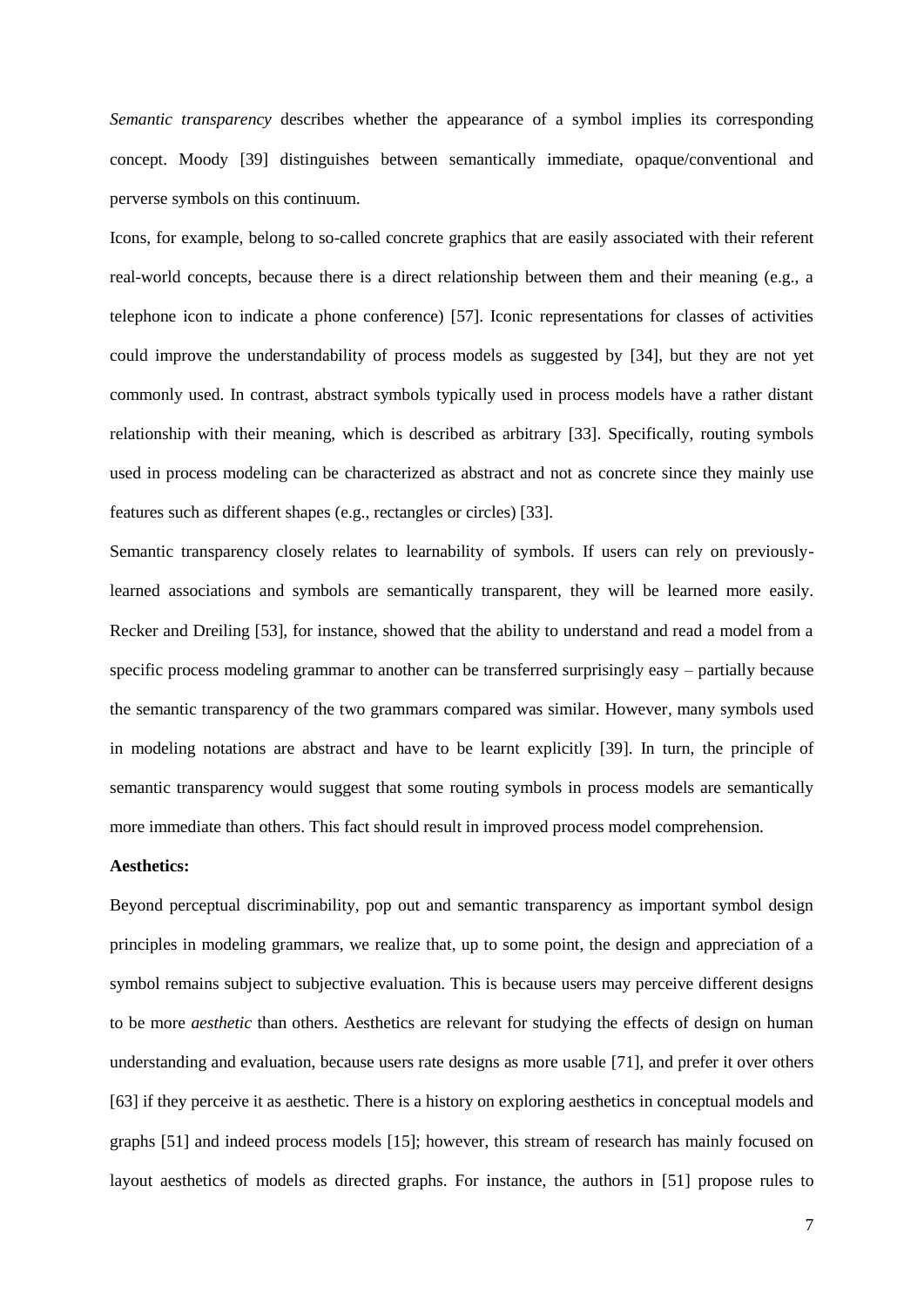maximize symmetry and minimize edge crossings and bends to achieve more aesthetic diagrams. Design aesthetics pertaining to modeling grammar symbols, however, have not been examined.

Depending on the evaluated objects, researchers have looked at different criteria to determine aesthetic values, such as, for instance, balance or symmetry [\[29\]](#page-31-8). In general, good design should balance complexity and order. For instance, analyses of aesthetically pleasing screen designs revealed measures such as balance, proportions, symmetry or even distribution to be relevant [\[40\]](#page-32-10). "Ideal" proportions, combination of parts as a "unity" or "good" form and prototypicality are often considered design features related to aesthetic product design [\[75\]](#page-34-8). These studies suggest, in turn, that routing symbols that are perceived as more aesthetic than others will aid process model comprehension.

## **3 Hypotheses Development**

Our primary conjecture is that the visual design of routing symbols in process models will affect how well end users will comprehend the control flow of the modeled processes. More precisely, we argue that process model comprehension, measured in terms of accuracy, efficiency and task difficulty [\[30\]](#page-31-9), is a function of four attributes of routing symbol design, viz., perceptual discriminability, pop out, semantic transparency, and aesthetics.

This conjecture builds on the argument that inefficient visual routing symbol design will impair the comprehension of a process model because it induces additional extraneous cognitive load into the comprehension task. If, however, the notational constructs are designed such that they communicate the meaning of a process more efficiently, model viewers should also be able to understand models better, faster and with more ease due to relatively lower extraneous cognitive load. We now discuss this conjecture in terms of four detailed propositions.

In our initial proposition, we explore how process model comprehension will vary depending on the perceptual discriminability of the routing symbols used in the model. Our argument is that routing symbols that have higher perceptual discriminability will induce lower extraneous cognitive load into the model comprehension task. Perceptual discriminability suggests that it will be easier and faster for model readers to perceptually process and differentiate the different visual components of the process model, thereby lowering the extraneous load of the cognitive processing task [\[39\]](#page-32-3). Lower extraneous load has been associated with increased comprehension accuracy [\[58\]](#page-33-4), and decreased task difficulty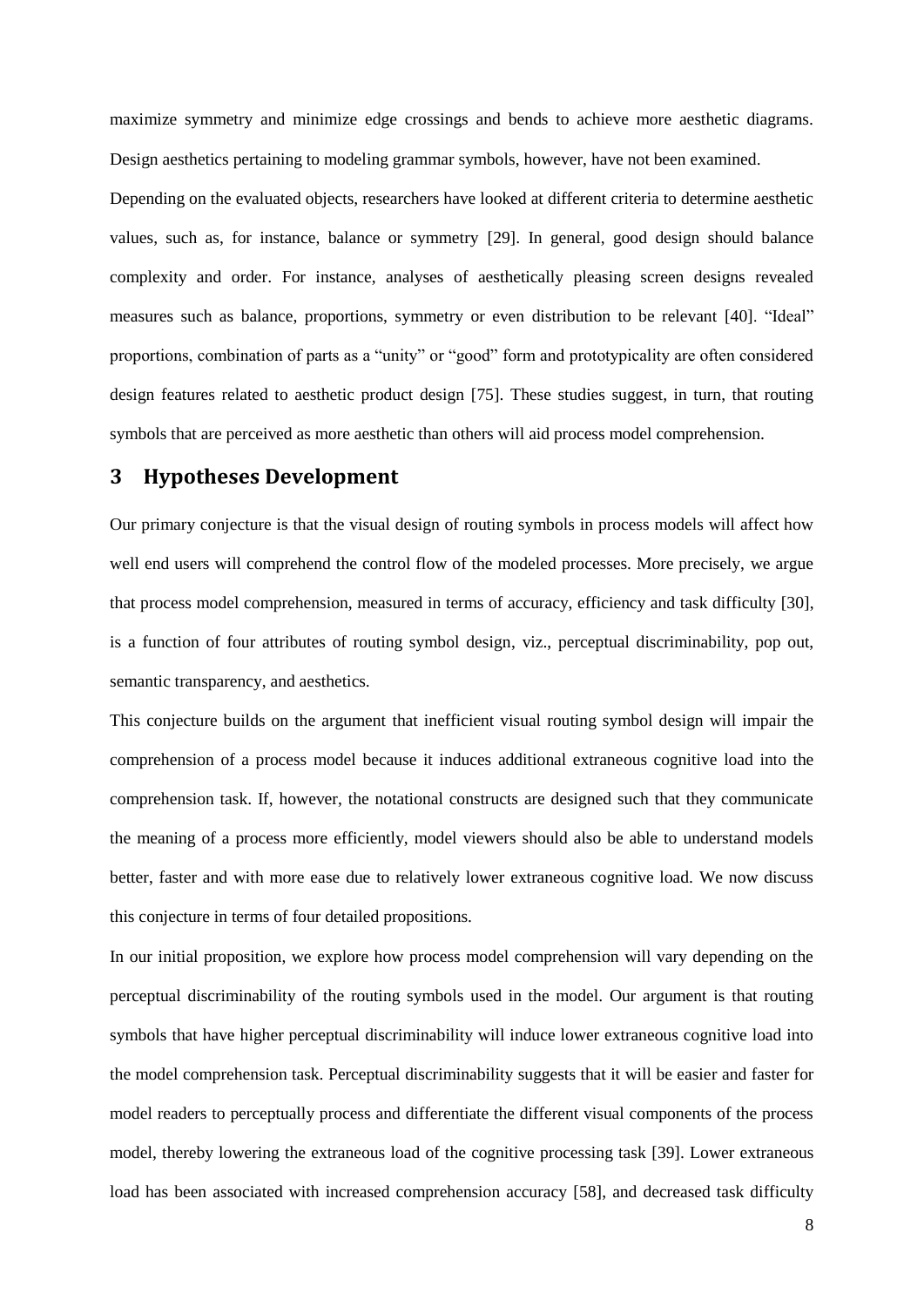perceptions [\[30\]](#page-31-9). Also, it has been argued (though not conclusively proven) that comprehension efficiency can be increased [\[17\]](#page-31-10). Formally, we state:

- **H1a:** Process model comprehension *accuracy* will be higher when process models contain routing symbols with high perceptual discriminability.
- **H1b:** Process model comprehension *efficiency* will be higher when process models contain routing symbols with high perceptual discriminability.
- **H1c:** Process model comprehension *task difficulty* will be lower when process models contain routing symbols with high perceptual discriminability.

Second, we turn to pop out effects of routing symbols. According to feature integration theory, perceptual processing of visual symbols is strengthened if the symbols contains one visual variable (e.g., shape, or color) with a unique value [\[52\]](#page-33-9). Such symbols appear to "pop out" from all other symbols without requiring much cognitive effort. In turn, we can expect that process models that contain routing symbols that are differentiated from all other visual symbols by a unique value in one visual dimension are more easily and faster perceptually processed, in turn aiding the cognitive processing task. Formally, we state:

- **H2a:** Process model comprehension *accuracy* will be higher when process models contain routing symbols that are perceived to pop out.
- **H2b:** Process model comprehension *efficiency* will be higher when process models contain routing symbols that are perceived to pop out.
- **H2c:** Process model comprehension *task difficulty* will be lower when process models contain routing symbols that are perceived to pop out.

In our third proposition, we explore how process model comprehension changes when the semantic transparency of routing symbols varies. The semantic transparency principle suggests that good visual symbols provide cues to the meaning of their content ("form implies content"). Semantically transparent symbols reduce extraneous cognitive load because their meaning can either be directly perceived or easily deduced [\[49\]](#page-32-11). This would again suggest a cognitive offloading effect in which perceptual processing of symbols aids the subsequent cognitive interpretation process , which should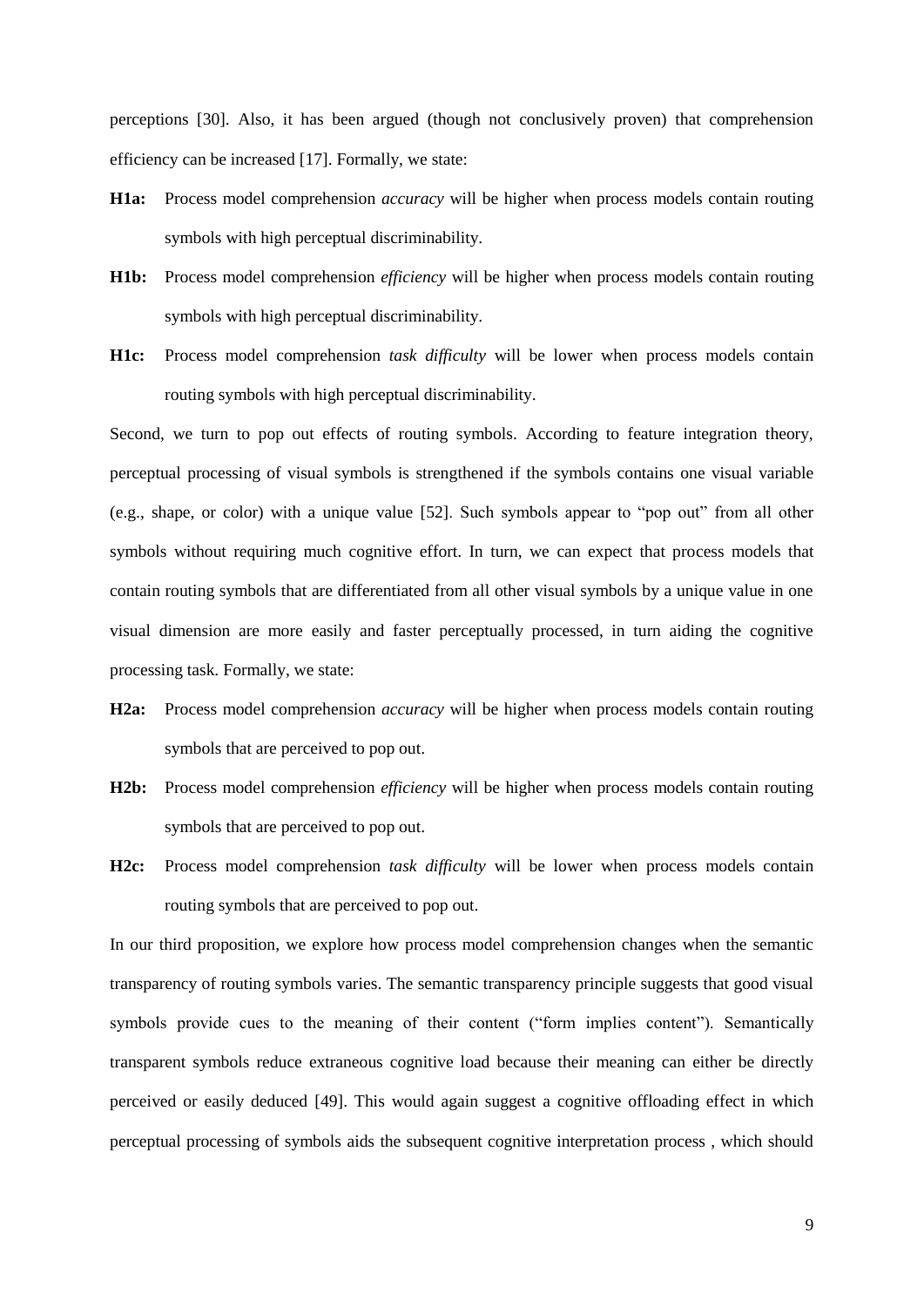result in better process model comprehension (in terms of accuracy, efficiency and lower difficulty). We define the following three hypotheses:

- **H3a:** Process model comprehension *accuracy* will be higher when process models contain routing symbols with high semantic transparency.
- **H3b:** Process model comprehension *efficiency* will be higher when process models contain routing symbols with high semantic transparency.
- **H3c:** Process model comprehension *task difficulty* will be lower when process models contain routing symbols with high semantic transparency.

In our last general proposition, we turn to the aesthetic design of routing symbols. Previous studies have demonstrated that users rate designs as more usable [\[71\]](#page-34-7), and prefer it over others [\[63\]](#page-33-7) if they perceive it as aesthetic. These findings suggest that task performance (such as the task of comprehending a process model) may be increased if the task artifact is aesthetically pleasing, because it generates a positive affective response [\[3\]](#page-30-3). Affective response has been shown to be associated with, for instance, task persistency [\[5\]](#page-30-4), which relates to task performance. These findings suggest that comprehension performance (in terms of accuracy, efficiency and perceived difficulty) may also be affected by the extent to which routing symbols are perceived to be aesthetically pleasant. We state:

- **H4a:** Process model comprehension *accuracy* will be higher when process models contain routing symbols that are perceived to be aesthetic.
- **H4b:** Process model comprehension *efficiency* will be higher when process models contain routing symbols that are perceived to be aesthetic.
- **H4c:** Process model comprehension *task difficulty* will be lower when process models contain routing symbols that are perceived to be aesthetic.

## **4 Research Method**

To test our hypotheses, we chose an experimental method as it affords higher internal validity than other methods [\[10\]](#page-30-5). Specifically, we selected a 1\*4 between-groups design that allowed us to focus on the four notational design factors whilst controlling for potentially confounding other variables (e.g., process modeling knowledge or domain complexity). We randomly assigned participants across groups and randomly assigned the order of tasks to control for learning effects.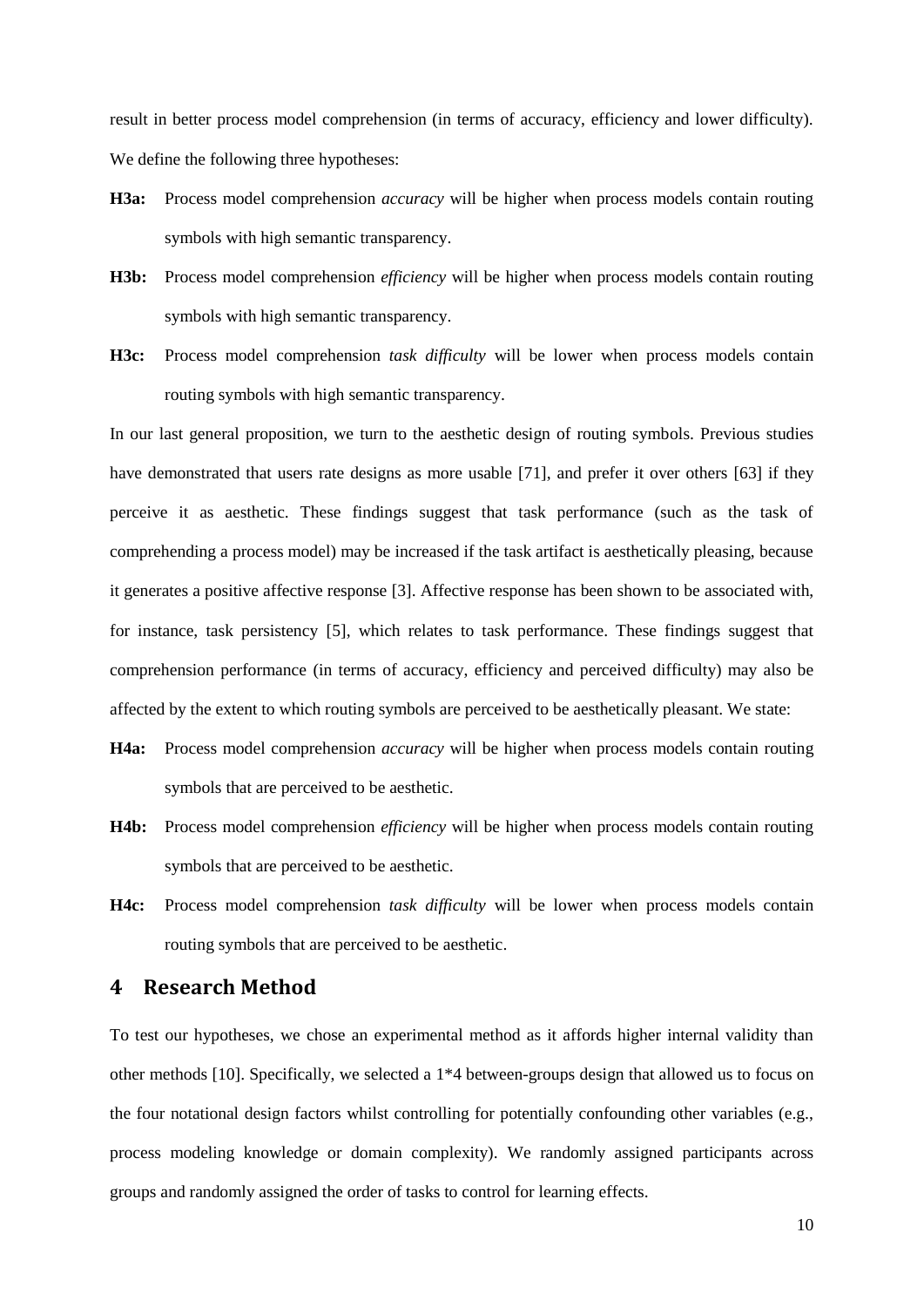#### **4.1 Research Design**

Our design featured one between-subject factor (routing symbol design) and four dependent variables. Additionally, we considered the covariate prior process modeling method knowledge in our design.

The between-subjects factor, the design of routing symbols, had four levels  $(R_{EPC}, R_{BPMN}, R_{UML}, R_{UML})$  $R_{YAWI}$ ). The routing symbols were derived from four different popular process modeling grammars, viz., EPC, BPMN, UML AD and YAWL. These grammars are typically considered as appropriate representatives for the current set of available grammars in-use [\[56\]](#page-33-10).

Concerning the manipulation of the variable "routing symbol", we refrained from inventing artificial notations for routing symbols (e.g., with very low semantic transparency or with inflated perceptual discriminability). This might have maximized the likelihood of significant negative effects on comprehension but would have led to inflated risk of type-2 errors. Instead, we decided to use realistic examples of construct notational design sets based on the design of existing process modeling grammars, so as to maximize relevance for practice and ensure ecological validity of our experimental design. This design allowed us to examine whether different design solutions as used in practice are equally good concerning support of comprehension or whether there are relevant differences.

To operationalize the quality of the design of the four routing symbol sets according to the four notational design attributes semantic transparency, perceptual discriminability, pop out and aesthetics, we collected perceptual rating measurements of the routing symbols alongside these dimensions, which allowed us to separate 'good' from 'bad' designs.

As dependent variables, we used four measures to examine process model comprehension, consistent with prior work in this area [\[8,](#page-30-6) [47\]](#page-32-12). First, we calculated the number of correct answers in a model comprehension task as a measure of comprehension *accuracy*. Second, we collected the task completion time as a measure of comprehension *efficiency*. Third, we measured the perceived difficulty to complete the model comprehension tasks as a measure of the *perceived cognitive load* associated with comprehending process models. Fourth, as routing symbols directly relate to the understanding of the control flow (one particular element of a process model), we added a second measure of perceived difficulty of process model comprehension – a judgment of the *difficulty of control flow comprehension* specifically.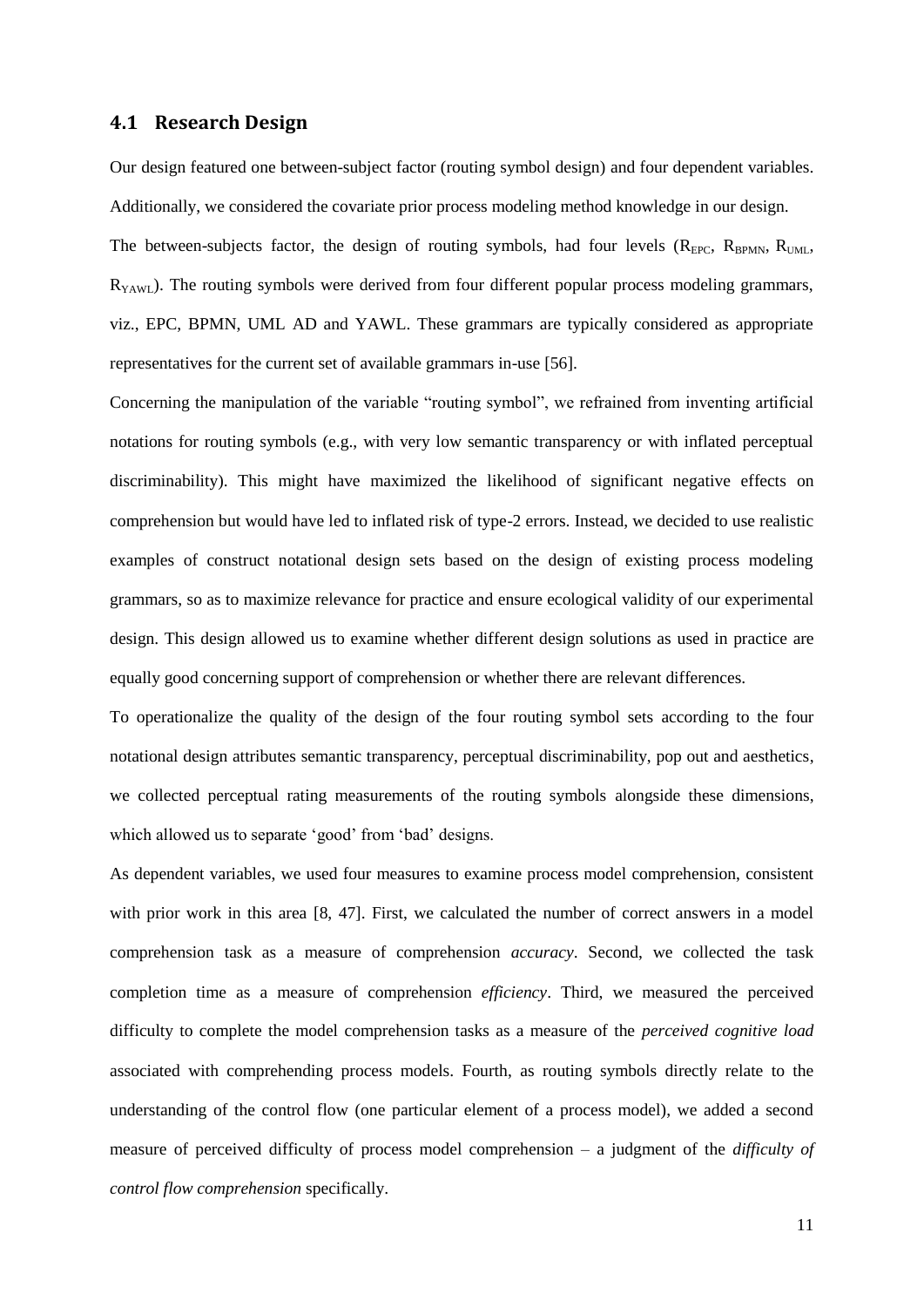Gemino and Wand [\[17\]](#page-31-10) differentiate model comprehension tasks between *problem-solving tasks* in which newly developed mental models have to be integrated with deep knowledge structures and *comprehension tasks*. These two levels of measurements have also been referred to as "deep-level understanding" and "surface-level-understanding" [\[8\]](#page-30-6). As our research focuses on the effect of symbol design in otherwise informationally equivalent models on effective understanding and not on the different mental models evoked in users, 'surface-level' model comprehension tasks were the best choice of measurement. An additional factor for choosing "surface-level" comprehension tasks was that general interpretability of models is the basis for a variety of more specific tasks such as process analysis or redesign [\[8\]](#page-30-6).

Regarding the covariate, we captured data on *prior method knowledge* in process modeling because it was previously shown to influence model understanding [\[21\]](#page-31-11). We measured prior method knowledge by using the set of process modeling method knowledge questions used by Mendling and Strembeck [\[37\]](#page-32-13), which quizzes respondents' theoretical knowledge of process modeling. Their questions, notably, are grammar-independent and concern grammatical rules of process model routing logic, derived from fundamental work in this area [\[23\]](#page-31-12), and address control flow criteria such as reachability, deadlocks, liveness and option to complete.

#### **4.2 Procedures and Materials**

We used a paper questionnaire with five different sections. The Appendix includes examples of the materials.

The first section comprised questions about the participants' demographic data, academic qualifications and prior method knowledge. Participants were asked about the number of years they had worked in the IT-sector and the extent to which they had previously been involved with modeling in education and work. With these demographics, we can describe a sample frame similar to that in other studies on process model comprehension [\[35,](#page-32-1) [53,](#page-33-6) [59,](#page-33-11) [60\]](#page-33-3).

In the second section of the questionnaire we used the set of process modeling method knowledge questions used by Mendling and Strembeck [\[37\]](#page-32-13) to measure prior method knowledge, which we used as a covariate in our data analysis. Additionally, we collected self-report data on the estimated amount of hours spent on learning process modeling.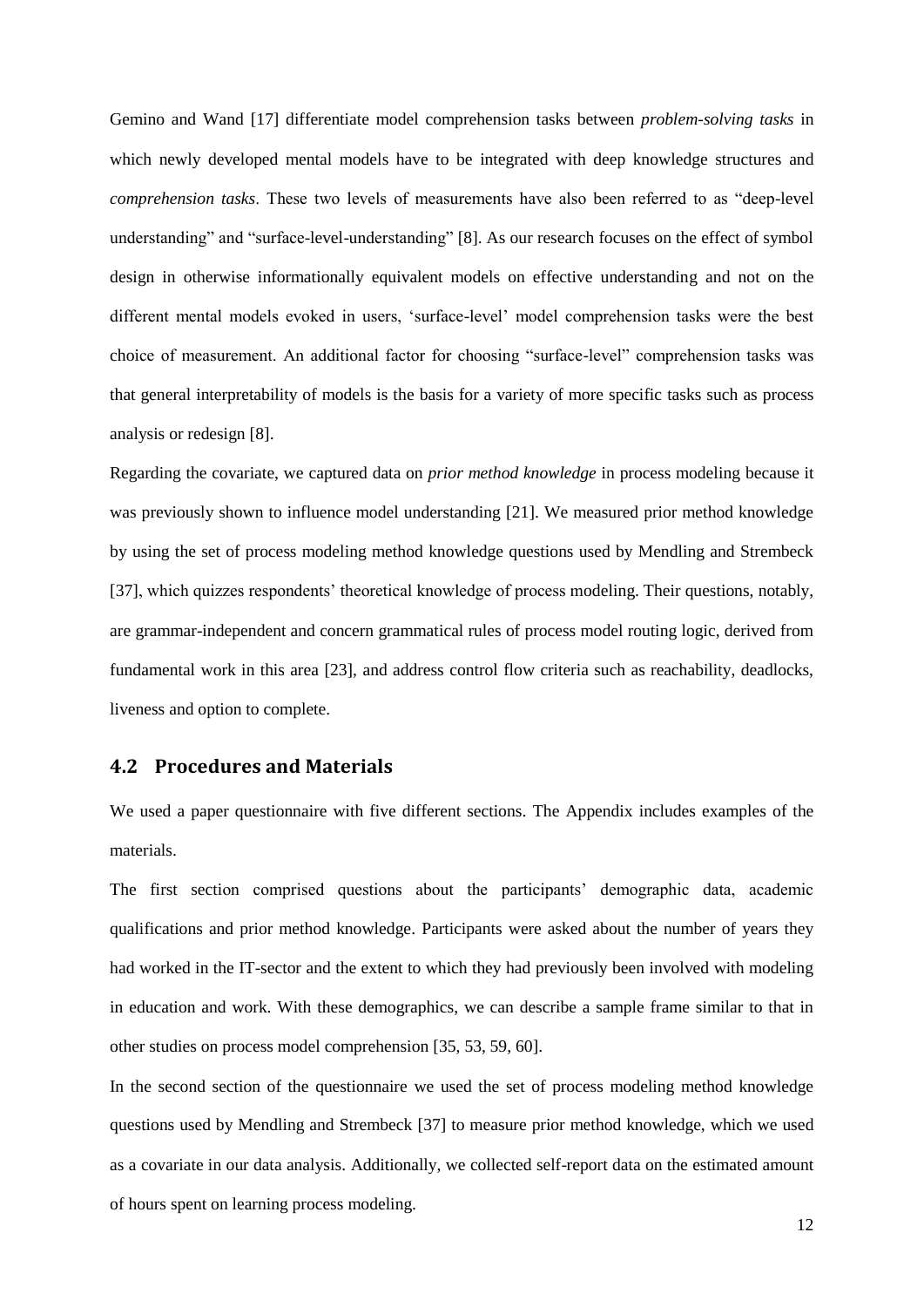The third section contained a tutorial on the process modeling grammar, in which the treatment was provided (as explained below). The tutorial was specifically tailored to inform participants about the meaning of each symbol in the provided grammar and covered everything the participants needed to know to perform the subsequent comprehension tasks.

The fourth section of the questionnaire displayed four different process models with eight corresponding comprehension tasks for each model (viz., 32 questions in total). Participants in each of the four main study groups (according to the between-subject factor routing symbol design) got all four models in the same routing symbol design (viz., using the same grammatical design of the process model). For each model similar comprehension questions were asked. Additionally, for each set of comprehension questions related to each model, participants also indicate the perceived cognitive load of answering the set of questions, on basis of the perceived cognitive load scale described below. To avoid any order effects e.g., due to fading attention, we used two different sampling strategies. Specifically the models and comprehension questions were arranged in different sequences. Participants were randomly assigned to one of the eight different questionnaires (four treatments of routing symbol design in two different sampling versions each).

The fifth and last section of the questionnaire included questionnaire scales in which participants could rate the routing symbols (AND and XOR) in the models shown in accordance to the four relevant design criteria discussed (viz., semantic transparency, perceptual discriminability, pop out and aesthetics). Additionally, this section included a scale on perceived control flow comprehension as an additional measure of the cognitive load associated with the model comprehension tasks.

Subjects were allowed to spend as much time as desired for the completion of the experimental tasks. On average, the experiment took about 40 minutes to complete.

## **4.3 Manipulation of Treatment: Construction of Model Sets with Different Routing Symbols**

Although process modeling grammars emphasize different viewpoints on processes [\[66\]](#page-33-12), they share several common elements. [Figure 2](#page-14-0) shows the routing symbols selected for the experimental study, which are inspired by existing process modeling grammars EPC (routing symbols  $R_{EPC}$ ), UML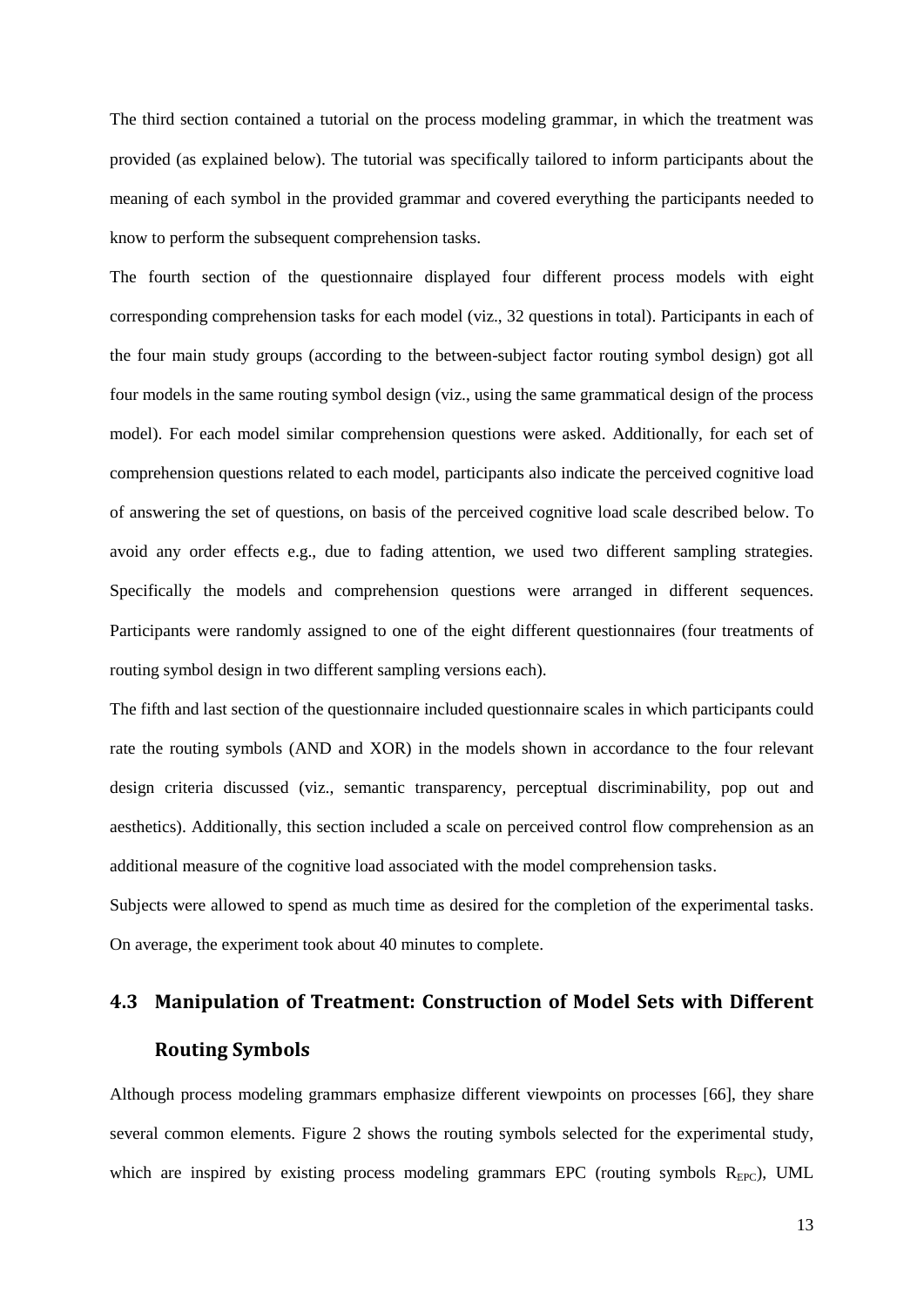Activity Diagrams (routing symbols  $R_{UML}$ ) and BPMN (routing symbols  $R_{BPMN}$ ), and YAWL (routing symbols  $R_{YAWL}$ ). Relative size is held constant in comparison to further symbols, so that all routing symbols used are of comparable size. Additionally, the orientation of the symbols used is similar, as they are in right angle or directly aligned to the edge flow direction. Therefore, shape  $(S_{Grammar})$ remains the main variable that varies amongst the symbols used across the grammars considered.  $S_{EPC}$ represents AND using a circle with a logical marker for 'and' in it ("^") and XOR by using a circle and an "X" marker. S<sub>UML</sub> has different symbols for these concepts: AND is depicted as a filled bar, while XOR is represented by a diamond-shaped symbol.  $S_{YAWL}$  uses small rectangles with inscribed triangles. In the AND node, the triangle points inward, in the XOR node outward.  $S_{BPMN}$  employs diamond symbols for both node types, using a plus marker for the AND.

|                              | $R_{\text{U}_{\underbar{\text{ML}}}}$                                                                                                                                                                                      | $R_{BPMN$                                                                                                                                                                                                                         | $R_{\text{EPC}}$                                                                                                                                                                                                            | $R_{Y\underline{AWL}}$                                                                                                                                                                                                            |  |
|------------------------------|----------------------------------------------------------------------------------------------------------------------------------------------------------------------------------------------------------------------------|-----------------------------------------------------------------------------------------------------------------------------------------------------------------------------------------------------------------------------------|-----------------------------------------------------------------------------------------------------------------------------------------------------------------------------------------------------------------------------|-----------------------------------------------------------------------------------------------------------------------------------------------------------------------------------------------------------------------------------|--|
| <b>AND</b>                   |                                                                                                                                                                                                                            |                                                                                                                                                                                                                                   |                                                                                                                                                                                                                             |                                                                                                                                                                                                                                   |  |
| <b>Outer</b><br><b>Shape</b> | narrow rectangle                                                                                                                                                                                                           | symmetric diamond-<br>shape                                                                                                                                                                                                       | circle                                                                                                                                                                                                                      | rectangle                                                                                                                                                                                                                         |  |
| <i>Inner</i><br>Shape        | (bar)                                                                                                                                                                                                                      | internal marker $('+'')$                                                                                                                                                                                                          | logical marker for<br>'and' $('')$                                                                                                                                                                                          | left- and right-sided<br>open triangle                                                                                                                                                                                            |  |
| <b>XOR</b>                   |                                                                                                                                                                                                                            |                                                                                                                                                                                                                                   |                                                                                                                                                                                                                             |                                                                                                                                                                                                                                   |  |
| Outer<br>Shape               | diamond-shape<br>without internal                                                                                                                                                                                          | symmetric diamond-<br>shape                                                                                                                                                                                                       | circle                                                                                                                                                                                                                      | rectangle                                                                                                                                                                                                                         |  |
| <b>Inner</b><br><b>Shape</b> | marker                                                                                                                                                                                                                     |                                                                                                                                                                                                                                   | " $X$ " marker                                                                                                                                                                                                              | triangle                                                                                                                                                                                                                          |  |
|                              | repare informati<br>brochure<br>identify available<br>inform local doctor<br>hydrants<br>stemine required<br>water amount<br>organise<br>inform customers<br>written form<br>announcement<br>prepare alternative<br>supply | creoare informatio<br>brochure<br>identify available<br>inform local doctor<br>hydrants<br>determine required<br>woter amount<br>organise<br>inform customers i<br>announcements<br>written form<br>prepare alternative<br>supply | spare informa<br>brochure<br>identify available<br>inform local doctor<br>hydrants<br>determine required<br>water amount<br>inform customers in<br>organise<br>announcements<br>written form<br>prepare alternati<br>supply | prepare information<br>brochure<br>identify available<br>inform local doctor<br>hydrants<br>determine required<br>water amount<br>inform customers i<br>organise<br>written form<br>announcements<br>prepare alternativ<br>supply |  |

<span id="page-14-0"></span>**Figure 2. Routing Symbols derived from existing process modeling grammars and details of a drinking water supply process model containing the different routing symbols**

[Figure 2](#page-14-0) summarizes the notational details of the four process models used in our study. We can see that the models are structurally equivalent, and only different in their use of different symbols for the routing behavior. All further model elements were held constant across the model sets.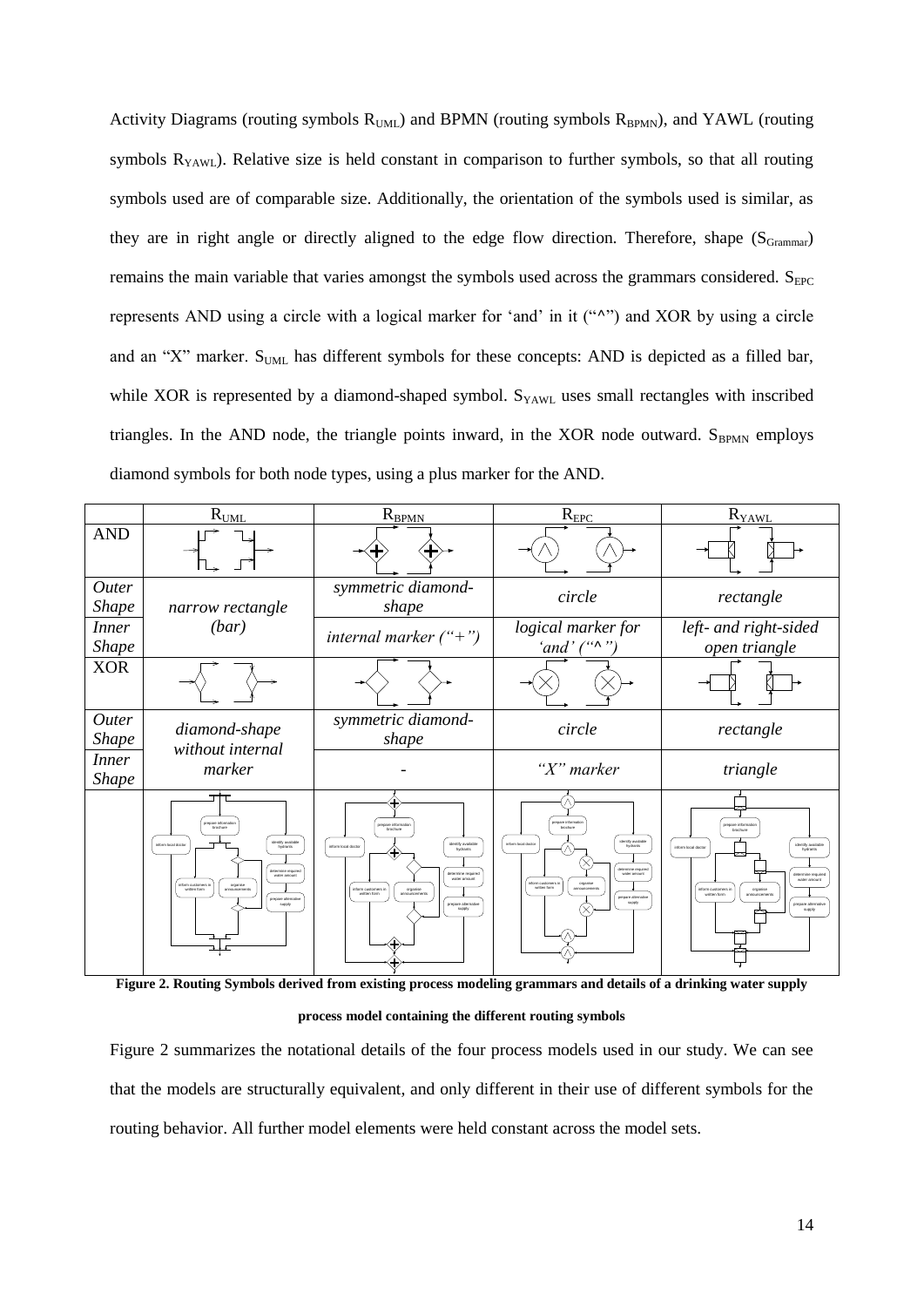The models were developed as follows: First, we created Visio stencils to be able to model all necessary symbols in one tool providing high flexibility for layout. We directly redraw the exact routing symbol designs from the tool ARIS for EPC (routing symbols  $R_{EPC}$ ), from examples given in the standard documents for UML Activity Diagrams (routing symbols  $R_{UML}$ ) and BPMN (routing symbols  $R_{BPMN}$ ), and from the original research paper on YAWL (routing symbols  $R_{YAWL}$ ) [\[73\]](#page-34-9), respectively. Next, the model design was optimized according to process modeling guidelines [\[35\]](#page-32-1). Finally, we exchanged the routing symbols in each of the models.

We used four different models so that the selection of the particular domain depicted would not influence results. The four models were selected from different domains such that we could expect that they are understandable for an average student with no special domain knowledge. Two of them stemmed from the business domain (product management and customer support, sales and distribution). The other two stemmed from uncommon domains: an emergency process plan for drinking water pollution and an e-mail election process (the last process was taken from the BPMN standard document [\[7\]](#page-30-7)). Each of the four models used contained 21 activities. The amount of ANDs varied between 4 and 10, the amount of XORs between 4 and 11. The model size was held constant for all models, because prior research in the area of data modeling has shown that performance decreased in query composition tasks when larger models were used [\[6\]](#page-30-8). A sufficient level of complexity is required in empirical studies, because problems concerning the cognitive load may not be present for very small, manageable models, but only appear in more complex models. The models used are realistic examples of "normal" models, as models in practice contain about 19 tasks on average [\[48\]](#page-32-14).

## **4.4 Measurement of Dependent Variables: Comprehension Accuracy, Comprehension Efficiency and Perceived Difficulty**

For each model in the questionnaire we posed the same eight types of comprehension questions. The comprehension questions asked participants on four different issues concerning the control flow logic: concurrency, exclusiveness, order and repetition. Our questions were based on the measures developed and used in [\[35,](#page-32-1) [58,](#page-33-4) [59\]](#page-33-11). However, in comparison we formulated questions consistently, so that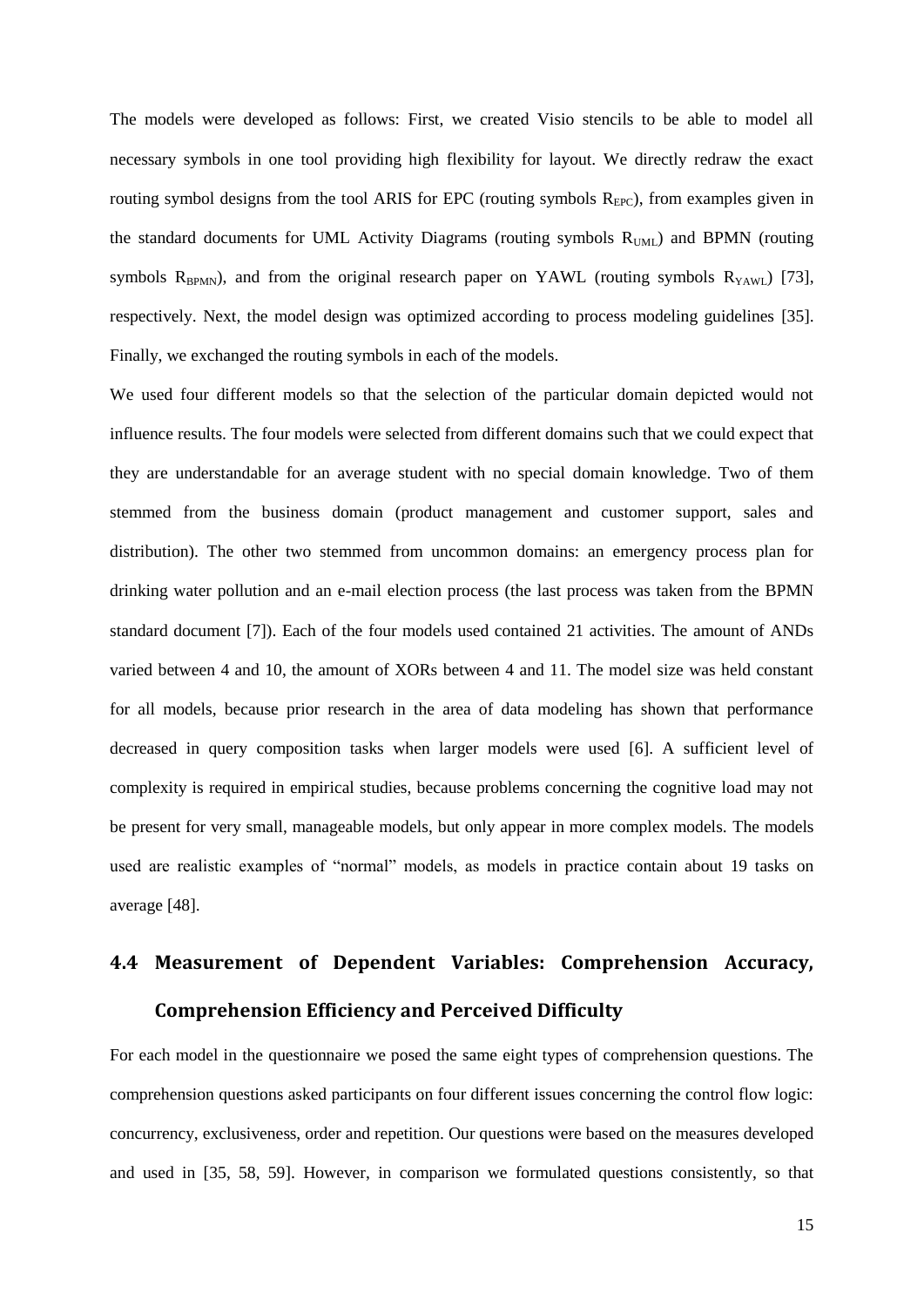participants always had to consider two model elements (two activities) and their relationship for answering a question. This way, we ensured that the questions all specifically addressed the routing of process activities in a model. We worded each question using day-to-day-language.

We took care that the wording in the questions is understandable, and we ran a pre-test in order to make sure that the participants understood the questions. Questions were selected specifically to concern timely and logical relationships between tasks in a process, such that participants had to rely on using the diagrams to understand these relationships. In the comprehension questions, participants had a choice of 'right', 'wrong' or 'I don't know' to reduce the probability of guessing.

Despite the use of the same wording, there is a large number of possibilities how to ask these questions, because any two activities can be targeted with the same question. We identified two basic variations: 1) the statement given in the question is correct or wrong and 2) the location of the chosen activities. For varying the location of activities consistently, we decided to use pairs of activities, which are either close (1 activity between them) or distant ( $>1$  activity between them) according to the spatio-visual distance between them. As a consequence, we constructed the test material, varying correct and wrong answers as well as close and distant answers. This measure design allowed us to collect the total number of correct answers as a measure of comprehension accuracy.

To measure comprehension efficiency, we recorded the self-report completion time for the comprehension questions. We asked participants to write down the point of time at the beginning and the end of the questions, similar to [\[53\]](#page-33-6).

To measure perceived difficulty of the comprehension task, we included the 7-point single-item perceived cognitive load measure (anchored between "very difficult" and "very easy") developed in [\[32\]](#page-31-13). This measure was accompanying each model comprehension task.

Additionally, to measure the perceived control flow comprehension difficulty specifically, we constructed a new scale with 4 items, which asked participants whether it had been easy to perceive loops (aspect repetition), concurrency, exclusiveness and sequence of activities (aspect order) in the four models.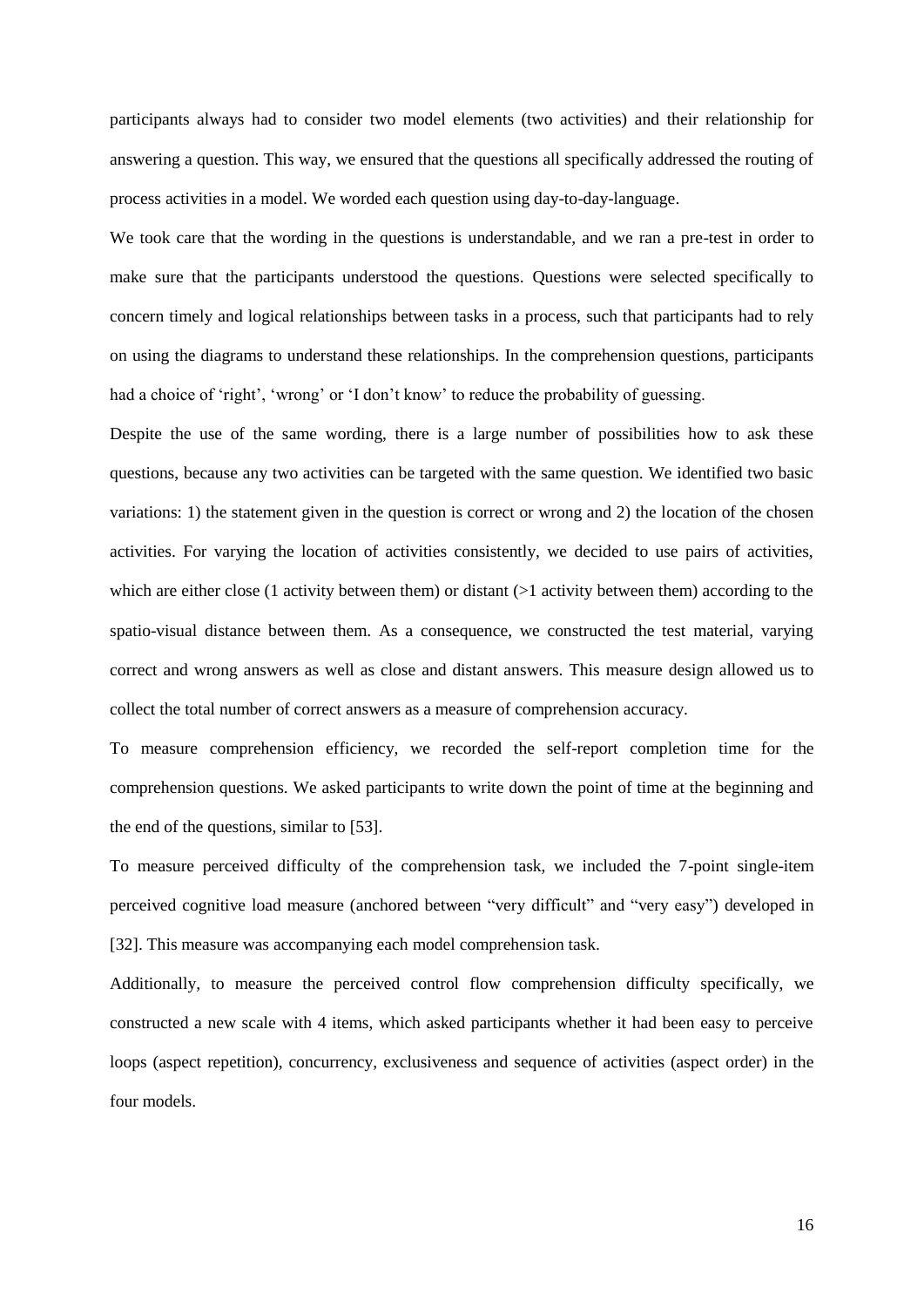# **4.5 Measurement of Independent Variable: Notational Evaluation of the Routing Symbol Designs**

To create measures for the independent variables, we constructed new four-item scales for each of the selected criteria: semantic transparency, visual discriminability, pop out and aesthetics. Selfconstruction of the scales was necessary, because there were no existing measures available for these constructs. More importantly, the nature of these constructs (dimension of the perceptual effectiveness of visual designs) demanded the construction of perceptional scales to evaluate individuals' beliefs about each of the dimensions.

Item construction for semantic transparency, pop out and visual discriminability was theoretically grounded in Moody's framework of desirable properties of effective visual notations [\[39\]](#page-32-3) and followed established guidelines [\[54\]](#page-33-13). First, an item pool was generated with approximately 10 items per evaluated dimension. Then wordings were evaluated in a pre-test with 10 participants. The pre-test consisted of a card-sorting and a questionnaire in which each item candidate was rated according to its wording and its appropriateness to assess the respective dimension on a five-point scale. The content validity of items was checked in an online card sorting test. We used a closed card sorting test with 6 pre-testers, in which they had to arrange the items to given dimensions as well as an open card sorting test with 4 pre-testers in which they could arrange the items to self-named groups. For the final questionnaire the best four item candidates for each dimension were chosen to allow for sufficient reliability of scales. The visual discriminability scale was used to capture the perceptual discriminability of XOR and AND symbols. Additionally, both the XOR and the AND symbol sets were evaluated with the scales for semantic transparency, pop out and aesthetics, respectively. In turn, this approach allowed us to obtain measures for the visual design of the routing symbol sets in each of the models, as perceived by the participants working with the models.

#### **4.6 Participants**

Participants in the study were 154 information systems and business students from a European university. [Table 1](#page-18-0) shows selected demographic data about participants per cell. To account for expertnovice differences [\[49\]](#page-32-11), we tried to find participants with both high and low experience in modeling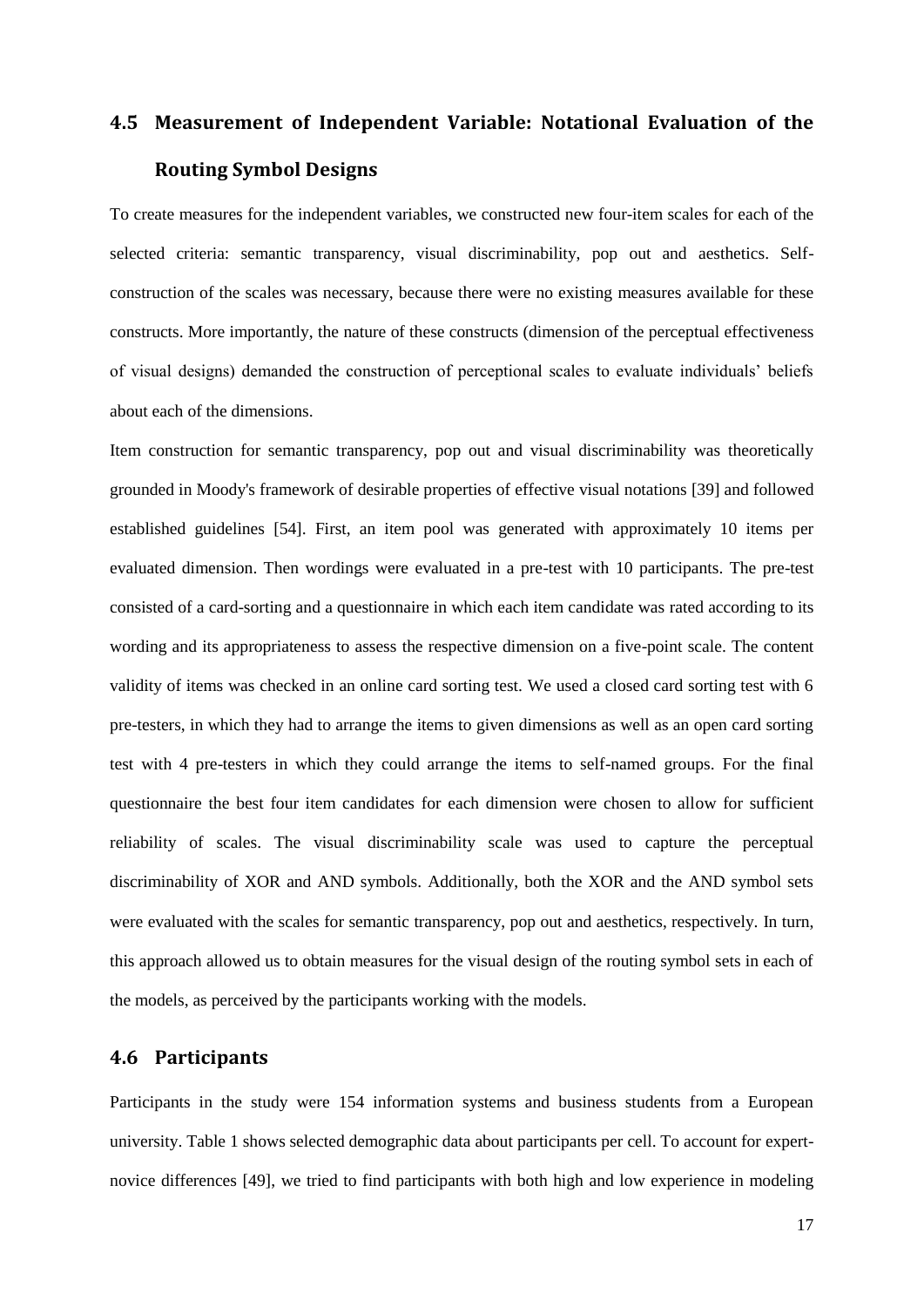and recruited them from different classes with and without prior training in modeling. We selected business school students as they are a realistic proxy of the future end-users of business process models. [Table 1](#page-18-0) summarizes key demographic variables. We performed analysis of variance tests to screen for possible differences between the experimental groups' demographics, which yielded no problematic differences.

<span id="page-18-0"></span>

|                                  | $R_{UML}$       |                   | $R_{BPMN}$ (n=48; |                   | $R_{YAWL}$<br>$(n=21, R_{EPC})$ |                   |                 |                   | Total           |                   |  |
|----------------------------------|-----------------|-------------------|-------------------|-------------------|---------------------------------|-------------------|-----------------|-------------------|-----------------|-------------------|--|
|                                  | $(n=44; 28\%)$  |                   | 31%)              |                   |                                 | 14%)              |                 | $(n=41, 27%)$     |                 | $(n=154)$         |  |
|                                  | Mean/<br>Amount | SD/<br>Percentage | Mean/<br>Amount   | SD/<br>Percentage | Mean/<br>Amount                 | SD/<br>Percentage | Mean/<br>Amount | SD/<br>Percentage | Mean/<br>Amount | SD/<br>Percentage |  |
| Age                              | 23.40           | 2.62              | 23.75             | 3.80              | 23.00                           | 3.27              | 24.32           | 3.16              | 23.70           | 3.26              |  |
| Gender                           |                 |                   |                   |                   |                                 |                   |                 |                   |                 |                   |  |
| Male                             | 27              | 61%               | 34                | 71%               | 17                              | 81%               | 24              | 59%               | 102             | 66%               |  |
| Female                           | 17              | 39%               | 14                | 29%               | $\overline{4}$                  | 19%               | 17              | 41%               | 52              | 34%               |  |
| <b>Highest Grade Completed</b>   |                 |                   |                   |                   |                                 |                   |                 |                   |                 |                   |  |
| High school                      | 7               | 16%               | 13                | 27%               | 3                               | 14%               | 3               | 7%                | 26              | 17%               |  |
| <b>Bachelor</b>                  | 34              | 77%               | 34                | 71%               | 17                              | 81%               | 36              | 88%               | 121             | 78%               |  |
| Master                           | 3               | 7%                |                   | 2%                |                                 | 5%                | 2               | 5%                |                 | 5%                |  |
| with<br>Participants<br>work     | $\overline{4}$  | 9%                | 6                 | 13%               | $\overline{2}$                  | 10%               | 6               | 15%               | 18              | 12%               |  |
| experience with process models   |                 |                   |                   |                   |                                 |                   |                 |                   |                 |                   |  |
| Participants with training<br>on | 31              | 71%               | 33                | 69%               | 18                              | 86%               | 36              | 88%               | 118             | 77%               |  |
| modeling basics                  |                 |                   |                   |                   |                                 |                   |                 |                   |                 |                   |  |
| Hours of training on modeling    | 27.00           | 36.37             | 28.00             | 33.51             | 31.24                           | 45.76             | 24.34           | 23.93             | 27.12           | 33.72             |  |
| Process modeling test score      | 65%             | 0.20              | 60%               | 0.20              | 68%                             | 0.20              | 65%             | 0.22              | 64%             | 0.20              |  |

**Table 1. Participants Demographic Data.**

### **5 Results**

### **5.1 Validity and Reliability Assessment**

We started by assessing validity and reliability of the Likert-type measures for the symbol evaluation. First, we conducted a principal components analysis with all symbol evaluation items as well as the items measuring perceived control flow comprehension difficulty. Five factors emerged with eigenvalues greater than 1, explaining 74.1% of the total variance. The five-factor solution was rotated to simple structure using Varimax. Table D.3 in the Appendix shows all factor loadings, crossloadings, eigenvalues, and variance statistics. This first analysis demonstrated that the four items from the questionnaire scale control flow comprehension loaded on one factor as expected (factor 5). Additionally, all items evaluating the AND symbol loaded on one factor (factor 1). Factor 2 comprises eight items from the original subscales for evaluating 'pop out' of XOR as well as 'visual discriminability' of AND and XOR. This is surprising, as visual discriminability items were asked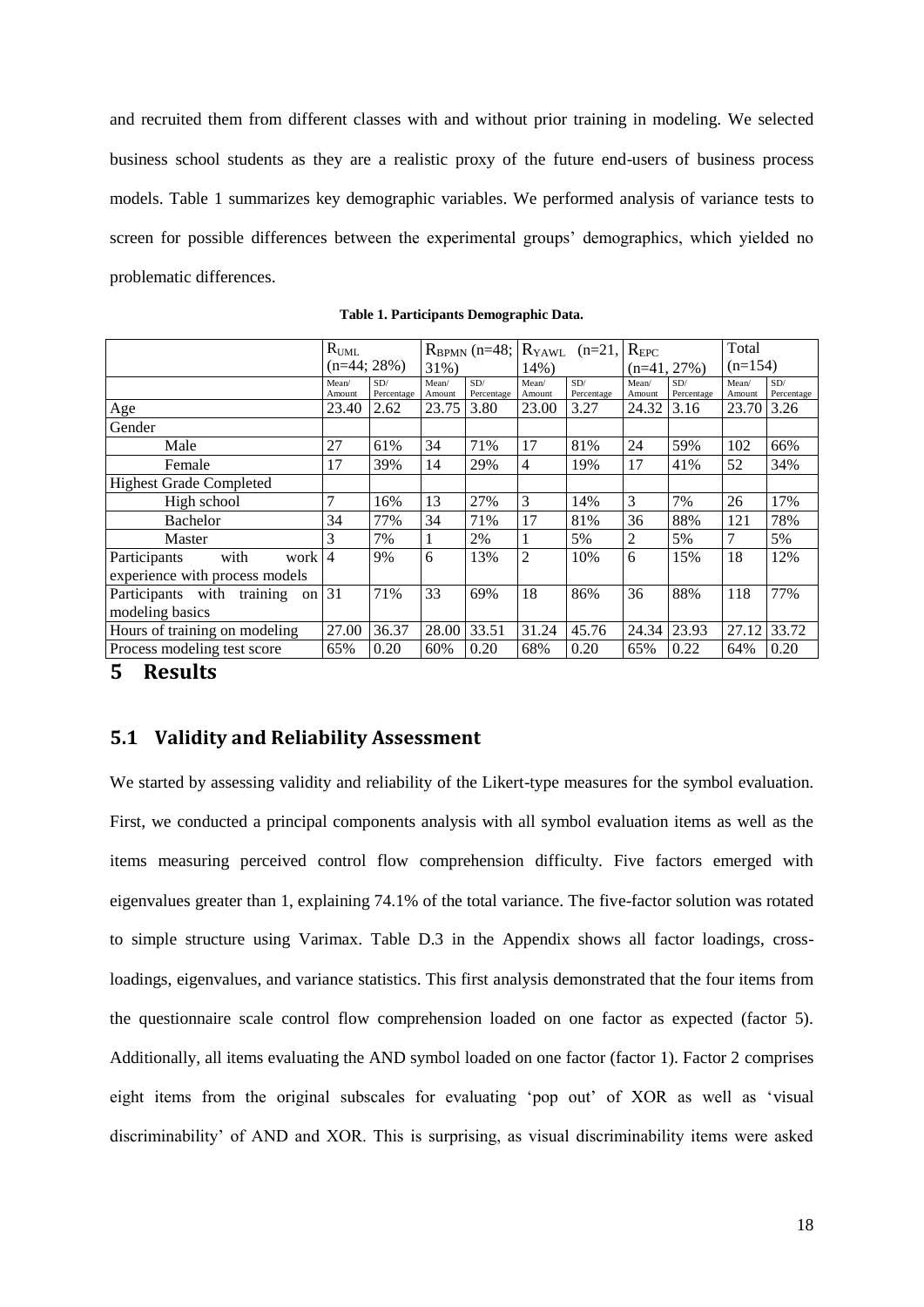symmetrically for AND and XOR, but seemed to relate more to the design of the XOR than the AND symbol. The factors 3 and 4 resemble further XOR symbol evaluation scales.

As symbol evaluation items were used twice in the questionnaire (to evaluate XOR and AND separately), in a second step, we performed exploratory factor analyses, with extraction and Varimax rotation of solutions with between 2 and 3 factors for XOR and AND items separately. An iteration of the factor analysis was conducted to eliminate problematic measurement items. During this process, it became apparent that the item "The meaning of the XOR/AND-symbol is easy to recognize based on its visual design." did not load on the expected factor (originally an item for semantic transparency). Therefore, we excluded this item from further analysis. The resulting PCA indicated that there were 2 factors in the dataset with eigenvalues greater than 1; however the gradient of the scree slope suggested that a solution with three factors would be tenable, too. We chose to use the three factor solution, so that the factors could reflect the original questionnaire scales. In comparison to the first factor, which accounted for 62% (XOR), respectively 65% (AND) of the variance, the proportion of variance explained by the further two factors was small (8% to 12%) before the varimax rotation.

To summarize this three-factor solution, it is apparent that the underlying structure displays a fairly unambiguous pattern of item loadings, in line with the postulated questionnaire scales. The factor loadings, cross-loadings, eigenvalues, and variance statistics are presented in the Appendix. Factors are conceptually clear, with 3-4 items loading at 0.7 or above at each factor (labeled "pop out", "aesthetics" and "semantic transparency") and exhibit only low cross-loadings. Factor structure and loadings are very similar for the items used to evaluate XOR as well as AND, demonstrating sufficient convergent and discriminant validity of our measurements.

To estimate reliability and internal consistency of our measures, we computed Cronbach's α, which should be greater than or equal to 0.7 to consider items to be uni-dimensional [\[42\]](#page-32-15).

The reliability for the self-constructed scale "Subjective Difficulty of Control Flow Comprehension" including 4 items was good ( $\alpha$ =0.77). Reliability of the newly developed scales for symbol evaluation were also satisfying ( $\alpha$ =0.87-0.94). Additionally we calculated Cronbach's  $\alpha$  for the subjective cognitive load items belonging to the problem-solving tasks of the four models ( $\alpha$ =0.95). Cronbach's  $\alpha$ for the general knowledge test on process modeling was 0.74. These results suggest adequate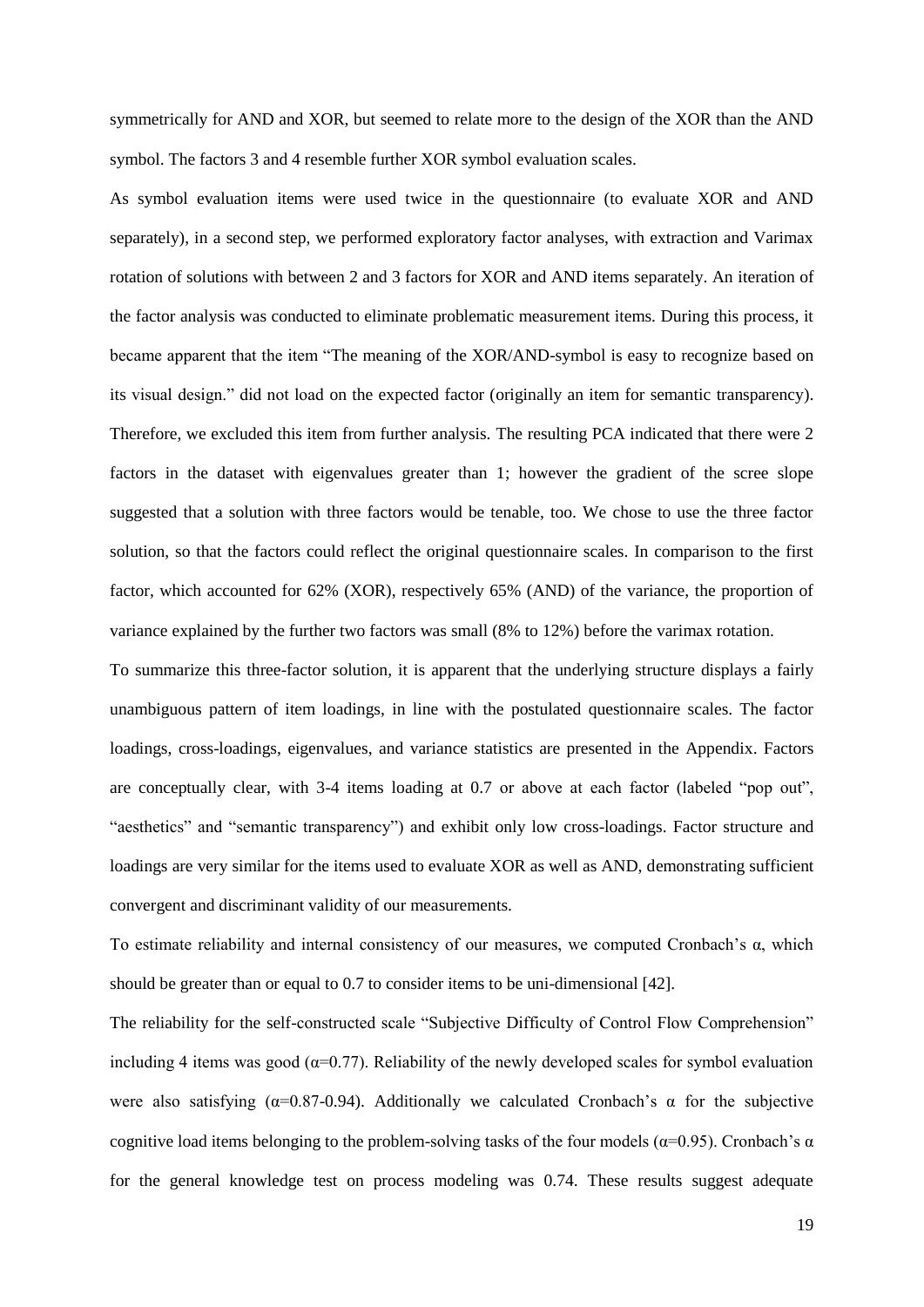reliability. Deletion of any item produced no marked effect on the instrument's reliability score. In light of these results, we retained all items on these instruments.

Overall, the statistical results confirm that the developed measurement instruments are of appropriate validity and reliability.

## **6 Hypothesis Testing**

To examine our hypotheses, we ran four multiple regression analyses implemented in SPSS Version 19.0, one for each dependent variable (comprehension accuracy, comprehension efficiency, and task difficulty in terms of the two measures - perceived cognitive load and perceived control flow comprehension difficulty), respectively. For all four multiple regression analyses we used the same variables as independent factors, viz., the average total factor scores for perceived semantic transparency, visual discriminability, pop out and aesthetics, as well as the total process modeling method knowledge score.

One assumption behind the use of multiple regression analysis is that the variables are measured on a continuous scale and are normally distributed. Our data screening confirmed that the measures for the dependent variables completion time, perceived cognitive load and perceived control flow comprehension difficulty as well as for the independent variables semantic transparency, pop out and aesthetics met these criteria according to one-sample Kolmogorov-Smirnov tests. The dependent variable comprehension score (skewness=-0.88, kurtosis=0.07), the process modeling knowledge test score (skewness=-0.30, kurtosis=-0.50) and perceptual discriminability (skewness=-0.90, kurtosis=- 0.07) did not meet the criteria of normal distribution in this formal test. However, in large samples over 100 the impact of skewness and kurtosis on the results of the regression analysis diminishes and underestimation of variance disappears [\[70\]](#page-34-10). Therefore, we decided to use a linear regression model to analyze our data.

Our initial analyses using ordinary least square (OLS) regression models lead to unstable results of beta coefficients when adding or deleting one of the independent variables. For instance, if using perceived semantic transparency, visual discriminability, pop out and aesthetics as independent factors and comprehension accuracy as dependent variable, the model as a whole was significant and lead to a rejection of the joint hypothesis that these coefficients are zero (F=4.14, p=0.02), but one the other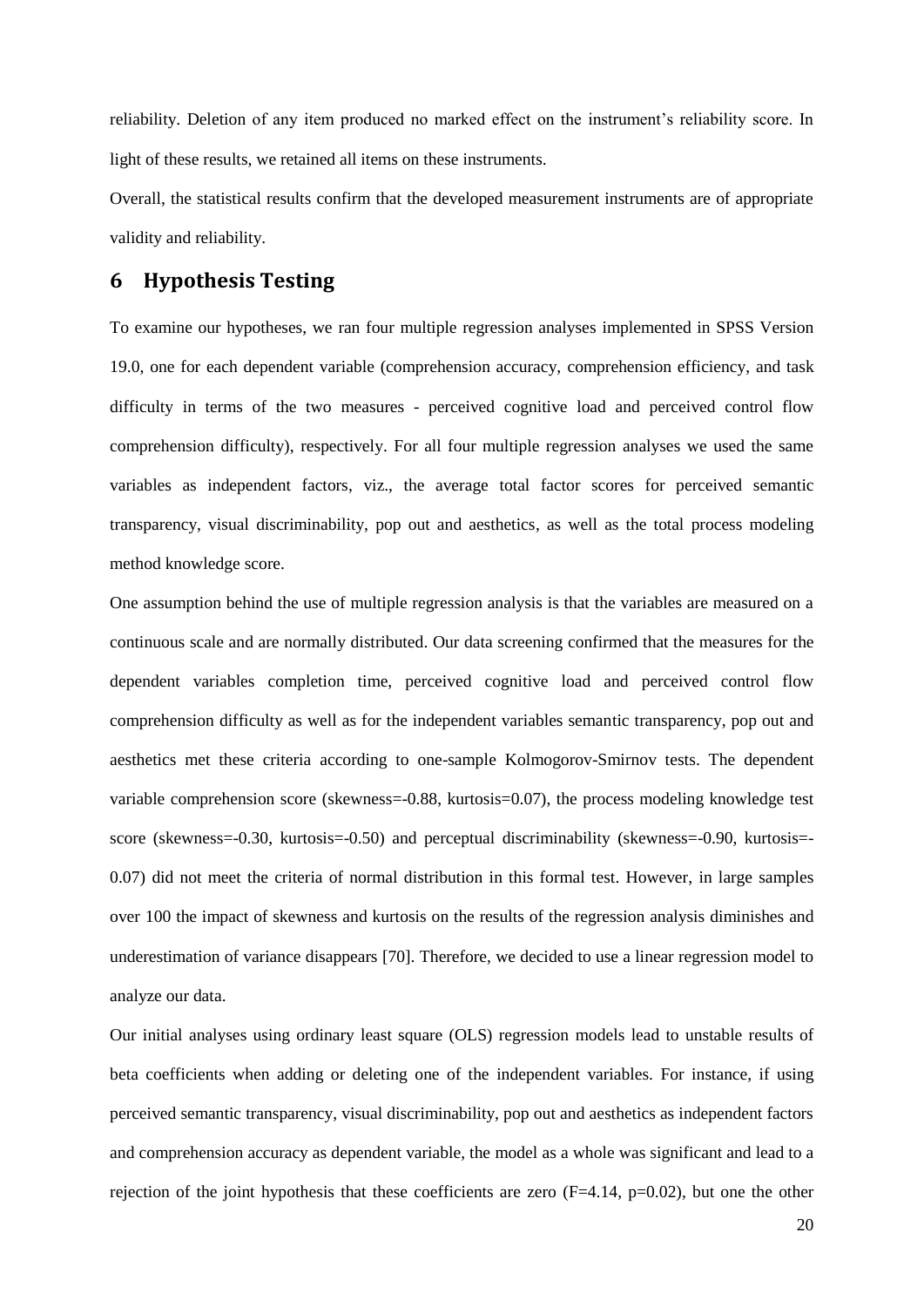hand all regression coefficients were insignificant. Deleting one of the predictor variables changed the significance of predictors.

Such unstable results are typically an indicator for multicollinearity of predictor variables [\[16\]](#page-30-9). And indeed, pop out correlates strongly with the other symbol evaluations  $(0.61-0.74, p=0.00)$ , and bivariate correlations of around 0.70 can already inflate the size of error terms, weakening the analysis [73]. As determining the relevance of individual predictors is especially relevant for addressing our hypotheses, we thus decided to use ridge regression models to overcome shortcomings of the OLS regression. Ridge regression can handle sets of independent variables with multicollinearity better than OLS regression, because it generates estimators with smaller standard error than OLS regression [\[13\]](#page-30-10). Ridge regression was discussed controversially in the 1980s , but recent enhancements of the algorithms lead to robust solutions, stable coefficients and high quality of fit [\[68\]](#page-34-11). [Table 2](#page-21-0) reports the results of the ridge regression analyses showing the standardized beta coefficients and significance levels.

<span id="page-21-0"></span>

|                                                           | <b>Dependent Variables</b>       |             |                                           |                                                                  |  |  |  |  |  |
|-----------------------------------------------------------|----------------------------------|-------------|-------------------------------------------|------------------------------------------------------------------|--|--|--|--|--|
| <b>Independent Factors</b>                                | <b>Comprehension</b><br>Accuracy | <b>Time</b> | <b>Perceived</b><br><b>Cognitive Load</b> | <b>Perceived Control Flow</b><br><b>Comprehension Difficulty</b> |  |  |  |  |  |
|                                                           | St. Beta                         | St. Beta    | St. Beta                                  | St. Beta                                                         |  |  |  |  |  |
| <b>Process Modeling Knowledge</b>                         | $0.14***$                        | $-0.04$     | $0.14***$                                 | $0.14***$                                                        |  |  |  |  |  |
| Perceptual Discriminability                               | $0.09*$                          | $-0.04$     | $0.14***$                                 | $0.10*$                                                          |  |  |  |  |  |
| Pop Out                                                   | $0.09**$                         | $-0.2$      | $0.13***$                                 | $0.13***$                                                        |  |  |  |  |  |
| Semantic Transparency                                     | $-0.02$                          | $-0.02$     | $0.11***$                                 | 0.06                                                             |  |  |  |  |  |
| Symbol Aesthetics                                         | 0.04                             | 0.05        | $0.09*$                                   | 0.04                                                             |  |  |  |  |  |
| F                                                         | $3.69**$                         | 0.44        | 10.89***                                  | $6.06***$                                                        |  |  |  |  |  |
| $R^2$<br>$* p < 0.05$ ; ** $p < 0.01$ ; *** $p < 0.001$ . | 0.15                             | 0.03        | 0.33                                      | 0.22                                                             |  |  |  |  |  |

**Table 2. Ridge Regression Analysis: Final Model Statistics**

The overall regression model for the dependent variable comprehension accuracy was significant,  $R<sup>2</sup>$ 0.15, F(6, 39) =3.53,  $p < 0.01$ . The data in [Table 2](#page-21-0) further shows that pop out, perceptual discriminability and process modeling knowledge are significant predictors for process model comprehension, while semantic transparency and aesthetics are not. These results thus support hypotheses H1a and H2a whereas hypotheses H3a and H4a must be refuted.

A regression of the subjects' responses on the comprehension efficiency measured in terms of time yielded a non-significant overall model. Therefore, hypotheses H1b-H4b were rejected.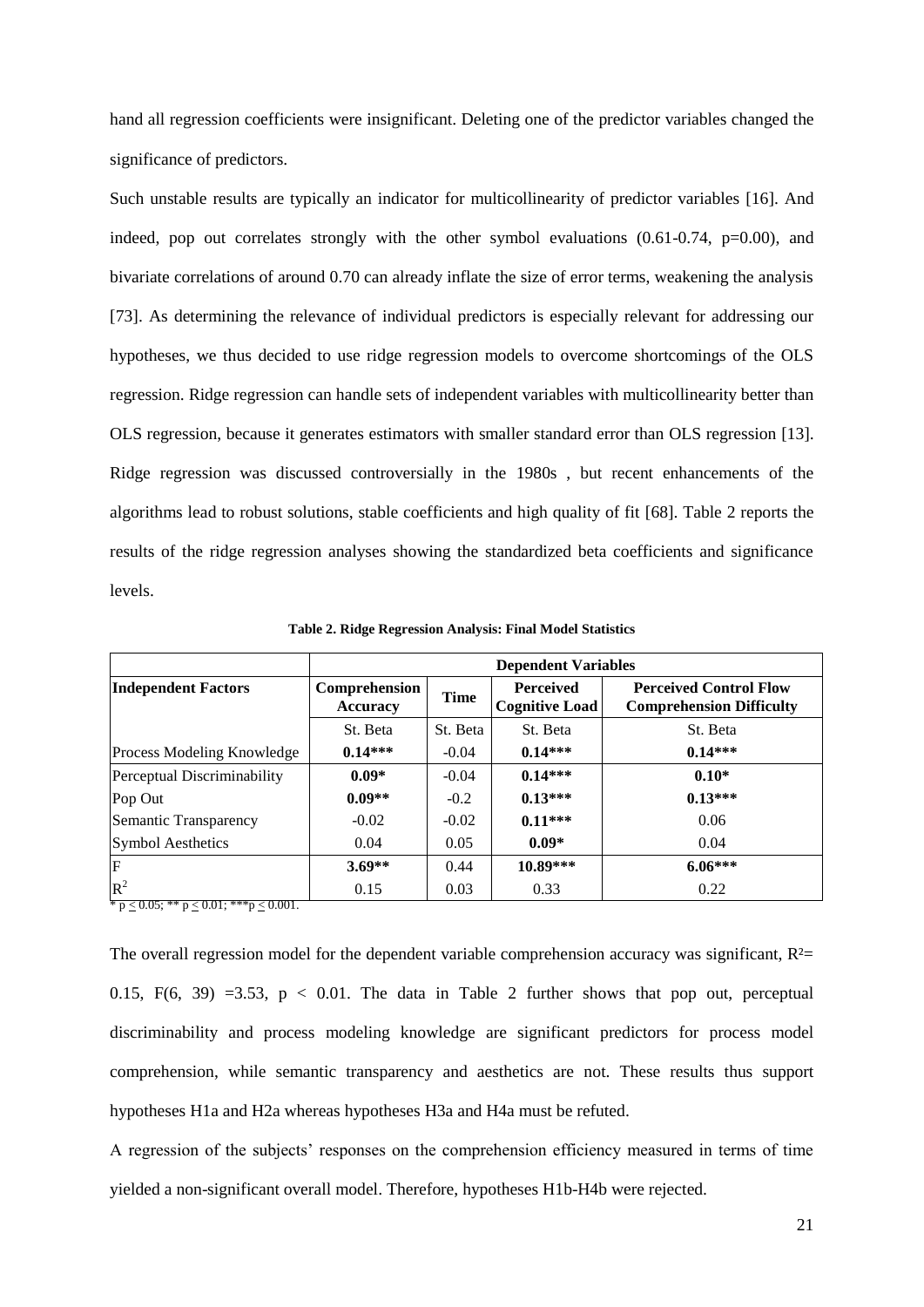In hypotheses H1c-H4c we expected that better symbol design in the dimensions perceptual discriminability, pop out, semantic transparency, and aesthetics will positively influence perceptions of task difficulty of process model comprehension. We used two different measures for task difficulty (perceived cognitive load and perceived control flow comprehension difficulty) which yielded different results. For perceived cognitive load, our predictions were borne out: the overall regression model and all regressing coefficients were significant leading to a 33% explanation rate. However, we found that only pop out, perceptual discriminability and process modeling knowledge were positively related to perceived control flow comprehension difficulty, while semantic transparency and aesthetics were not. These results provide partial support for H3c and H4c and full support for H1c and H2c.

In addition to the regression analyses reported, we ran further analyses to clarify whether individual perceptions of symbol designs or the treatment of actual different routing symbols account for differences in model comprehension. To that end, we ran the same analyses as reported, but included the variable routing symbol design with four levels  $(R_{EPC}, R_{BPMN}, R_{UML}, R_{YAWL})$  as a further independent factor. As the ridge regression is part of the CATREG module in SPSS 19.0, it was possible to include a further variable on a nominal scale. Results demonstrated that the actual routing symbol design was not a significant predictor of process model comprehension. It thus seems that it is rather the individual perception of the symbol design than the property of the symbol itself, which determines the effect on comprehension.

In summary, we obtained strong support for our assertion that the perception of pop out and perceptual discriminability of symbols is positively associated with comprehension accuracy and task difficulty. Semantic transparency and aesthetics were related to perceived cognitive load. Thus, we are confident that our results support the fundamental proposition we have sought to test in our research. We obtained no support for our hypotheses regarding the estimation of process model comprehension efficiency (measured by task completion time). [Table 3](#page-22-0) summarizes our results.

<span id="page-22-0"></span>

|                  | <b>Independent Variable</b> | <b>Dependent Variable</b> | <b>Results</b> |
|------------------|-----------------------------|---------------------------|----------------|
| H <sub>1</sub> a | Perceptual Discriminability | Comprehension Accuracy    | Supported      |
| H1b              | Perceptual Discriminability | Comprehension Efficiency  | Not Supported  |
| H <sub>1</sub> c | Perceptual Discriminability | <b>Task Difficulty</b>    | Supported      |
| H2a              | Pop Out                     | Comprehension Accuracy    | Supported      |
| H2b              | Pop Out                     | Comprehension Efficiency  | Not Supported  |

**Table 3. Summary of Hypothesis Testing Results.**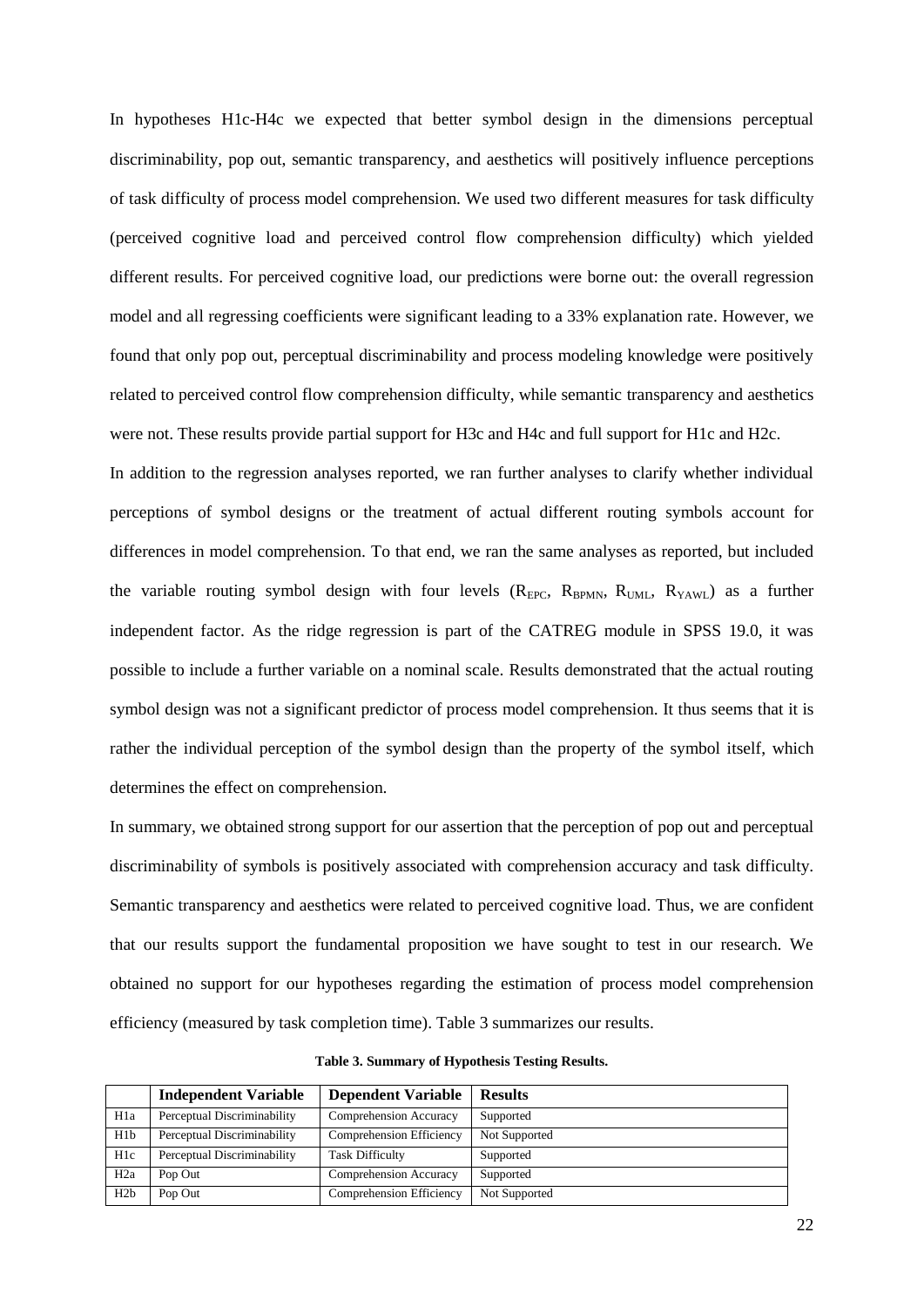| H2c              | Pop Out               | <b>Task Difficulty</b>   | Supported                                                                                              |
|------------------|-----------------------|--------------------------|--------------------------------------------------------------------------------------------------------|
| H <sub>3</sub> a | Semantic Transparency | Comprehension Accuracy   | Not Supported                                                                                          |
| H3b              | Semantic Transparency | Comprehension Efficiency | Not Supported                                                                                          |
| H3c              | Semantic Transparency | <b>Task Difficulty</b>   | Supported for Perceived Cognitive Load, but<br>not for Perceived Control Flow Comprehension Difficulty |
| H <sub>4</sub> a | Aesthetic             | Comprehension Accuracy   | Not Supported                                                                                          |
| H <sub>4</sub> b | Aesthetic             | Comprehension Efficiency | Not Supported                                                                                          |
| H <sub>4c</sub>  | Aesthetic             | <b>Task Difficulty</b>   | Supported for Perceived Cognitive Load, but<br>not for Perceived Control Flow Comprehension Difficulty |

## **7 Discussion**

Our empirical study set out to test the influence of routing symbol design on process model comprehension in terms of accuracy, efficiency and perceived difficulty.

From a general perspective, the study reported in this paper extends research into the development of a validated notational design theory for modeling grammars. Most notably, we provide a first operationalization, measurement and test of the theory of visual notations by Moody [\[39\]](#page-32-3).

The results obtained provide support for the nomological validity of Moody's design principles. We observed different levels of significance for our hypotheses on the four design attributes of routing symbols. In particular, pop out and perceptual discriminability showed a stronger effect on process model comprehension than semantic transparency and aesthetics. One possible explanation can be that pop out and perceptual discriminability of visual symbols are dimensions that directly relate to early stages of neural processing; differences in form of symbols can even be processed pre-attentively [\[79\]](#page-34-12). Therefore, they have a more direct effect on cognitive load involved in model comprehension tasks. It is not surprisingly that results are similar for both characteristics as they are closely related; symbols that are highly discriminable will also be perceived easily and would be rated higher on the pop out scale. In contrast, semantic transparency and aesthetics relate to later stages of the perceptional processing. They reflect a subjective impression of the quality of the symbol design, which is not directly related to the perceptual effectiveness in the cognitive task. We originally postulated that aesthetic design might have an influence on model comprehension due to affective responses, and semantic transparency because of easy associations with existing knowledge structures which would enable cognitive offloading. Both modes of action are more likely to depend on individual graphic preferences and prior experiences stored in long-term-memory in comparison to the pre-attentative perception processes as reflected in pop out and perceptual discriminability.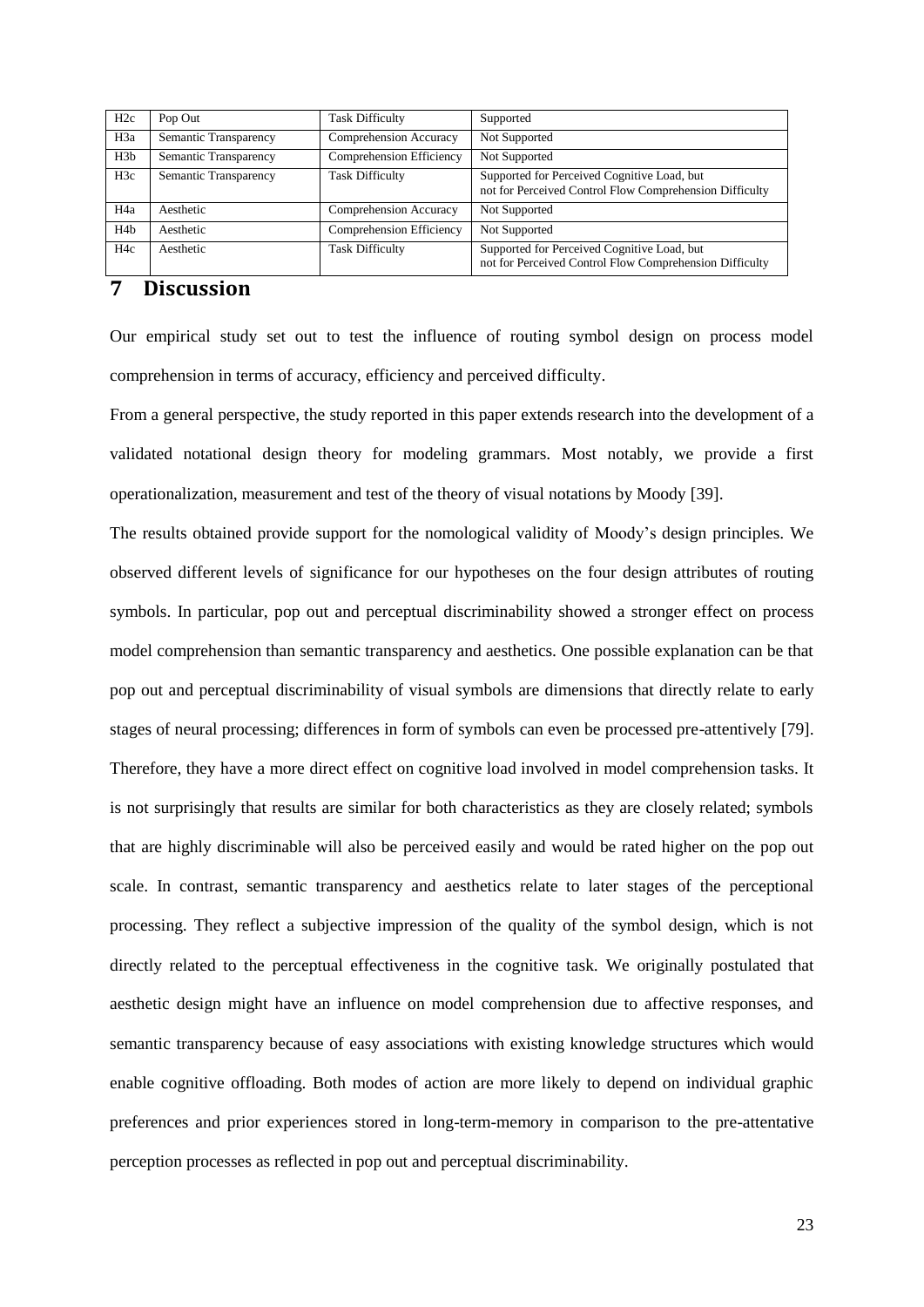Turning to the three different dimension of process model comprehension considered, we found that the effects of symbol design perceptions were not equally strong on the different dependent variables. Most notably, there was no effect on the comprehension efficiency. On the forefront, this result suggest that secondary notation effects (visual design choices) do not impact interpretational efficiency [\[8\]](#page-30-6), viz., on the resource commitment required to gain a faithful understanding of a model. Another interpretation of that result is that participants could freely choose how much time they wanted to spend, and therefore time spent could also reflect their motivation to solve the comprehension tasks. In general, there is always a tradeoff between time spent and correctness of solution in cognitive tasks (referred to as speed-accuracy tradeoff; e.g. [\[4\]](#page-30-11)). So, as speed was not a set target, participants could maximize accuracy if they wanted to.

Our results regarding comprehension efficiency is in line with other conceptual modeling experiments to a certain extent. For instance, Batra and Davis [\[2\]](#page-30-12) found no time differences when investigating performance differences between novices and experts, although there was a significant difference in quality of the outcome. Also Reijers et al. [\[58\]](#page-33-4) found that the treatment "color highlighting" had a significant effect on understanding accuracy, but not on understanding speed. In turn, we believe that our findings, coupled with the body of work to date, clearly point to a gap in understanding the reasons for differences in model comprehension efficiency, and what the consequences are for the effective use of conceptual models for systems analysis and design.

Regarding perceived cognitive difficulty, we note that the reported effects of our independent variables on perceived control flow comprehension difficulty were similar to those on comprehension accuracy but somewhat different from those on perceived cognitive load of the task as a whole. These findings suggest that the perceived control flow comprehension difficulty scale measures objective comprehension difficulty more closely, while perceived cognitive load might reflect a more subjective rating of the general task setting.

Our experimental setting also allowed us to clarify whether notational efficiency is an object property and therefore characteristic of any notation, or dependent on user evaluations. Our results indicate that individual ratings of symbol design were relevant for process model comprehension over and above the actual design of the symbols. Several theories can assist in providing an explanation for this result.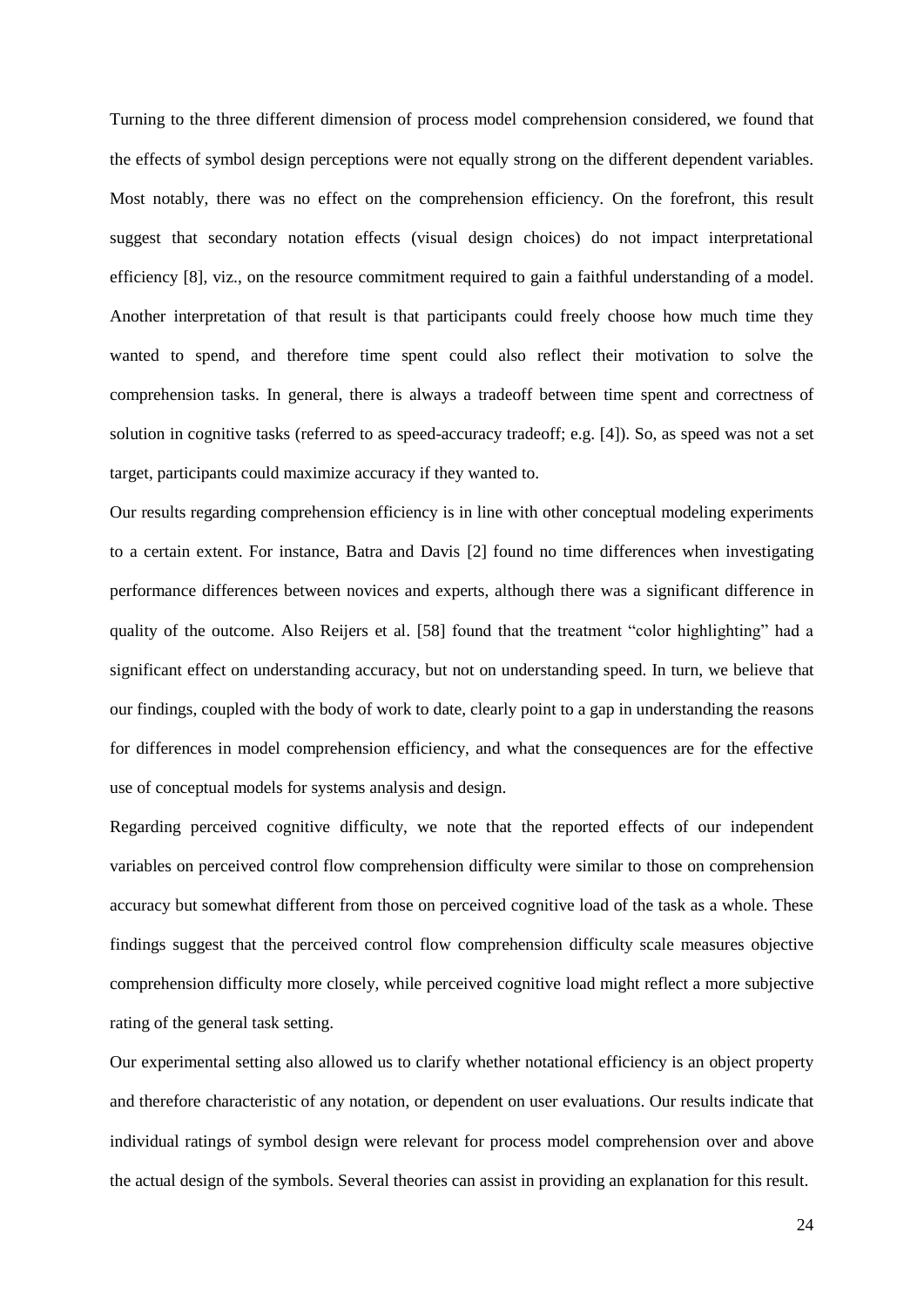First, research on perception demonstrated in various ways how individual's preferences and motivational states can impact visual processing; so to say people "see what they want to see" [\[1\]](#page-30-13). Although most perceptional processes are bottom-up (the brain turns information from sense organs as eyes into a perception), still, top-down influences (driven by higher-level cognitive processes as the users attitude towards the symbols used) can have a great impact and can lead to perceptional biases (e.g. hills appears steeper than they actually are) or even phenomena such as unattentional blindness [\[65\]](#page-33-14). In such a case, a negative first impression of the symbols' design could lead to higher cognitive effort in the perception process needed for solving the comprehension tasks, leading both to lower performance and lower symbol evaluation. Additionally, differences in users' judgments of the symbols as well as in actual performances could reflect the fact that the efficiency of visual perception can vary significantly between individuals (see e.g. [\[77\]](#page-34-13)).

In addition to interpretations on the perceptional point of view, our results can also be interpreted through the lens of motivational theories. Research has shown that individual attitudes as achievement motivation or subjective difficulty mediate the relationship between objective task difficulty and performance [\[9,](#page-30-14) [20\]](#page-31-14). For instance, if individuals perceive increased task difficulty, they usually invest higher mental effort to protect performance as long as the tasks doesn't seem impossible to them. So, worse symbol design making the task more difficult per se, could not only lead to a performance loss, but also to an increase of mental effort in motivated participants resulting in similar performance of the experimental groups. However, those individuals who would have had the subjective impression that the symbol design was bad could have been demotivated and performed worse. The evidence in the present analysis is too weak for any real conclusions regarding this issue, however. Future research could include the measurement of intrinsic motivation to clarify the mechanism why individual perceptions of symbol design have a stronger influence on process model comprehension than the symbol design itself.

Finally, we note that our results confirm the relevance of secondary object attributes (perceptions of primary attributes) to understanding object-related behaviors [\[14\]](#page-30-15). Recker et al. [\[55\]](#page-33-15) showed how perceptions of process modeling grammar primary notation characteristics determined behavioral evaluations of the process modeling grammar, such as perceived usefulness and perceived ease of use.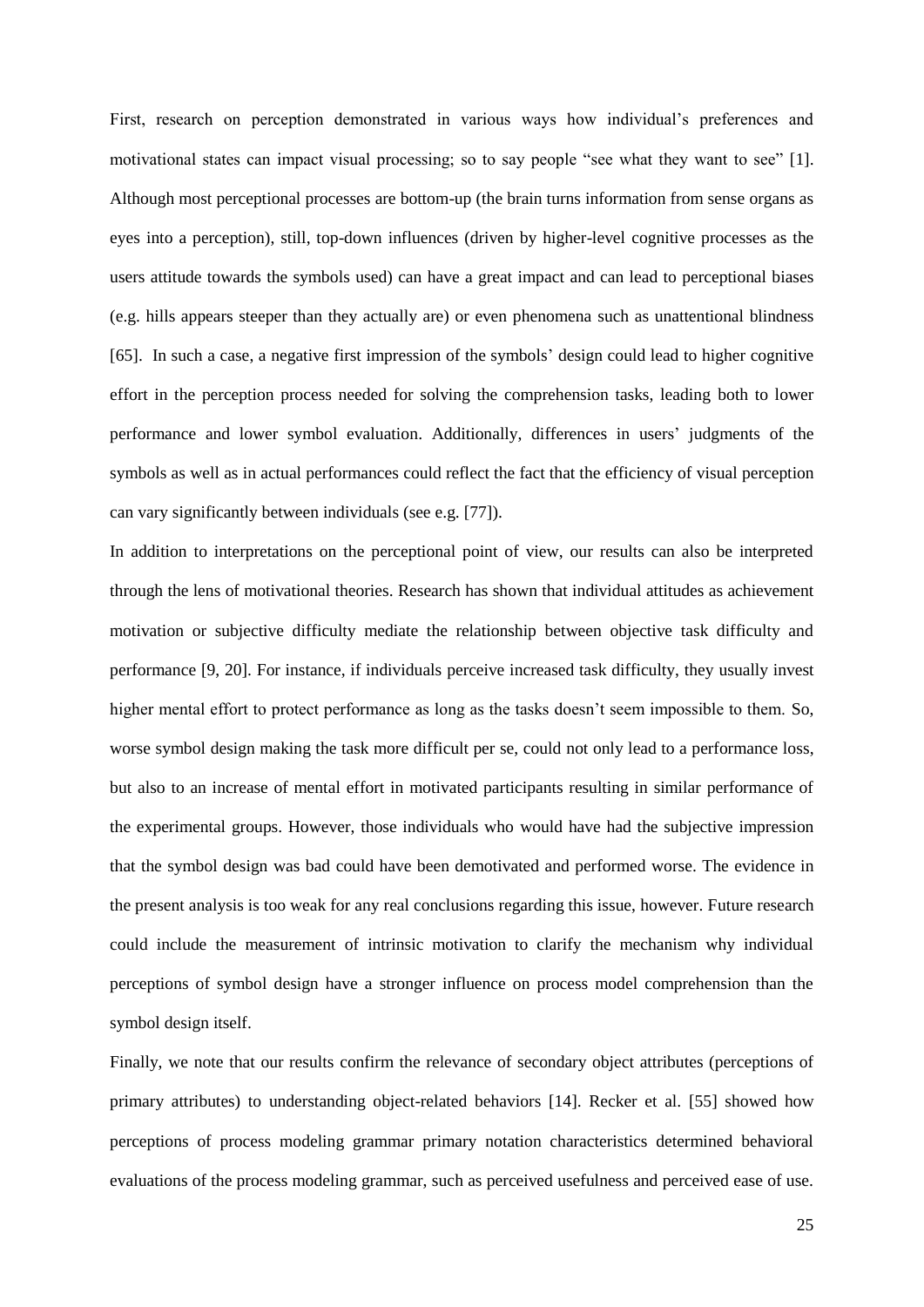While they found that both primary and secondary (perceptual) attributes of the primary notation of the grammar mattered to these evaluations, our results show that in terms of secondary notation, the secondary attributes are important over and above the primary attributes of visual design.

## **8 Implications and Limitations**

### **8.1 Implications for Research**

We identify several important theoretical and empirical findings in our research.

First, this study is the first to operationalize and measure four principles of effective visual notation design. Our factor analysis of the user evaluations of the symbols confirm that the criteria perceptual discriminability, semantic transparency, pop out and aesthetics are perceived as independent dimensions. Our work thus provides a measurement instrument that can be utilized in future studies on model comprehension; for instance, in studies that examine the interaction effects between ontological (primary notation) principles and visual (secondary notation) principles in conceptual models.

Future research could further extend our approach to investigate cognitive criteria in more detail and identify symbols that represent specific criteria very well and very poorly, and subsequently determine their influence on comprehension. However, our selection of symbols showed that it is very difficult to find symbols, which represent these criteria independently and it might not be possible to find symbols that, for instance, are semantically transparent but not aesthetic.

Our paper additionally encourages the exploration of the amount of variance attributed to individual versus symbol design factors. Future research could tease out the relevance of personal vs. language factors by measuring further aspects of individual attitudes or perceptional abilities.

Our work uses cognitive load theory and the limitations of working memory to provide a theoretical explanation of the cognitive effectiveness of different routing symbols. The results provide evidence that inefficient design of symbols may place extra extraneous cognitive load on end user. Our results therefore add strength to a growing body of empirical work that applies cognitive load theory to the context of understanding visual models. While subjective measurement of cognitive load has been established as an efficient and reliable instrument [\[46\]](#page-32-16), it is desirable to adopt techniques developed in cognitive psychology to the study of conceptual model comprehension. First, there is the option to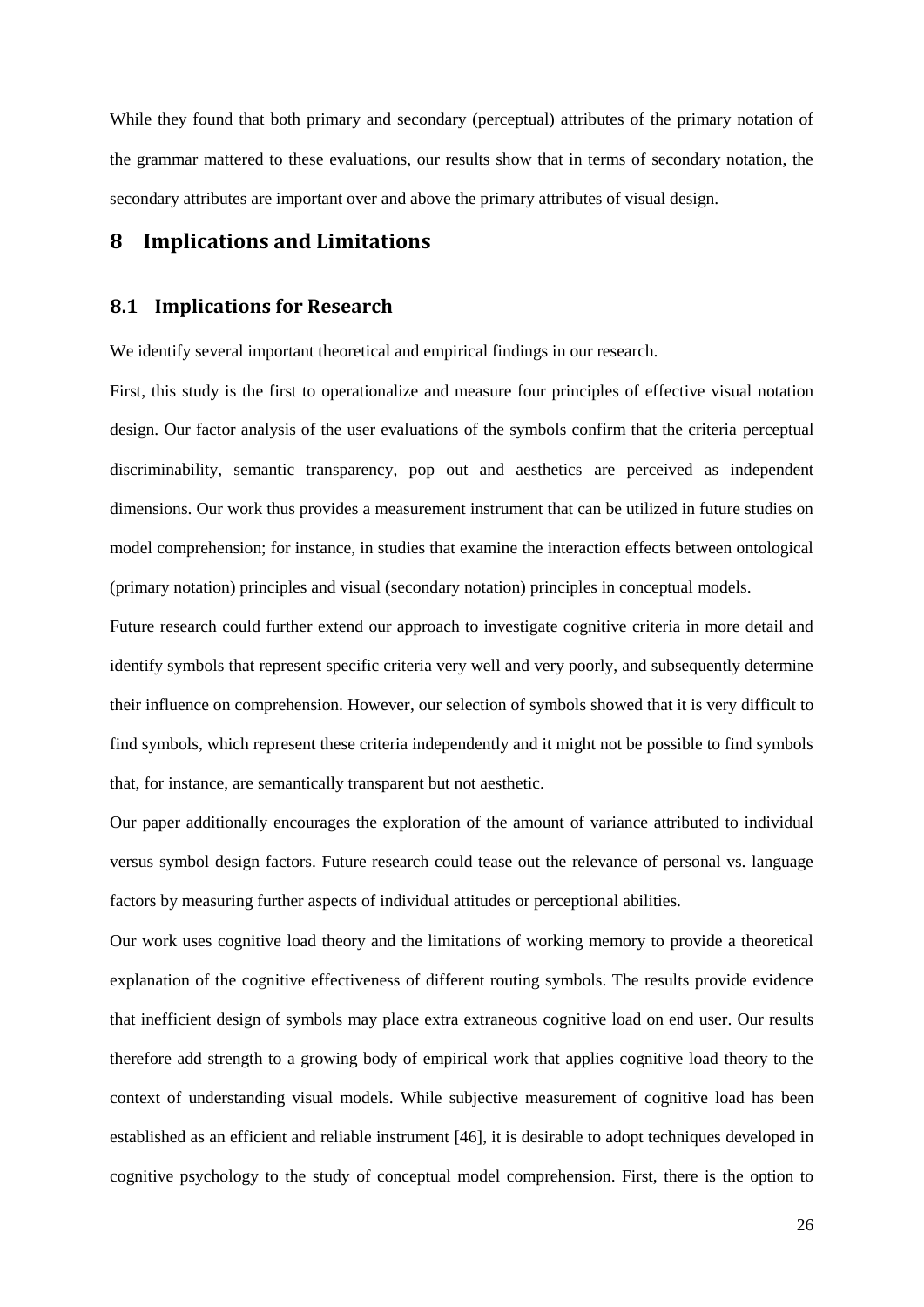measure cognitive load based on secondary task performance, in which a distracting task is imposed over the original task [\[46\]](#page-32-16). Second, brain image processing and other techniques can be applied to directly measure cognitive load on the neurophysiological level. It would be valuable to study these instruments for model comprehension tasks, which might reveal more detailed insights into cognitive load effects in this domain.

### **8.2 Implications for Practice**

We believe our findings inform specifically modeling grammar and guideline development. Standards and descriptions for modeling grammars often do not give a reason why specific symbols are chosen. Our study shows the relevance of visual symbol design and aims to motivate future modeling grammar developments to include user evaluation procedures for symbol choice as well. Other areas dependent on the use of symbols for instance conduct detailed user evaluations of different symbol variations as size, orientation, thickness of lines (see for example [\[64\]](#page-33-16) for a study on prohibitive symbols). Such user evaluations bear the potential to reveal symbol design issues. The design of single symbols is important, but also their combination in a symbol set, so that visual discriminability of symbols can be warranted. Our study shows that the selection of shapes and symbols will affect whether models created with a modeling grammar will be easy and accurately understandable. To achieve, for instance, semantically transparent symbol design, it can be reasonable to use well known symbols known from other domains (e.g., mathematics) to allow for positive transfer effects.

The findings from our study also suggest implications for the choice of a particular modeling notation. For instance, our experiment shows that the YAWL notation suffers from weak discriminability of the XOR and AND routing symbols. The assessments of the other symbols might be used as a source of inspiration for notational rework. Beyond this observation, we do not want to make direct statements about the underlying process modeling grammars used for our experimental routing symbols for two reasons. First, we sometimes had to choose one option when a modeling grammar offered several ones (e.g., in BPMN there are various options for XOR routing symbols). Second, we only considered the routing elements in our experiment. Dimensions such as visual discriminability though have to be considered relative to the whole set of symbols offered by a notation. As we focused on a subset of the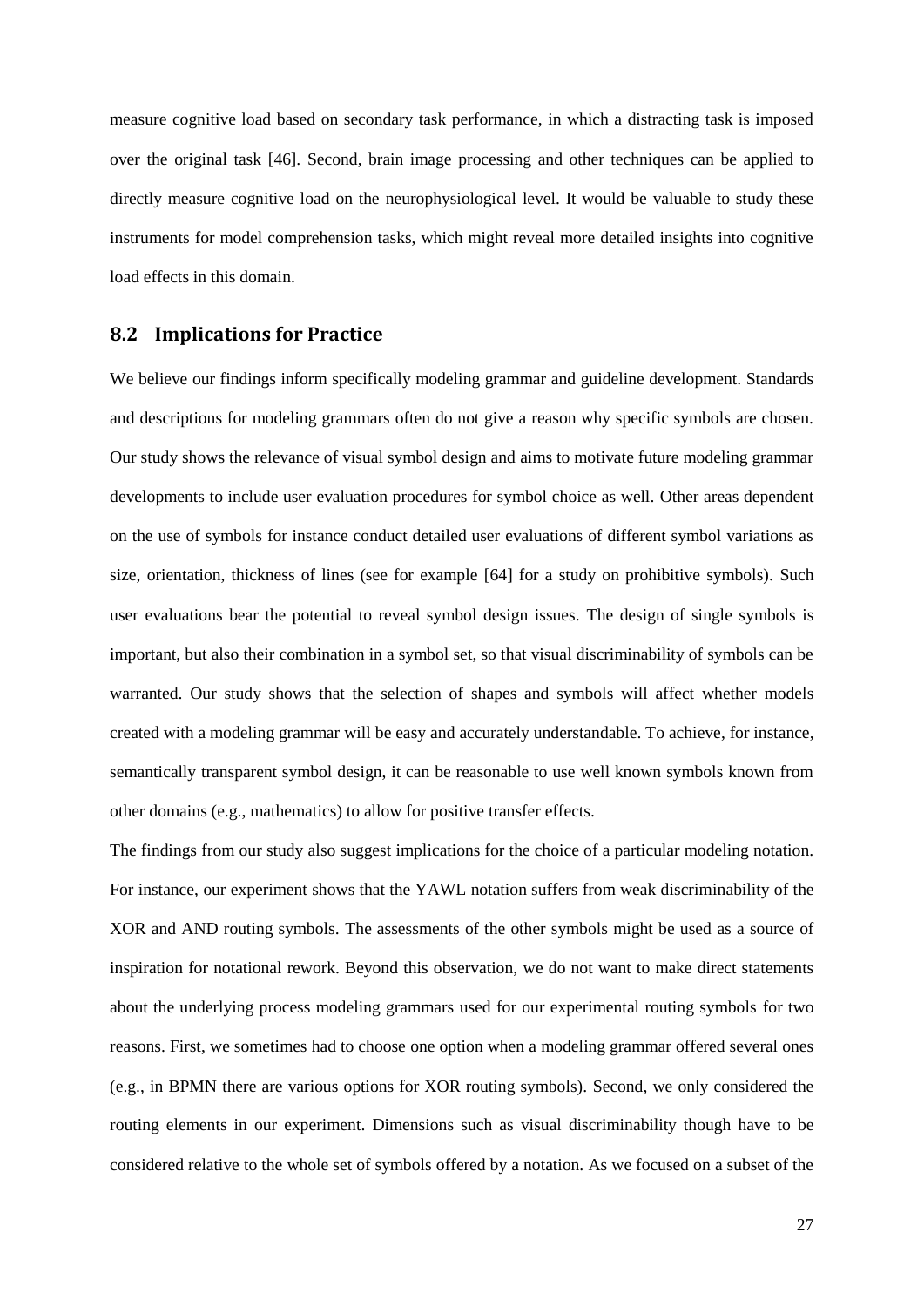symbols of each grammar, our study would not be able to reflect upon weaknesses outside this subset or between the considered symbols and the ignored ones.

#### **8.3 Limitations**

We now discuss potential threats to validity and how we addressed them in the experiment. These limitations constrain the interpretation of our results to the context in which we gathered the data. The participants of our study were students who were familiar with process modeling in general, although they were not experts in this area. The results might differ if the experiment is replicated with experts in business process modeling or with experts with a stronger software engineering background. However, as the participants had received training in information technology, their level of modeling experience was likely to be equivalent to those of typical business users of process models in many organizations. A recent study even found graduate students to perform better in a process model comprehension experiment [\[59\]](#page-33-11). Also, our study concerned basic cognitive principles of visual design and comprehension, and would have been confounded by using participants with high level of domain knowledge as these participants would have relied on background domain knowledge to answer the comprehension tasks; which would have obscured the effects of the visual designs [\[47\]](#page-32-12). Still, future research could investigate the different cognitive demands and preferences of experts and novices for symbol choice. Here, it may well be the case that certain designs are better for untrained people than trained experts who know what to look for.

In designing our treatments, we had to trade off internal and external validity in light of ecological validity considerations. We chose for a treatment with symbols from real modeling languages and with models with realistic textual descriptions to warrant ecological validity. While the results are in line with our predictions and showed in the correct direction, the use of realistic models over models with artificially inflated visual differences probably contributed to the rather low level of explained variance we observed in our results. This is because, for instance, users could have been able to partially derive information of symbols from the context or the semantic content of a process model. For instance, for the construction of a loop an XOR symbol is needed but not an AND symbol.

Finally, we discuss the experimental task order as a potential source of bias. In our study, participants had to rate the control flow symbols after completing the model comprehension tasks. To determine if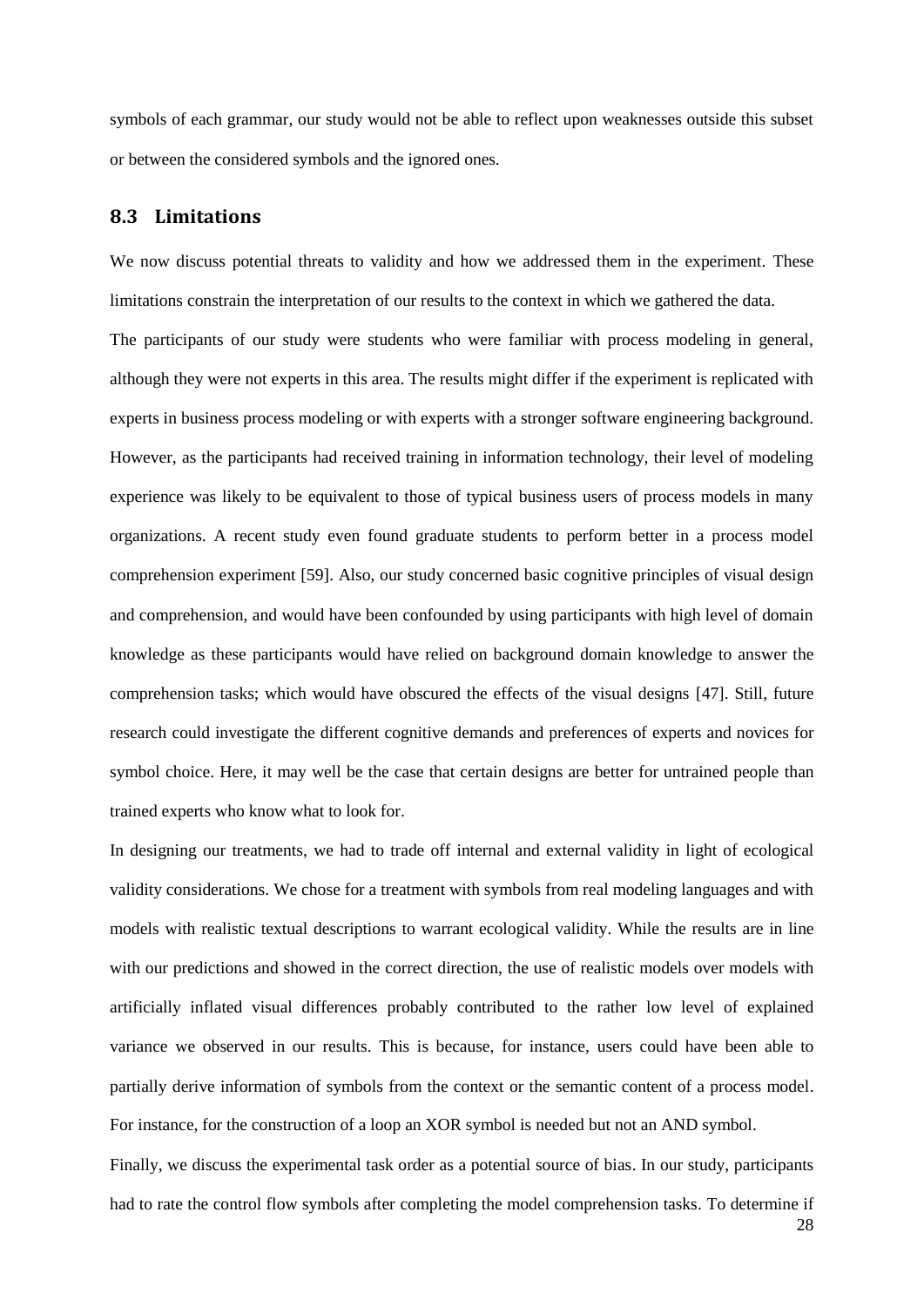they might have given different answers when asked about the visual design of the symbols without performing the comprehension tasks, we gathered additional data points on symbol rating through a follow-up study with a student population comparable with the initial population (viz., students in the same courses in the following year). In this follow-up study, students only rated the symbols without having to perform a comprehension test. A comparison of the symbol evaluations with and without comprehension tasks is displayed visually in Appendix E. A correlation analysis revealed high similarity of the variances observed in the ratings across the two groups ( $r = 0.94$ ,  $p=0.000$ ), a further MANCOVA analysis showed no interaction effect between symbol ratings and point of time of rating. These results indicate that our study results about the influence of symbol ratings on the variance in model comprehension remains valid, albeit we note a slight bias exhibited by the experiment task order, in that ratings were slightly lowered when performed after comprehension tasks. Still, we do not see evidence that this bias could have influenced the regression results in any way, as this bias was consistent over all evaluations.

### **9 Conclusion**

Our study provides empirical evidence of the importance of symbol design on (process) model comprehension. We found that notational characteristics such as perceptual discriminability and pop out are significantly associated with perceived cognitive load and model comprehension accuracy but not comprehension efficiency.

In a broader sense, the results provide evidence for the utility of the theory of effective visual design of notations to the study of process modeling in practice and the management of process modeling initiatives in practice. In turn, our research adds to the growing body of experimental research on conceptual modeling practices, and adds to the inventory of relevant theories, complementing relevant, established principles based on ontological considerations [\[47\]](#page-32-12), multimedia learning considerations [\[18\]](#page-31-15) and secondary notation considerations [\[58\]](#page-33-4). The cumulative tradition of research of these studies, in turn, advances our understanding of the issues and challenges in an important field of information systems practice, the effective use of modeling notations for the analysis and design of organizational and technological systems.

## **10 References**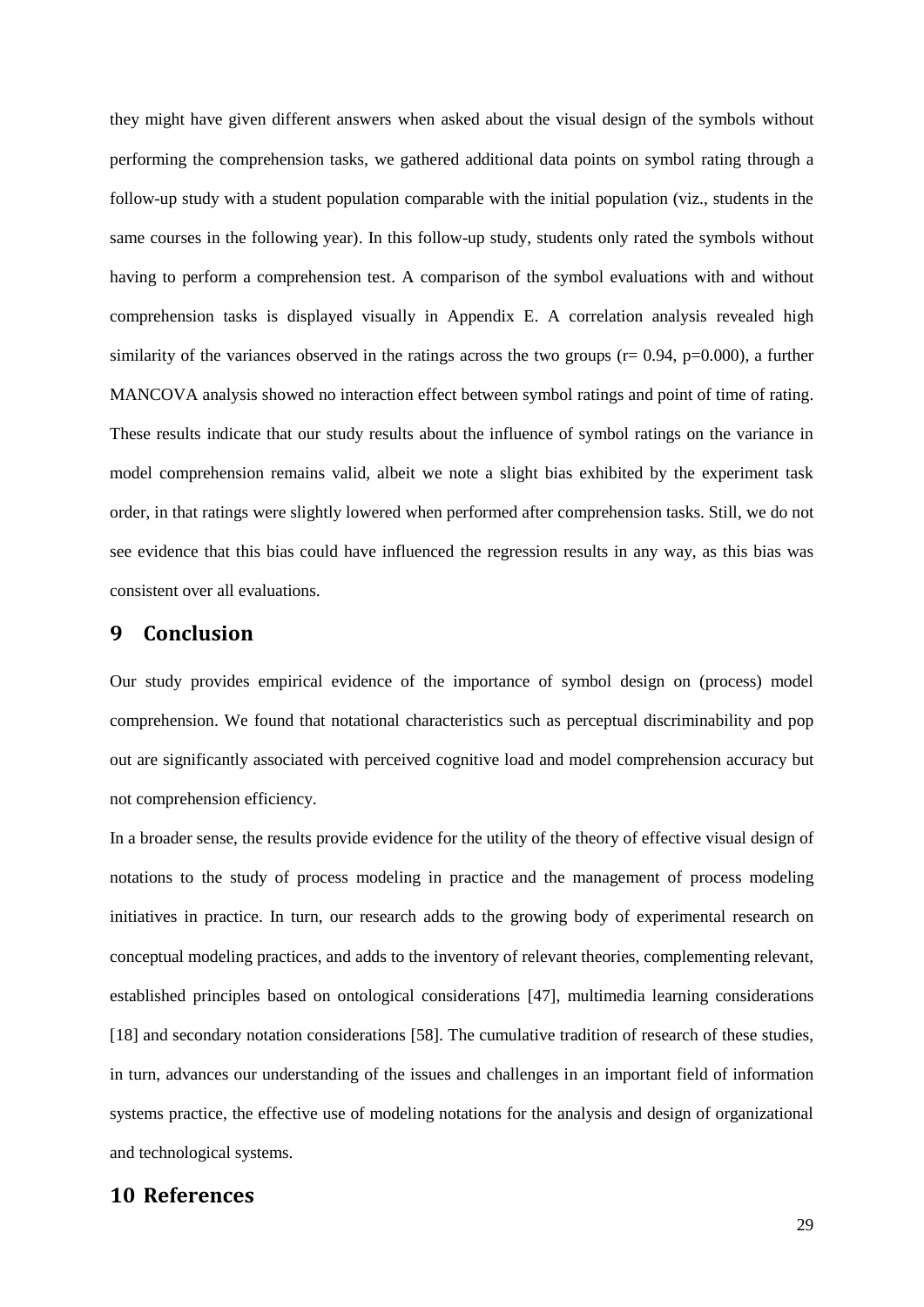<span id="page-30-13"></span>[1] E. Balcetis, D. Dunning, See What You Want to See: Motivational Influences on Visual Perception, Journal of Personality and Social Psychology, 91(4) (2006) 612-625.

<span id="page-30-12"></span>[2] D. Batra, J.G. Davis, Conceptual Data Modelling in Database Design: Similarities and Differences between Expert and Novice Designers, International Journal of Man-Machine Studies, 37(1) (1992) 83-101.

<span id="page-30-3"></span>[3] P.H. Bloch, Seeking the Ideal Form: Product Design and Consumer Response, The Journal of Marketing, 59(3) (1995) 16-29.

<span id="page-30-11"></span>[4] R. Bogacz, E.-J. Wagenmakers, B.U. Forstmann, S. Nieuwenhuis, The neural basis of the speed– accuracy tradeoff, Trends in Neurosciences, 33(1) (2010) 10-16.

<span id="page-30-4"></span>[5] P.C. Bottger, M.A. Woods, Different Determinants of Task Persistence and Growth Satisfaction: Affective Responses to Performance, Planning and Job Characteristics, Australian Journal of Management, 13(2) (1988) 303-317.

<span id="page-30-8"></span>[6] P.L. Bowen, R.A.O. Farrell, F.H. Rohde, An Empirical Investigation of End-User Query Development : The Effects of Improved Model Expressiveness vs . Complexity, Information Systems Research, 20(4) (2009) 565-584.

<span id="page-30-7"></span>[7] BPMI.org, OMG, Business Process Modeling Notation Specification. Final Adopted Specification, in, Object Management Group, 2006.

<span id="page-30-6"></span>[8] A. Burton-Jones, Y. Wand, R. Weber, Guidelines for Empirical Evaluations of Conceptual Modeling Grammars, Journal of the Association for Information Systems, 10(6) (2009) 495-532.

<span id="page-30-14"></span>[9] R.L. Capa, M. Audiffren, S. Ragot, The interactive effect of achievement motivation and task difficulty on mental effort, International Journal of Psychophysiology, 70(2) (2008) 144-150.

<span id="page-30-5"></span>[10] T.D. Cook, D.T. Campbell, Quasi-Experimentation: Design and Analysis Issues, Houghton Mifflin, Boston, Massachusetts, 1979.

<span id="page-30-0"></span>[11] K. Corral, D. Schuff, R.D. St, The impact of alternative diagrams on the accuracy of recall : A comparison of star-schema diagrams and entity-relationship diagrams, Decision Support Systems, 42(2006) 450-468.

<span id="page-30-1"></span>[12] N. Cowan, The Magical Mystery Four: How is Working Memory Capacity Limited, and Why?, Current Directions in Psychological Science, 19(1) (2010 ) 51–57.

<span id="page-30-10"></span>[13] W.H. Crown, Statistical Models for the Social and Behavioral Sciences: Multiple Regression and Limited-Dependent Variable Models, Praeger, Westport, 1998.

<span id="page-30-15"></span>[14] G.W. Downs Jr., L.B. Mohr, Conceptual Issues in the Study of Innovation, Administrative Science Quarterly, 21(4) (1976) 700-714.

<span id="page-30-2"></span>[15] P. Effinger, M. Siebenhaller, M. Kaufmann, An Interactive Layout Tool for BPMN, in: IEEE Conference on Commerce and Enterprise Computing, IEEE, Vienna, Austria, 2009, pp. 399-406.

<span id="page-30-9"></span>[16] D. Farrar, R. Glauber, Multicollinearity in Regression Analysis: The Problem Revisited, The Review of Economics and Statistics, 49(1) (1967) 92-107.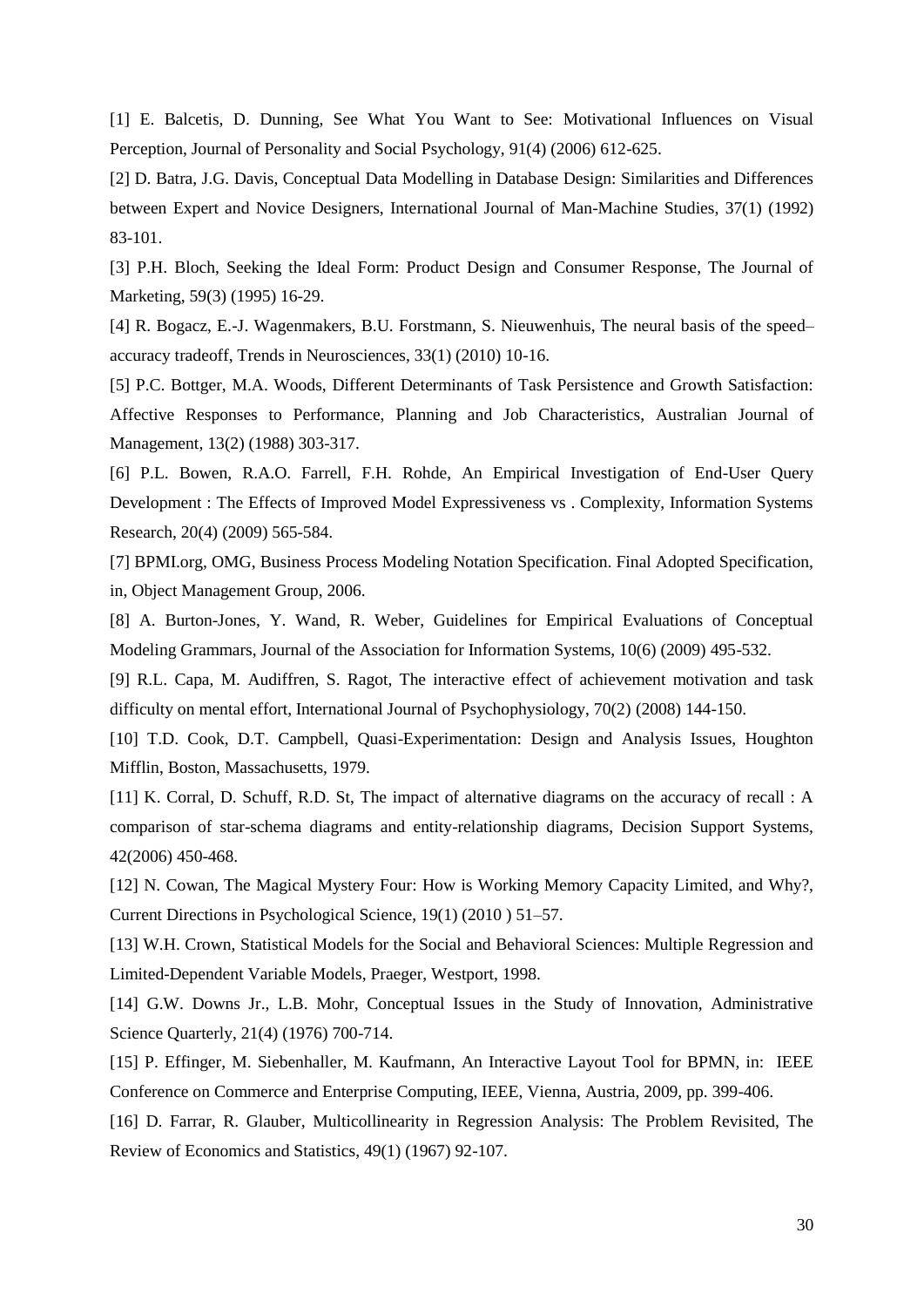<span id="page-31-10"></span>[17] A. Gemino, Y. Wand, A Framework for Empirical Evaluation of Conceptual Modeling Techniques, Requirements Engineering, 9(4) (2004) 248-260.

<span id="page-31-15"></span>[18] A. Gemino, Y. Wand, Complexity and Clarity in Conceptual Modeling: Comparison of Mandatory and Optional Properties, Data & Knowledge Engineering, 55(3) (2005) 301-326.

<span id="page-31-4"></span>[19] M. Genero, G. Poels, M. Piattini, Defining and validating metrics for assessing the understandability of entity-relationship diagrams, Data & Knowledge Engineering, 64(3) (2008) 534- 557.

<span id="page-31-14"></span>[20] M.S. Humphreys, W. Revelle, Personality, Motivation, and Performance: A Theory of the Relationship Between Individual Differences and Information Processing, Psychological Review, 91(2) (1984) 153-184.

<span id="page-31-11"></span>[21] V. Khatri, I. Vessey, V. Ramesh, P. Clay, P. Sung-Jin, Understanding Conceptual Schemas: Exploring the Role of Application and IS Domain Knowledge, Information Systems Research, 17(1) (2006) 81-99.

<span id="page-31-3"></span>[22] S. Khemlani, P.N. Johnson-Laird, Disjunctive illusory inferences and how to eliminate them, Memory & Cognition, 37(5) (2009) 615-623.

<span id="page-31-12"></span>[23] B. Kiepuszewski, A.H.M. ter Hofstede, W.M.P. van der Aalst, Fundamentals of Control Flow in Workflows, Acta Informatica, 39(3) (2003) 143-209.

<span id="page-31-1"></span>[24] E. Kindler, On the Semantics of EPCs: Resolving the Vicious Circle, Data & Knowledge Engineering, 56(1) (2005) 23-40.

<span id="page-31-6"></span>[25] P.A. Kirschner, Cognitive load theory: implications of cognitive load theory on the design of learning, Learning and Instruction, 12(1) (2002) 1-10.

<span id="page-31-0"></span>[26] N. Kock, J. Verville, A. Danesh-Pajou, D. DeLuca, Communication Flow Orientation in Business Process Modeling and Its Effect on Redesign Success: Results from a Field Study, Decision Support Systems, 46(2) (2009) 562-575.

<span id="page-31-7"></span>[27] K. Kotovsky, J.R. Hayes, H.A. Simon, Why are some problems hard? Evidence from Tower of Hanoi, Cognitive Psychology, 17(2) (1985) 248-294.

<span id="page-31-2"></span>[28] J.H. Larkin, H.A. Simon, Why a Diagram is (Sometimes) Worth Ten Thousand Words, Cognitive Science, 11(1) (1987) 65-100.

<span id="page-31-8"></span>[29] T. Lavie, N. Tractinsky, Assessing dimensions of perceived visual aesthetics of web sites \$, Information Systems, 60(2004) 269-298.

<span id="page-31-9"></span>[30] D. Leutner, C. Leopold, E. Sumfleth, Cognitive Load and Science Text Comprehension: Effects of Drawing and Mentally Imagining Text Content, Computers in Human Behavior, 25(2) (2009) 284- 289.

<span id="page-31-5"></span>[31] A. Maes, G. Poels, Evaluating Quality of Conceptual Modelling Scripts Based on User Perceptions, Data & Knowledge Engineering, 63(3) (2007) 701-724.

<span id="page-31-13"></span>[32] N. Marcus, M. Cooper, J. Sweller, Understanding Instructions, Journal of Educational Psychology, 88(1) (1996) 49-63.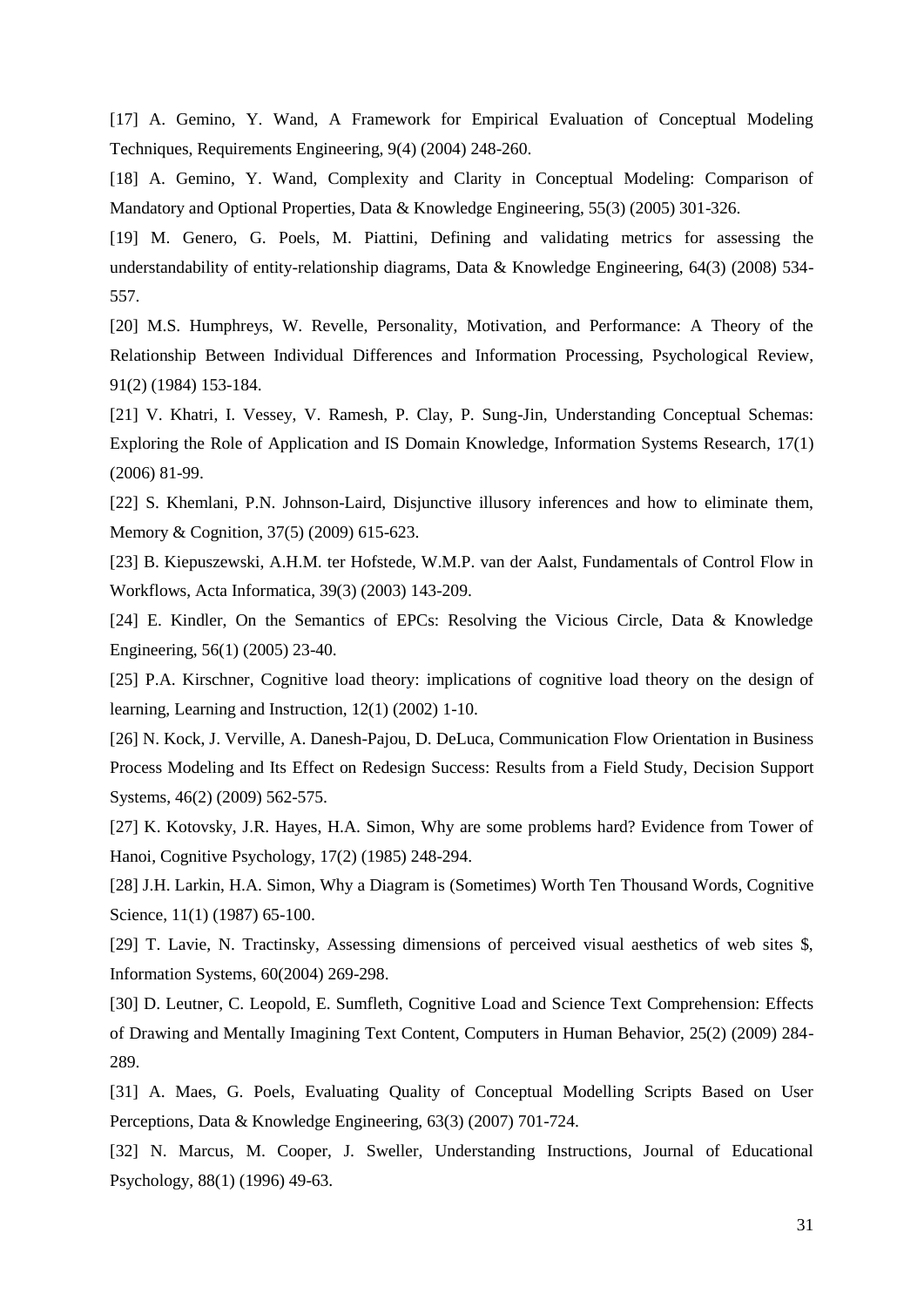<span id="page-32-8"></span>[33] S.J.P. McDougall, M.B. Curry, O.D. Bruijn, Measuring symbol and icon characteristics: Norms for concreteness, complexity, meaningfulness, familiarity, and semantic distance for 239 symbols, Behavior Research Methods, Instruments, & Computers, 31(3) (1999) 487-519.

<span id="page-32-9"></span>[34] J. Mendling, J. Recker, H.A. Reijers, On the Usage of Labels and Icons in Business Process Modeling, International Journal of Information System Mdeling and Design, 1(2) (2010) 40-58.

<span id="page-32-1"></span>[35] J. Mendling, H. Reijers, W.M.P. van der Aalst, Seven Process Modeling Guidelines (7PMG), Information and Software Technology, 52(2) (2010) 127-136.

<span id="page-32-7"></span>[36] J. Mendling, H.A. Reijers, J. Recker, Activity Labeling in Process Modeling: Empirical Insights and Recommendations, Information Systems, 35(4) (2010) 467-482.

<span id="page-32-13"></span>[37] J. Mendling, M. Strembeck, J. Recker, Factors of Process Model Comprehension - Findings from a Series of Experiments, Decision Support Systems, 53(1) (2012) 195-206.

<span id="page-32-6"></span>[38] G.A. Miller, The magical number seven, plus or minus two: some limits on our capacity for processing information, Psychological Review, 63(1956) 81-97.

<span id="page-32-3"></span>[39] D.L. Moody, The "Physics" of Notations: Toward a Scientific Basis for Constructing Visual Notations in Software Engineering, IEEE Transactions on Software Engineering, 35(6) (2009) 756- 779.

<span id="page-32-10"></span>[40] D.C.L. Ngo, Measuring the aesthetic elements of screen designs, Displays, 22(3) (2001) 73-78.

<span id="page-32-2"></span>[41] J.C. Nordbotten, M.E. Crosby, The effect of graphic style on data model interpretation, Information Systems Journal, 9(2) (1999) 139-155.

<span id="page-32-15"></span>[42] J.C. Nunnally, I.H. Bernstein, Psychometric Theory, 3rd ed., McGraw-Hill, New York, New York, 1994.

<span id="page-32-5"></span>[43] Object Management Group, BPMN 2.0 by Example, in, 2010.

<span id="page-32-4"></span>[44] OMG, Business Process Modeling Notation, V1.2, in, Object Management Group, 2009.

<span id="page-32-0"></span>[45] C. Ouyang, W.M.P. van der Aalst, M. Dumas, A.H.M. ter Hofstede, J. Mendling, From Business Process Models to Process-Oriented Software Systems, ACM Transactions on Software Engineering Methodology, 19(1) (2009) 2-37.

<span id="page-32-16"></span>[46] F. Paas, J.E. Tuovinen, H. Tabbers, V. Gerven, P.W. M, Cognitive load measurement as a means to advance cognitive load theory, Educational Psychologist, 38(2003) 63-72.

<span id="page-32-12"></span>[47] J. Parsons, An Experimental Study of the Effects of Representing Property Precedence on the Comprehension of Conceptual Schemas, Journal of the Association for Information Systems, 12(6) (2011) 401-422.

<span id="page-32-14"></span>[48] S. Patig, V. Casanova-Brito, B. Vögeli, IT Requirements of Business Process Management in Practice – An Empirical Study, in: R. Hull, J. Mendling, S. Tai Eds. Business Process Management, Springer Berlin / Heidelberg, 2010, pp. 13-28.

<span id="page-32-11"></span>[49] M. Petre, Why Looking Isn't Always Seeing: Readership Skills and Graphical Programming, Communications of the ACM, 38(6) (1995) 33-44.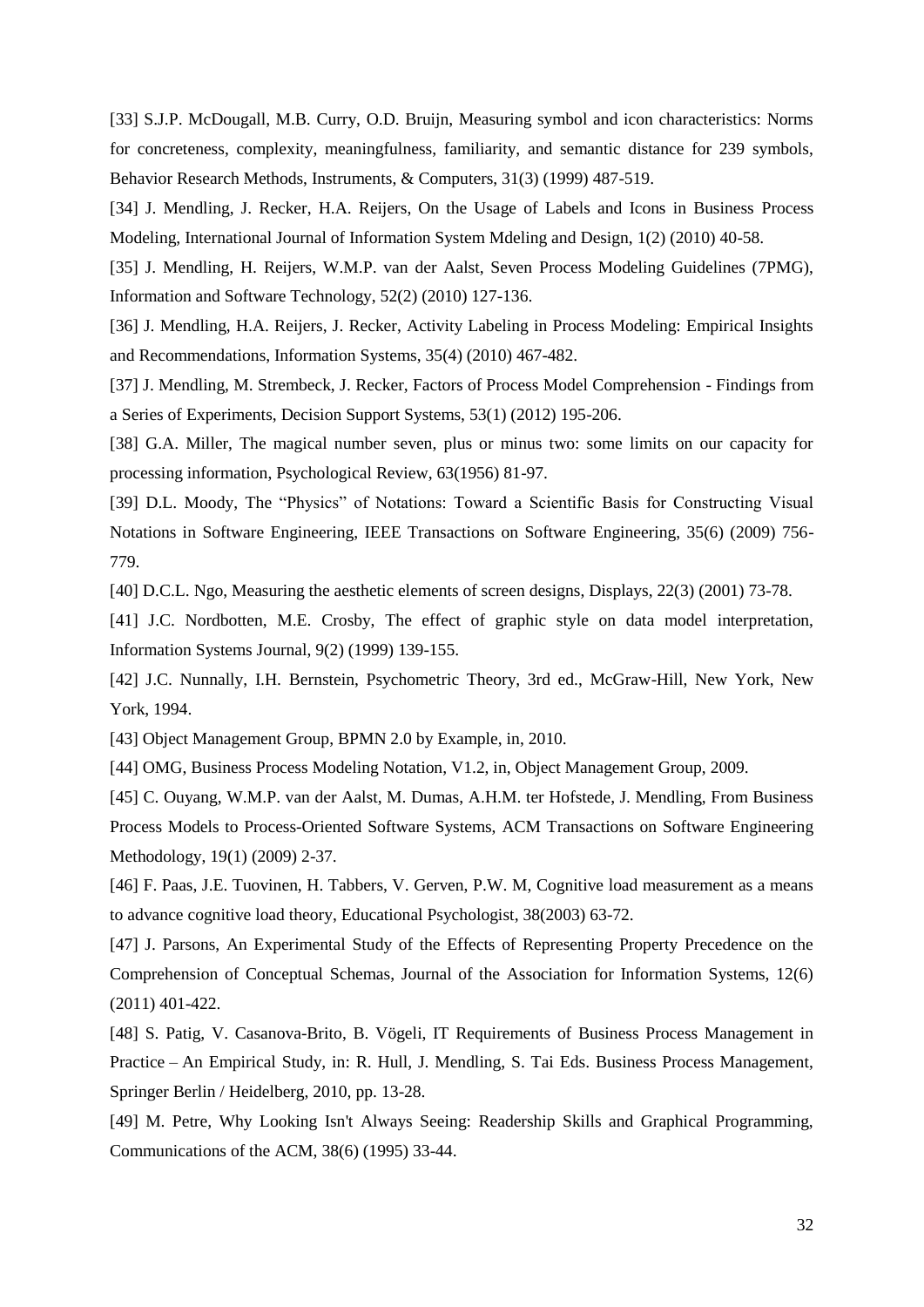<span id="page-33-2"></span>[50] M. Petre, Cognitive dimensions 'beyond the notation', Journal of Visual Languages & Computing, 17(4) (2006) 292-301.

<span id="page-33-8"></span>[51] H.C. Purchase, D. Carrington, J.-A. Allder, Empirical Evaluation of Aesthetics-based Graph Layout, Empirical Software Engineering, 7(3) (2002) 233-255.

<span id="page-33-9"></span>[52] P.T. Quinlan, Visual Feature Integration Theory: Past, Present and Future, Psychological Bulletin, 129(5) (2003) 643-673.

<span id="page-33-6"></span>[53] J. Recker, A. Dreiling, The Effects of Content Presentation Format and User Characteristics on Novice Developers' Understanding of Process Models, Communications of the Association for Information Systems, 28(6) (2011) 65-84.

<span id="page-33-13"></span>[54] J. Recker, M. Rosemann, A Measurement Instrument for Process Modeling Research: Development, Test and Procedural Model, Scandinavian Journal of Information Systems, 22(2) (2010) 3-30.

<span id="page-33-15"></span>[55] J. Recker, M. Rosemann, P. Green, M. Indulska, Do Ontological Deficiencies in Modeling Grammars Matter?, Management Information Systems Quarterly, 35(1) (2011).

<span id="page-33-10"></span>[56] J. Recker, M. Rosemann, M. Indulska, P. Green, Business Process Modeling: A Comparative Analysis, Journal of the Association for Information Systems, 10(4) (2009) 333-363.

<span id="page-33-5"></span>[57] J. Recker, N. Safrudin, M. Rosemann, How Novices Design Business Processes, Information Systems, 37. In Press(2012).

<span id="page-33-4"></span>[58] H.A. Reijers, T. Freytag, J. Mendling, A. Eckleder, Syntax Highlighting in Business Process Models, Decision Support Systems, 51(2011) 339-349.

<span id="page-33-11"></span>[59] H.A. Reijers, J. Mendling, A Study into the Factors that Influence the Understandability of Business Process Models, IEEE Transactions on Systems, Man, and Cybernetics - Part A, 41(2011) 449-462.

<span id="page-33-3"></span>[60] H.A. Reijers, J. Mendling, R.M. Dijkman, Human and Automatic Modularizations of Process Models to Enhance their Comprehension, Information Systems, 36(5) (2011) 881-897.

<span id="page-33-0"></span>[61] J. Sarkkinen, H. Karsten, Verbal and visual representations in task redesign: how different viewpoints enter into information systems design discussions, Information Systems Journal, 15(3) (2005) 181-211.

<span id="page-33-1"></span>[62] A.-W. Scheer, ARIS - Business Process Modeling, 3rd ed., Springer, Berlin, Germany, 2000.

<span id="page-33-7"></span>[63] B.N. Schenkman, F. Jonsson, Aesthetics and preferences of web pages, Behaviour Information Technology, 19(5) (2000) 367-377.

<span id="page-33-16"></span>[64] K.-k. Shieh, S.-m. Huang, Factors affecting preference ratings of prohibitive symbols, Applied Ergonomics, 34(6) (2003) 581-587.

<span id="page-33-14"></span>[65] D. Simons, C. Chabris, Gorillas in our midst: sustained inattentional blindness for dynamic events, Perception, 28(9) (1999) 1059-1074.

<span id="page-33-12"></span>[66] P. Soffer, Y. Wand, Goal-Driven Multi-Process Analysis, Journal of the Association for Information Systems, 8(3) (2007).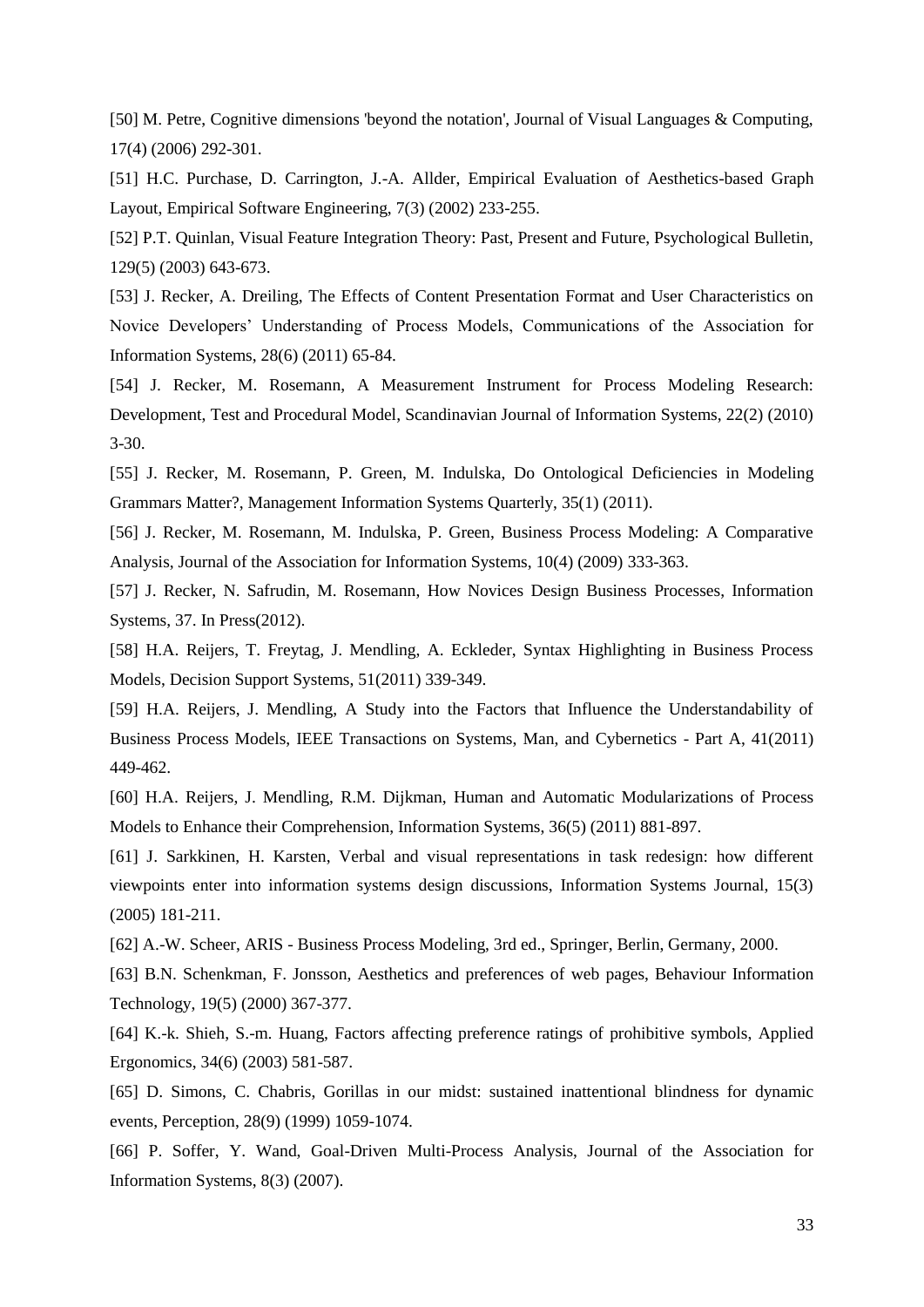<span id="page-34-2"></span>[67] A. Sonderegger, J. Sauer, The influence of design aesthetics in usability testing: Effects on user performance and perceived usability, Applied Ergonomics, 41(3) (2010) 403-410.

<span id="page-34-11"></span>[68] L. Stan, Enhanced ridge regressions, Mathematical and Computer Modelling, 51(5-6) (2010) 338- 348.

<span id="page-34-4"></span>[69] J. Sweller, Cognitive load during problem solving: Effects on learning, Cognitive Science: A Multidisciplinary Journal, 12(2) (1988) 257-285.

<span id="page-34-10"></span>[70] B.G. Tabachnick, L.S. Fidell, Using Multivariate Statistics, Pearson Education, Inc., Boston, 2007.

<span id="page-34-7"></span>[71] N. Tractinsky, A.S. Katz, D. Ikar, What is beautiful is usable, Interacting With Computers, 13(2) (2000) 127-145.

<span id="page-34-6"></span>[72] A. Treisman, G. Gelade, A feature-integration theory of attention, Cognitive Psychology, 12(1) (1980) 97-136.

<span id="page-34-9"></span>[73] W.M.P. van der Aalst, A.H.M. ter Hofstede, YAWL: Yet Another Workflow Language, Information Systems, 30(4) (2005).

<span id="page-34-1"></span>[74] H.M.V. Verbeek, W.M.P. van der Aalst, A.H.M. ter Hofstede, Verifying Workflows with Cancellation Regions and OR-joins: An Approach Based on Relaxed Soundness and Invariants, The Computer Journal, 50(3) (2007) 294-314.

<span id="page-34-8"></span>[75] R.W. Veryzer, Aesthetic Response And The Influence Of Design Principles On Product Preferences, Advances in Consumer Research Volume, 20(1993) 224-228.

<span id="page-34-3"></span>[76] I. Vessey, Cognitive Fit: A Theory-Based Analysis of the Graphs Versus Tables Literature, Decision Sciences, 22(2) (1991) 219-240.

<span id="page-34-13"></span>[77] E.K. Vogel, M.G. Machizawa, Neural activity predicts individual differences in visual working memory capacity, Nature, 428(6984) (2004) 748-751.

<span id="page-34-0"></span>[78] Y. Wand, R. Weber, Research Commentary: Information Systems and Conceptual Modeling - A Research Agenda, Information Systems Research, 13(4) (2002) 363-376.

<span id="page-34-12"></span>[79] C. Ware, Information Visualization, 2 ed., Elsevier. Morgan Kaufmann, San Francisco, 2004.

<span id="page-34-5"></span>[80] W. Winn, Encoding and retrieval of information in maps and diagrams, IEEE Transactions on Professional Communication, 33(3) (1990) 103-107.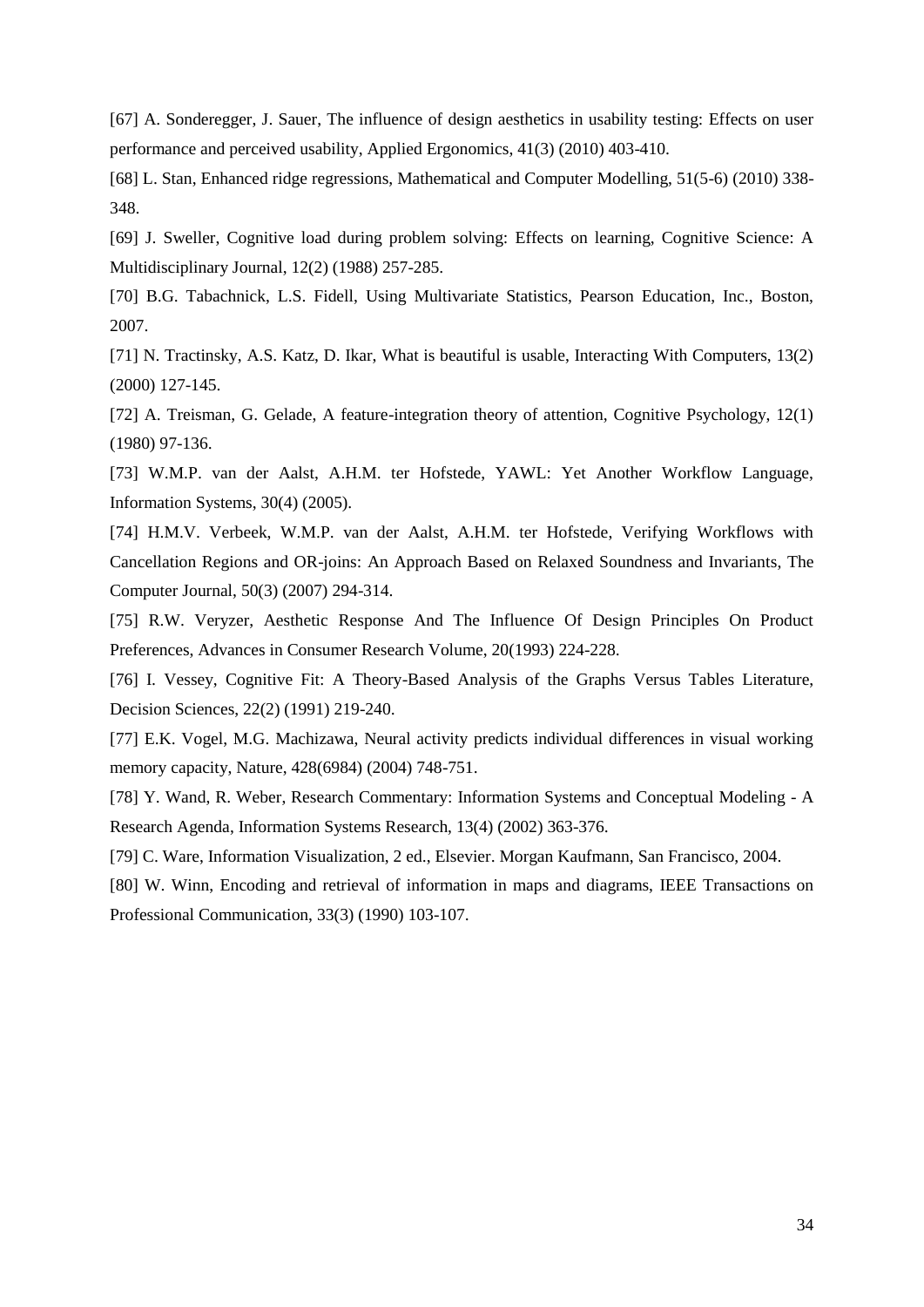## **Appendix**



## **A. Example of model with comprehension questions**

**Table A.1. Example of Model with Comprehension Questions**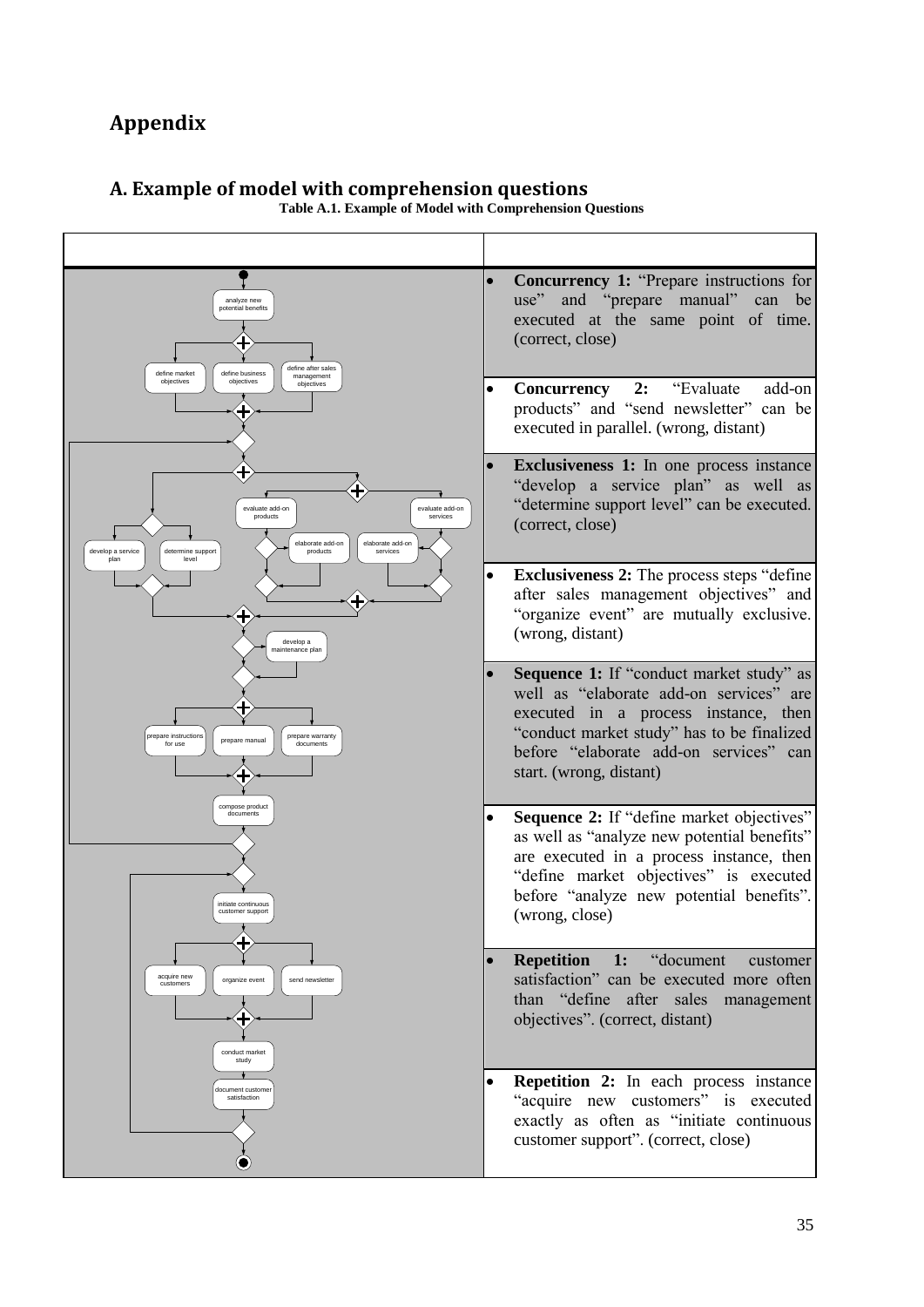## **B. Subjective Difficulty of Control Flow Comprehension**

(5 point scale from "totally disagree" to "totally agree").  $\lceil \alpha = 0.765 \rceil$ 

It was easy to perceive in the models, which process steps …

- ...are executed in a loop.
- …are executed in parallel (AND).
- ... are mutually exclusive (XOR).
- ... are executed in sequence.

## **C. User evaluation of symbols**

### **In the following, we ask you to rate the visual appearance of the AND as well as XOR symbols: [Cronbach's Alphas in brackets for XOR and AND items]**

- **•** Perceptual Popout  $\alpha_{XOR} = 0.93/\alpha_{AND} = 0.93$ ]
	- o XOR/AND-symbols can be found quickly in a model.
	- o XOR/AND-symbols are easy to find in a model.
	- o XOR/AND-symbols can be recognized immediately in a model.
	- o It is easy to recognize XOR/AND-symbols in a model.
- **Semantic Transparency**  $\left[\alpha_{XOR} = 0.87/\alpha_{AND} = 0.89\right]$ 
	- o XOR/AND-symbols are intuitively understandable in a model.
	- o Even without explanation it is clear what a XOR/AND-symbol represents.
	- o One doesn't have to learn the meaning of the XOR/AND-symbol, to understand it.
- **Aesthetics**  $\left[\alpha_{\text{XOR}}=0.93/\alpha_{\text{AND}}=0.91\right]$ 
	- o The XOR/AND-symbol is optically pleasing.
	- o The XOR/AND-symbol is visually appealing.
	- o The XOR/AND-symbol is visually esthetic.
	- o The XOR/AND-symbol is well-designed.
- **Visual Discriminability [α=0.94]**
- AND und XOR Symbols are …..
	- o …difficult to distinguish in a model.
	- o …well to distinguish in a model.
	- o …easy to confuse in a model.
	- o …easy to discriminate in a model.

## **D. Factor analysis for symbol evaluation**

#### **Table D.1. Factor Loadings for XOR Symbol Evaluation Items (PCA with varimax rotation)**

| Symbol Evaluation Items (XOR)                           | Factor 1-  | Factor 2-  | Factor       |
|---------------------------------------------------------|------------|------------|--------------|
|                                                         | Perceptual | Aesthetics | Semantic     |
|                                                         | Pop out    |            | transparency |
| The XOR-symbol is visually aesthetic. (XOR, Aesthetics) | 0.17       | 0.86       | 0.27         |
| The XOR-symbol is optically pleasing. (XOR, Aesthetics) | 0.40       | 0.77       | 0.24         |
| The XOR-symbol is well-designed. (XOR, Aesthetics)      | 0.43       | 0.74       | 0.25         |
| The XOR-symbol is visually appealing. (XOR, Aesthetics) | 0.36       | 0.80       | 0.33         |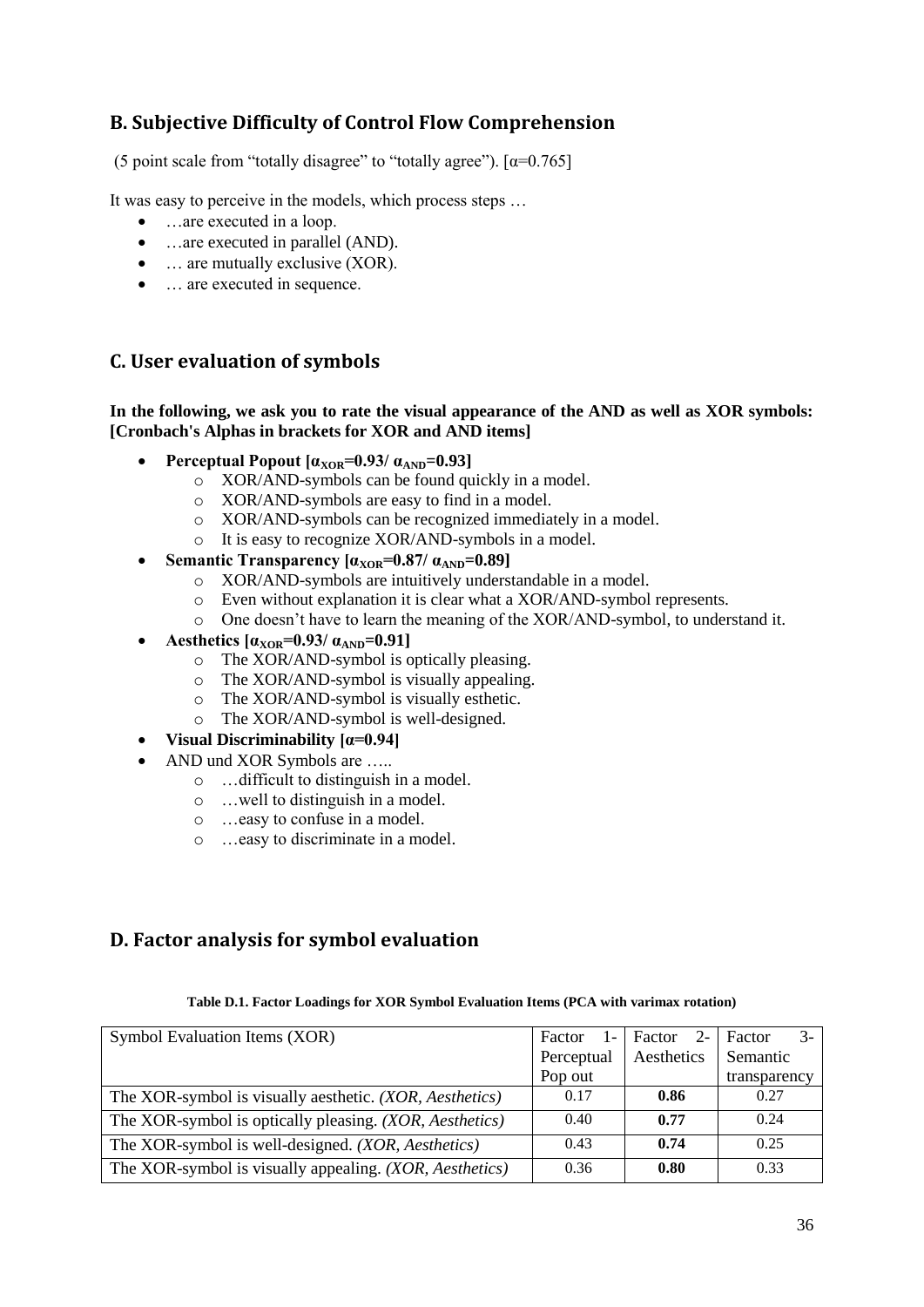| XOR-symbols can be found quickly in a model. (XOR, Pop    | 0.83   | 0.24   | 0.28   |
|-----------------------------------------------------------|--------|--------|--------|
| Out)                                                      |        |        |        |
| XOR-symbols are easy to find in a model. (XOR, Pop Out)   | 0.86   | 0.27   | 0.22   |
|                                                           |        |        |        |
| It is easy to recognize XOR-symbols in a model. (XOR, Pop | 0.81   | 0.33   | 0.16   |
| Out)                                                      |        |        |        |
| XOR-symbols can be recognized immediately in a model.     | 0.86   | 0.30   | 0.18   |
| (XOR, Pop Out)                                            |        |        |        |
| Even without explanation it is clear what a XOR-symbol    | 0.28   | 0.31   | 0.79   |
| represents. (XOR, Semantic Transparency)                  |        |        |        |
| XOR-symbols are intuitively understandable in a model.    | 0.27   | 0.24   | 0.80   |
| (XOR, Semantic Transparency)                              |        |        |        |
| One doesn't have to learn the meaning of the XOR-symbol,  | 0.12   | 0.23   | 0.89   |
| to understand it. (XOR, Semantic Transparency)            |        |        |        |
| <b>Eigenvalue</b>                                         | 3.47   | 3.05   | 2.53   |
| <b>Percentage of Variance</b>                             | 31.55% | 27.68% | 23.03% |

Total Variance Accounted for = 82%

Item loading at or above 0.50 are shown in bold for clarity

#### **Table D.2. Factor Loadings for AND Symbol Evaluation Items (PCA with varimax rotation)**

| Symbol Evaluation Items (AND)                                                                      | $1 -$<br>Factor | $2 -$<br>Factor | $3 -$<br>Factor |
|----------------------------------------------------------------------------------------------------|-----------------|-----------------|-----------------|
|                                                                                                    | Perceptual      | Aesthetics      | Semantic        |
|                                                                                                    | Pop out         |                 | transparency    |
| The AND-symbol is visually aesthetic. (AND, Aesthetics)                                            | 0.25            | 0.83            | 0.23            |
| The AND-symbol is optically pleasing. (AND, Aesthetics)                                            | 0.43            | 0.76            | 0.27            |
| The AND-symbol is well-designed. (AND, Aesthetics)                                                 | 0.41            | 0.68            | 0.29            |
| The AND-symbol is visually appealing. (AND, Aesthetics)                                            | 0.34            | 0.82            | 0.27            |
| AND-symbols can be found quickly in a model. (AND, Pop<br>Out)                                     | 0.83            | 0.35            | 0.23            |
| AND-symbols are easy to find in a model. (AND, Pop Out)                                            | 0.82            | 0.33            | 0.27            |
| It is easy to recognize AND-symbols in a model. (AND, Pop<br>Out)                                  | 0.78            | 0.31            | 0.28            |
| AND-symbols can be recognized immediately in a model.<br>(AND, Pop Out)                            | 0.81            | 0.32            | 0.29            |
| Even without explanation it is clear what a AND-symbol<br>represents. (AND, Semantic Transparency) | 0.31            | 0.35            | 0.77            |
| AND-symbols are intuitively understandable in a model.<br>(AND, Semantic Transparency)             | 0.31            | 0.37            | 0.77            |
| One doesn't have to learn the meaning of the AND-symbol,                                           | 0.22            | 0.15            | 0.89            |
| to understand it. (AND, Semantic Transparency)                                                     |                 |                 |                 |
| Eigenvalue                                                                                         | 3.38            | 3.10            | 2.54            |
| <b>Percentage of Variance</b>                                                                      | 30.74%          | 28.21%          | 23.05%          |

Total Variance Accounted for = 82%.

Item loading at or above 0.50 are shown in bold.

#### **Table D.3. Factor Loadings for all Symbol Evaluation Items (PCA with varimax rotation)**

|                                         |          | $2-XOR$          |            |              | 5- Subjective       |
|-----------------------------------------|----------|------------------|------------|--------------|---------------------|
|                                         |          | Perceptual       |            | $4-XOR-$     | Difficulty of       |
|                                         | $1-AND-$ | Discriminability | $3-XOR$    | Semantic     | <b>Control Flow</b> |
|                                         | Symbol   | and Pop Out      | Aesthetics | Transparency | Comprehension       |
| It was easy to perceive in the models,  | 0.21     | 0.16             | 0.14       | 0.10         | 0.75                |
| which process steps are executed in a   |          |                  |            |              |                     |
| loop. (Subjective Difficulty of Control |          |                  |            |              |                     |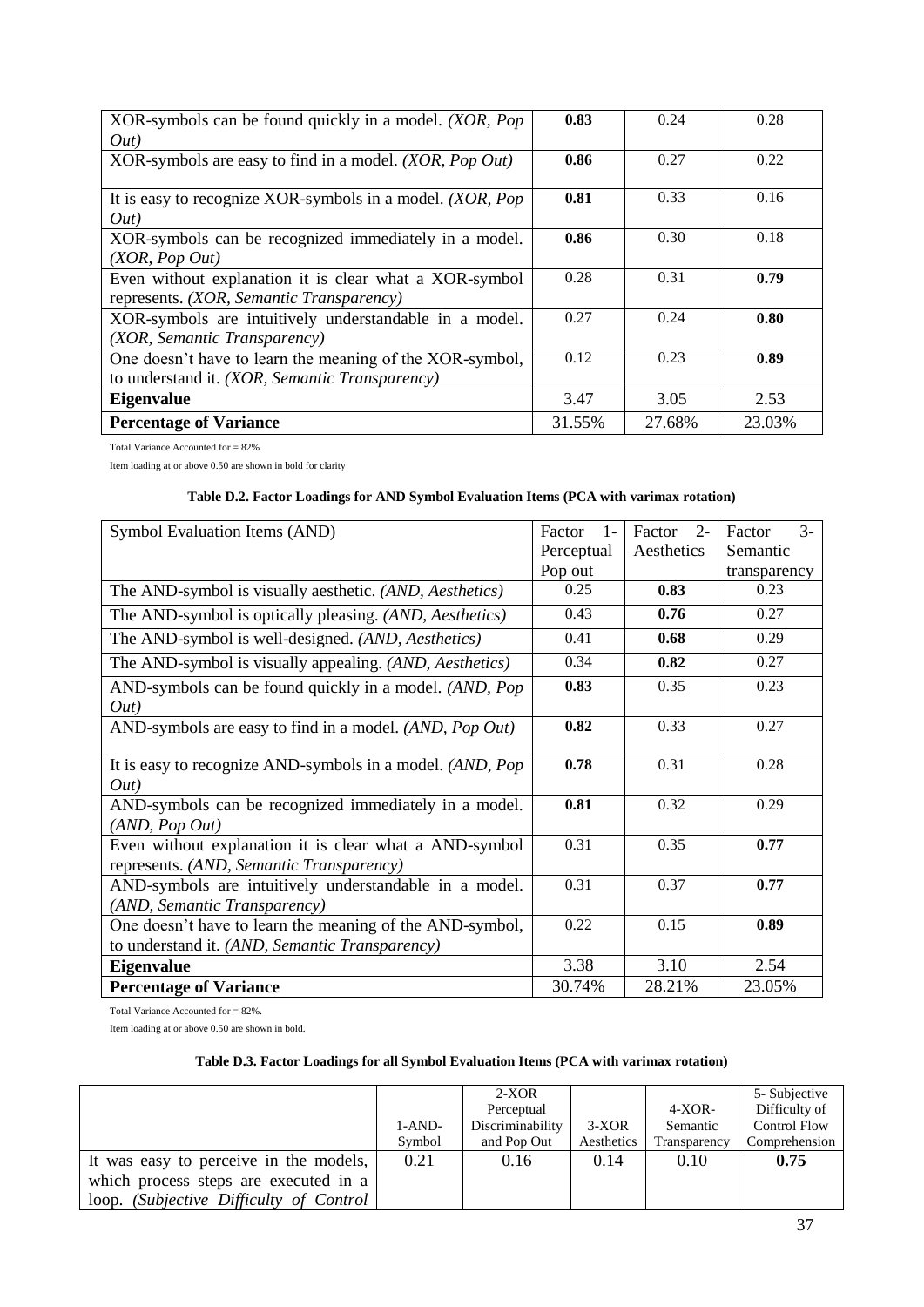| Flow Comprehension)                                                                                                                                               |      |      |         |         |         |
|-------------------------------------------------------------------------------------------------------------------------------------------------------------------|------|------|---------|---------|---------|
| It was easy to perceive in the models,<br>which process steps are executed in<br>parallel (AND). (Subjective Difficulty of<br><b>Control Flow Comprehension</b> ) | 0.25 | 0.18 | 0.02    | 0.17    | 0.78    |
| It was easy to perceive in the models,<br>which process steps are<br>mutually<br>exclusive (XOR). (Subjective Difficulty<br>of Control Flow Comprehension)        | 0.10 | 0.15 | 0.24    | 0.17    | 0.75    |
| It was easy to perceive in the models,<br>which process steps are executed in<br>sequence. (Subjective Difficulty<br>of<br>Control Flow Comprehension)            | 0.09 | 0.14 | $-0.03$ | $-0.04$ | 0.74    |
| And and XOR symbols are difficult to<br>distinguish in a model<br>(recoded).<br>(Perceptual Discriminability)                                                     | 0.17 | 0.81 | 0.09    | $-0.00$ | 0.16    |
| And and XOR symbols are well to<br>distinguish in a model.<br>(Perceptual Discriminability)                                                                       | 0.24 | 0.82 | 0.08    | 0.02    | 0.22    |
| And and XOR symbols are easy to<br>confuse in a model.<br>(Perceptual Discriminability)                                                                           | 0.19 | 0.81 | 0.10    | $-0.01$ | 0.18    |
| And and XOR symbols are easy to<br>discriminate in <i>Discriminability</i> )                                                                                      | 0.19 | 0.84 | 0.08    | 0.06    | 0.16    |
| The XOR-symbol is visually aesthetic.<br>(XOR, Aesthetics)                                                                                                        | 0.22 | 0.12 | 0.82    | 0.23    | 0.05    |
| The XOR-symbol is optically pleasing.<br>(XOR, Aesthetics)                                                                                                        | 0.07 | 0.35 | 0.77    | 0.27    | 0.12    |
| The XOR-symbol is well-designed.<br>(XOR, Aesthetics)                                                                                                             | 0.07 | 0.35 | 0.73    | 0.31    | 0.09    |
| The XOR-symbol is visually appealing.<br>(XOR, Aesthetics)                                                                                                        | 0.19 | 0.31 | 0.76    | 0.33    | 0.14    |
| XOR-symbols can be found quickly in a<br>model. (XOR, Pop Out)                                                                                                    | 0.14 | 0.69 | 0.30    | 0.40    | 0.05    |
| XOR-symbols are easy to find in a<br>model. (XOR, Pop Out)                                                                                                        | 0.17 | 0.71 | 0.35    | 0.31    | 0.11    |
| It is easy to recognize XOR-symbols in<br>a model. (XOR, Pop Out)                                                                                                 | 0.16 | 0.71 | 0.38    | 0.21    | 0.13    |
| XOR-symbols<br>recognized<br>can<br>be<br>immediately in a model. (XOR, Pop<br>Out)                                                                               | 0.20 | 0.69 | 0.37    | 0.30    | $-0.02$ |
| Even without explanation it is clear<br>what a XOR-symbol represents. (XOR,<br>Semantic Transparency)                                                             | 0.18 | 0.23 | 0.34    | 0.75    | $-0.01$ |
| intuitively<br>XOR-symbols<br>are<br>understandable in a<br>model.<br>(XOR,<br>Semantic Transparency)                                                             | 0.19 | 0.16 | 0.28    | 0.72    | 0.28    |
| The meaning of the XOR-symbol is<br>easy to recognize based on its visual<br>design. (XOR, Semantic Transparency)                                                 | 0.17 | 0.46 | 0.44    | 0.43    | 0.11    |
| One doesn't have to learn the meaning<br>of the XOR-symbol, to understand it.<br>(XOR, Semantic Transparency)                                                     | 0.20 | 0.05 | 0.28    | 0.78    | 0.14    |
| The AND-symbol is visually aesthetic.                                                                                                                             | 0.65 | 0.08 | 0.55    | 0.02    | 0.04    |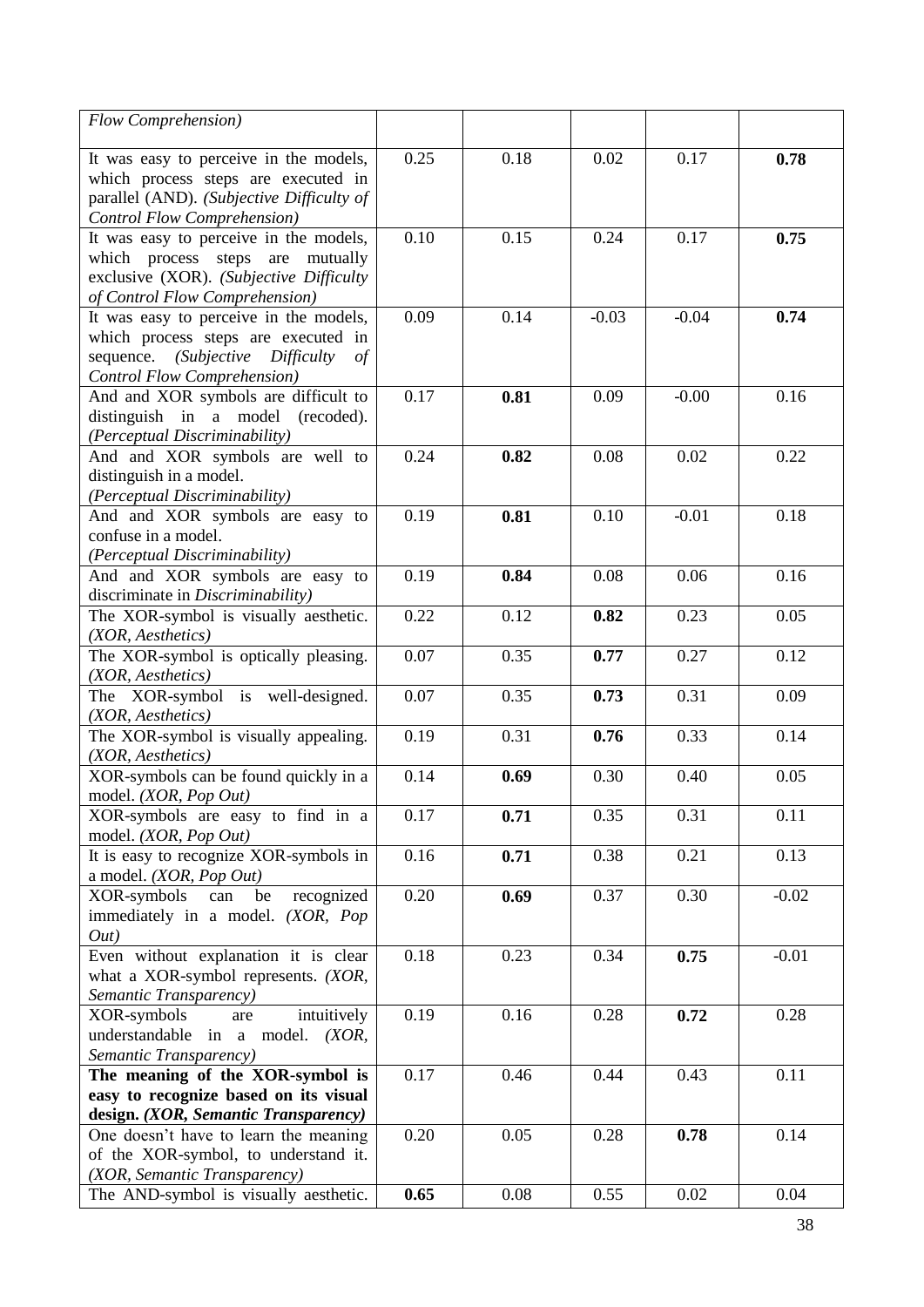| (AND, Aesthetics)                                                                                     |        |        |         |         |       |
|-------------------------------------------------------------------------------------------------------|--------|--------|---------|---------|-------|
| The AND-symbol is optically pleasing.<br>(AND, Aesthetics)                                            | 0.73   | 0.14   | 0.49    | $-0.01$ | 0.16  |
| The AND-symbol is well-designed.<br>(AND, Aesthetics)                                                 | 0.69   | 0.16   | 0.40    | 0.04    | 0.20  |
| The AND-symbol is visually appealing.<br>(AND, Aesthetics)                                            | 0.71   | 0.12   | 0.53    | 0.03    | 0.10  |
| AND-symbols can be found quickly in a<br>model. (AND, Pop Out)                                        | 0.68   | 0.52   | 0.19    | 0.02    | 0.14  |
| AND-symbols are easy to find in a<br>model. (AND, Pop Out)                                            | 0.73   | 0.46   | 0.16    | 0.01    | 0.11  |
| It is easy to recognize AND-symbols in<br>a model. (AND, Pop Out)                                     | 0.68   | 0.44   | 0.12    | 0.05    | 0.19  |
| AND-symbols can<br>recognized<br>be<br>immediately in a model. (AND, Pop<br>Out)                      | 0.71   | 0.46   | 0.14    | 0.02    | 0.18  |
| Even without explanation it is clear<br>what a AND-symbol represents. (AND,<br>Semantic Transparency) | 0.81   | 0.07   | 0.00    | 0.29    | 0.04  |
| intuitively<br>AND-symbols<br>are<br>understandable in a model. (AND,<br>Semantic Transparency)       | 0.78   | 0.05   | 0.03    | 0.36    | 0.19  |
| The meaning of the AND-symbol is                                                                      | 0.76   | 0.28   | 0.08    | 0.11    | 0.11  |
| easy to recognize based on its visual<br>design. (AND, Semantic Transparency)                         |        |        |         |         |       |
| One doesn't have to learn the meaning                                                                 | 0.74   | 0.03   | $-0.18$ | 0.36    | 0.09  |
| of the AND-symbol, to understand it.                                                                  |        |        |         |         |       |
| (AND, Semantic Transparency)                                                                          |        |        |         |         |       |
| <b>Eigenvalue</b>                                                                                     | 6.90   | 6.41   | 4.54    | 3.03    | 2.83  |
| <b>Percentage of Variance</b>                                                                         | 21.57% | 20.03% | 14.17%  | 9.48%   | 8.85% |

Total Variance Accounted for = 74.10%.

Item loading at or above 0.50 are shown in bold.